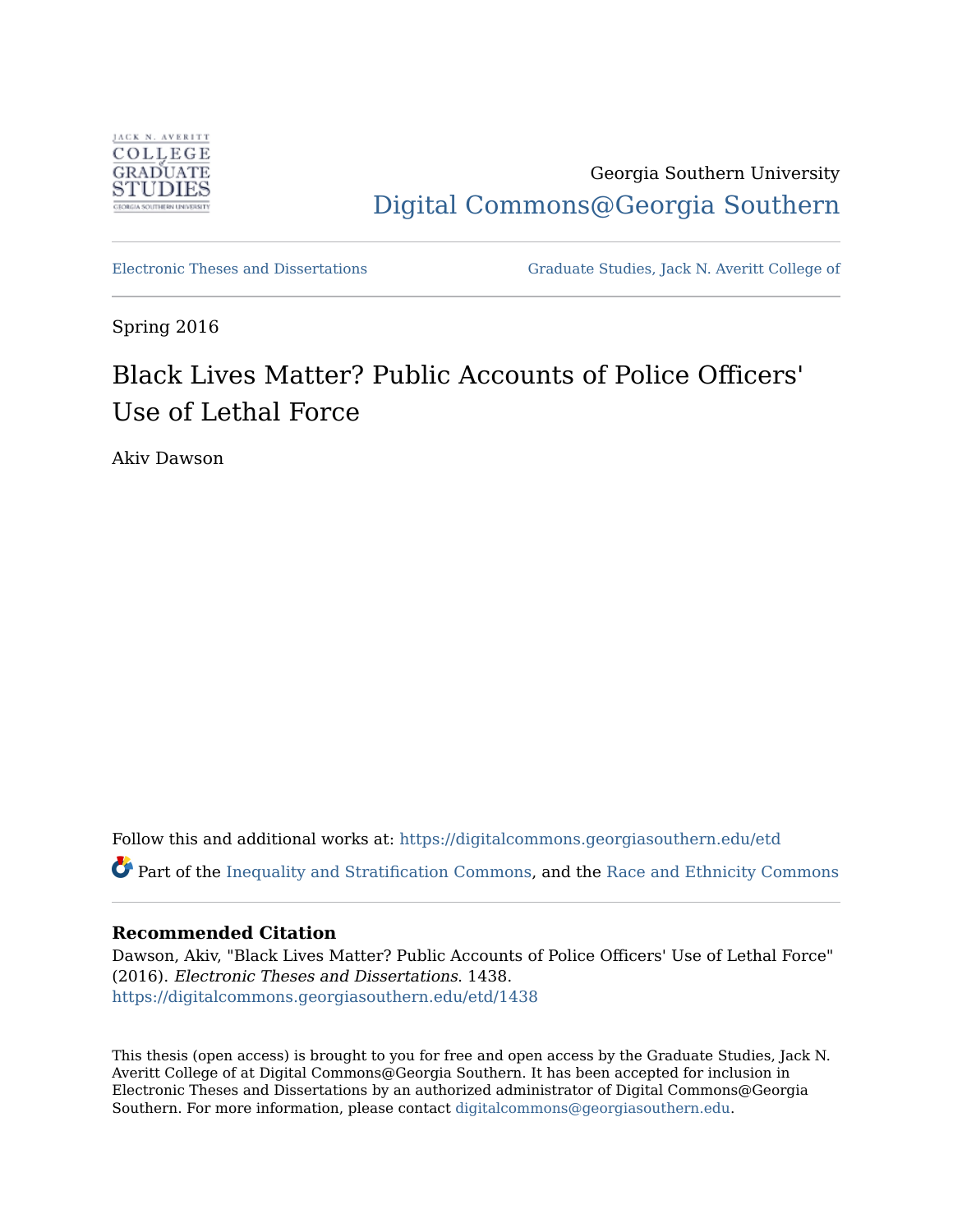# Black Lives Matter? Public Accounts of Police Officers' Use of Lethal Force

by

# AKIV JE'KEL DAWSON (Under the Direction of Eric Silva)

#### ABSTRACT

The purpose of this qualitative study is to examine the manner in which, police application of lethal force is accounted for in the public sphere. The study examines opinion editorials from the New York Times, Washington Post, Contra Costa Times, Pittsburgh Post-Gazette, and the Salt Lake Tribune. The study applies Altheide's methodology of ethnographic content analysis to opinion editorials written between July 2014 and September 2015 about three specific cases involving the death of an African American male due to police use of lethal force. Each editorial was loaded into an NVIVO 10 project and coded line by line. This study includes one-hundred and seventy-six (176) opinion editorials. The following three questions are the foundation of the current study, (1) How do editorialists assign meaning to racial disparities in police application of lethal force?, (2) How do public accounts frame the Black Lives Matter movement?, and (3) How do contextual factors shape this meaning making process? The following eight themes emerged: **(1)** Black lives aren't valued, **(2)** racial roots prevent post-racialism, **(3)** progress has been made **(4)** a relationship broken, **(5)** the nightstick and quick-trigger-finger justice , **(6)** conversation rules the nation, **(7)** Black lives matter movement is legitimate, and **(8)** Black lives matter, but the movement is flawed. Sample limitations and implications for future research are discussed.

INDEX WORDS: Police violence, Opinion-editorials, ethnographic content analysis, Black Lives Matter, qualitative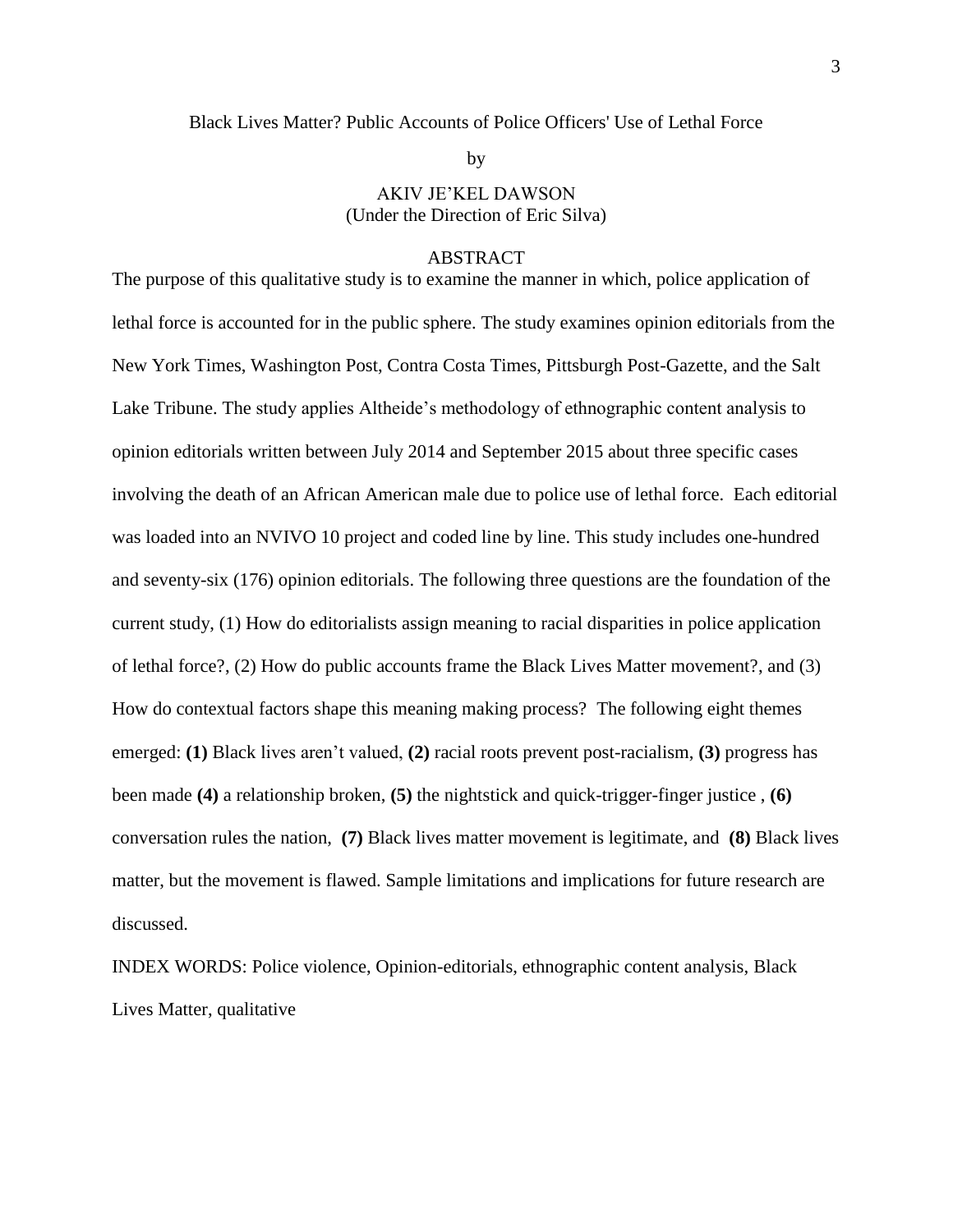# BLACK LIVES MATTER? PUBLIC ACCOUNTS OF POLICE OFFICERS' USE OF LETHAL FORCE

by

# AKIV JE'KEL DAWSON

# A.S., Gordon College, 2011

B.G.S., Georgia Southern University, 2013

A Thesis Submitted to the Graduate Faculty of Georgia Southern University in Partial

Fulfillment of the Requirements for the Degree

# MASTER OF SOCIAL SCIENCE

# STATESBORO, GEORGIA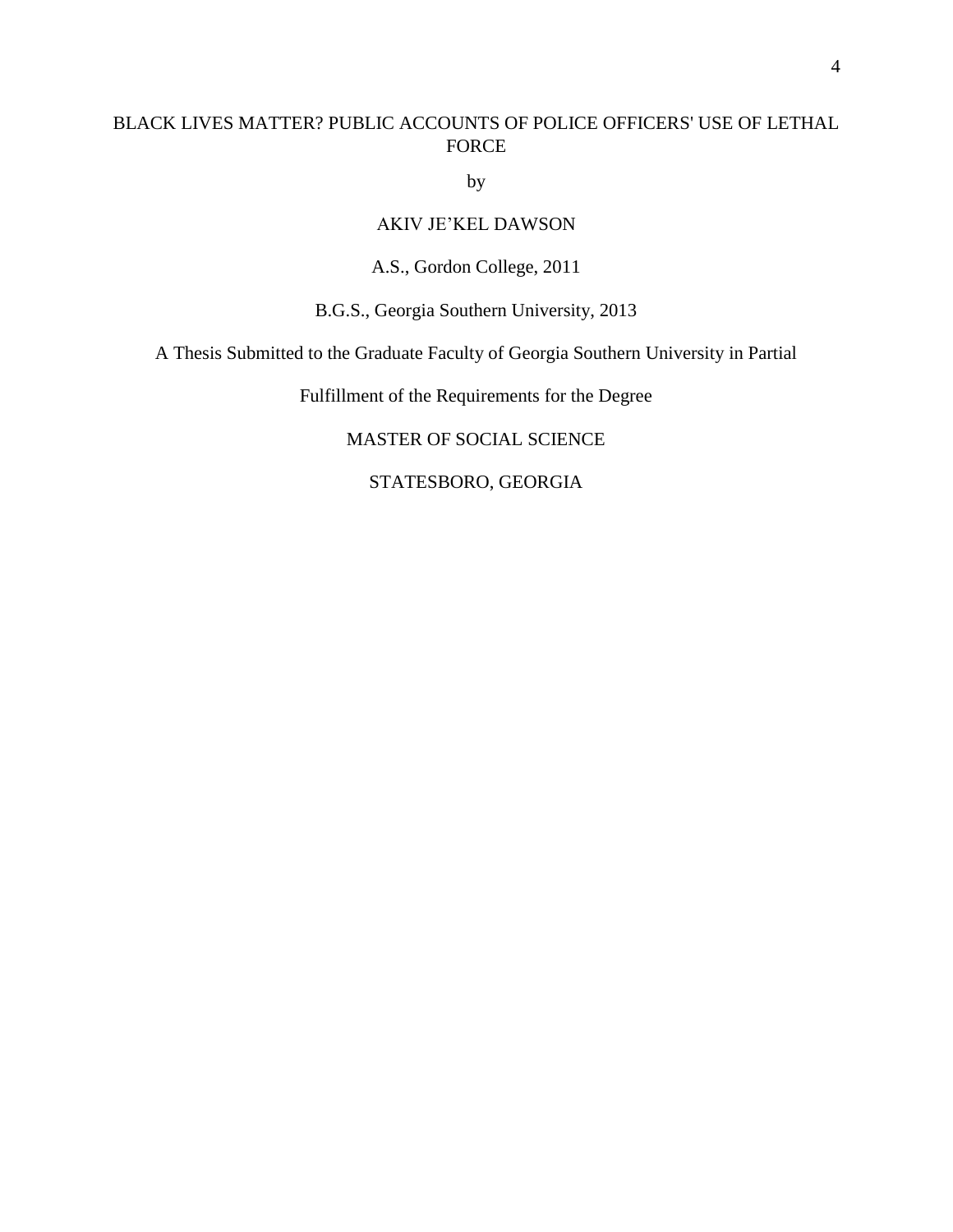© 2016

# AKIV JE'KEL DAWSON

All Rights Reserved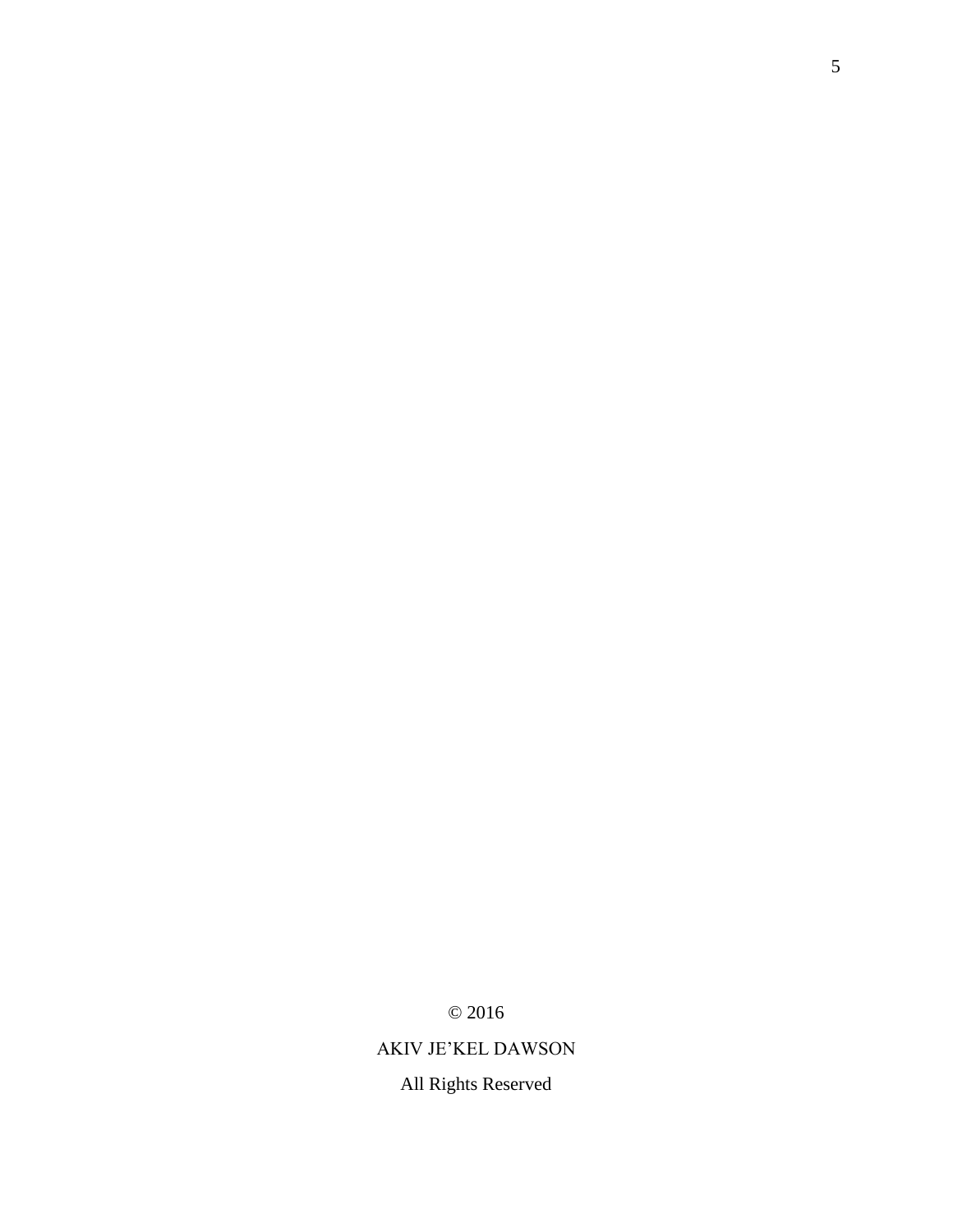# BLACK LIVES MATTER? PUBLIC ACCOUNTS OF POLICE OFFICERS' USE OF LETHAL FORCE

by

# AKIV JE'KEL DAWSON

Major Professor: Eric O Silva Committee: April M. Schueths Saba M. Jallow

Electronic Version Approved: May 2016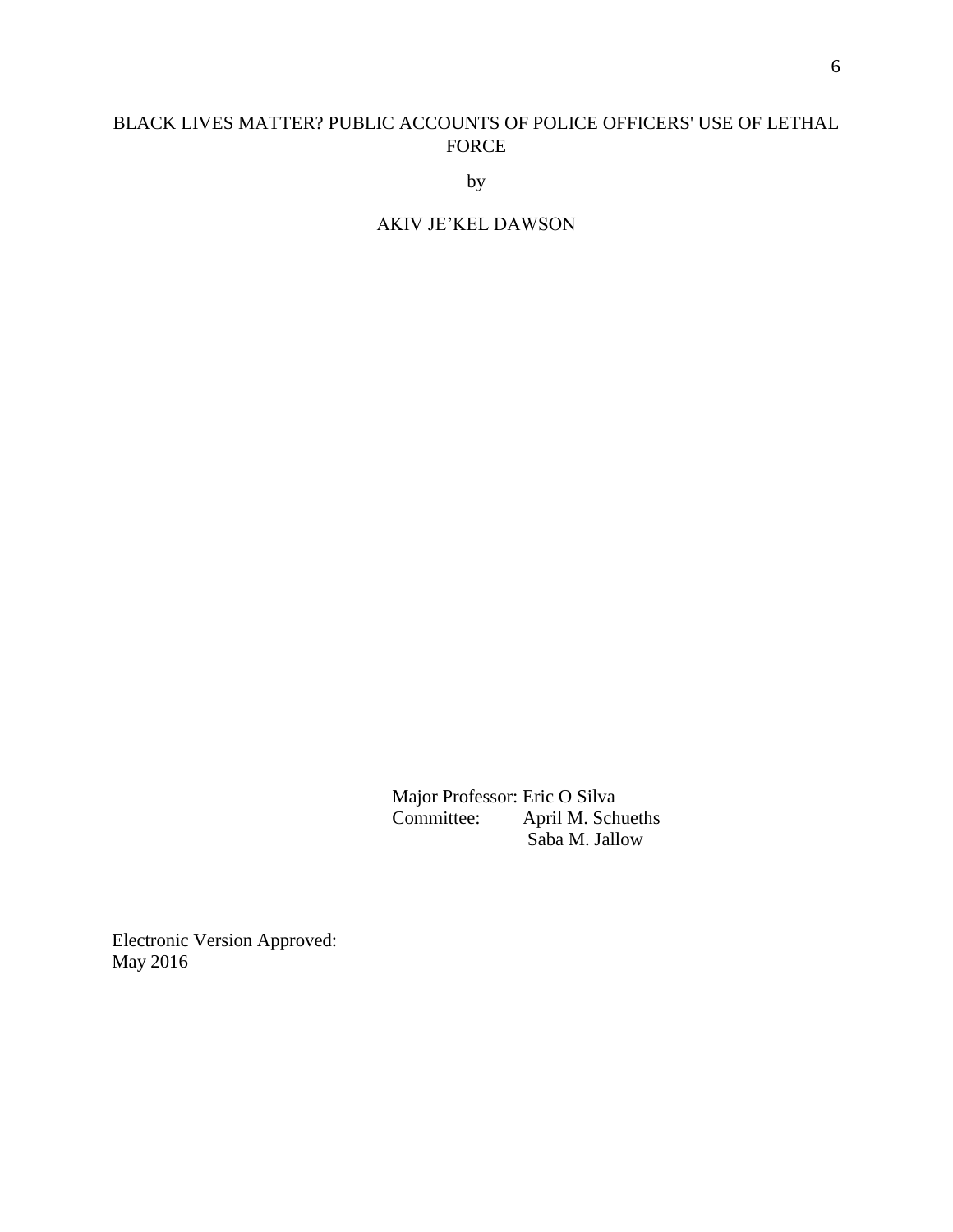# DEDICATION

For my mother, Paula,-- my hero. You are my motivation. I hope to become everything you knew I would be. Making you proud has been my greatest accomplishment.

For Akia,-- my sweet sister. I wouldn't be a thing if it wasn't for you pushing me. Thank you for being the *wind beneath my wings*.

For my nieces and nephews, you are my inspiration for seeking social justice. It is my greatest wish that you will make the world a better place than you found it.

To my best friends -- Peraizia and Anslie, you know what all my faces mean. Thank you for being my Stephanie and Paulette. I love you chicks!

# *In Loving Memory of*

Victor Ambrose Chaney

"Uncle Dirt"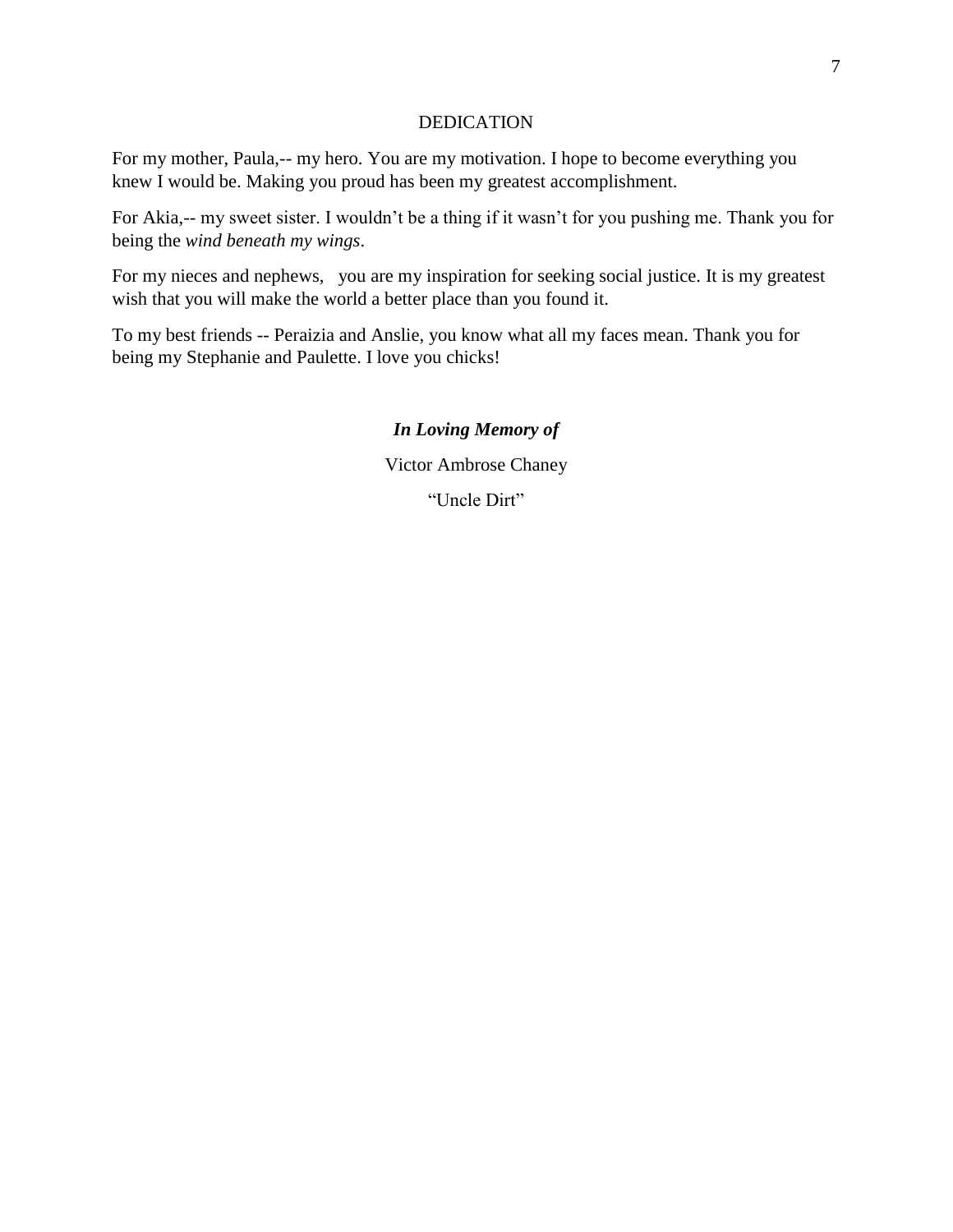#### ACKNOWLEDGEMENTS

I would like to express my greatest appreciation to Dr. Eric Silva for his guidance throughout this project. I am truly grateful for your insight and vision. I would also like to thank Dr. April Schueths. You have taught me so much about conducting qualitative research. Thank you so much for all the feedback, research opportunities, and encouragement you have given me throughout my time at Georgia Southern. Dr. Adrienne Cohen, my experience working with you is what made my thesis possible. Thank you for everything that you have taught me about both qualitative research and navigating through the world of academia. I am truly blessed to have worked with such wonderful professors.

To the Honorable Dr. Saba M. Jallow, my mentor, my teacher, and my friend. Words cannot express the impact that you have had on my life. You have always been there for me when I needed you. Thank you for encouraging me to not only be a great student, but also a great person. I am so thankful for the opportunities that I have been given through the Center for Africana Studies. Through meeting you, I was reminded that Black Studies also matter. I hope that one day I will impact someone's life in a fraction of the way that you have impacted mine. Your kind words and unwavering faith in me, have meant the most. Thank you for caring.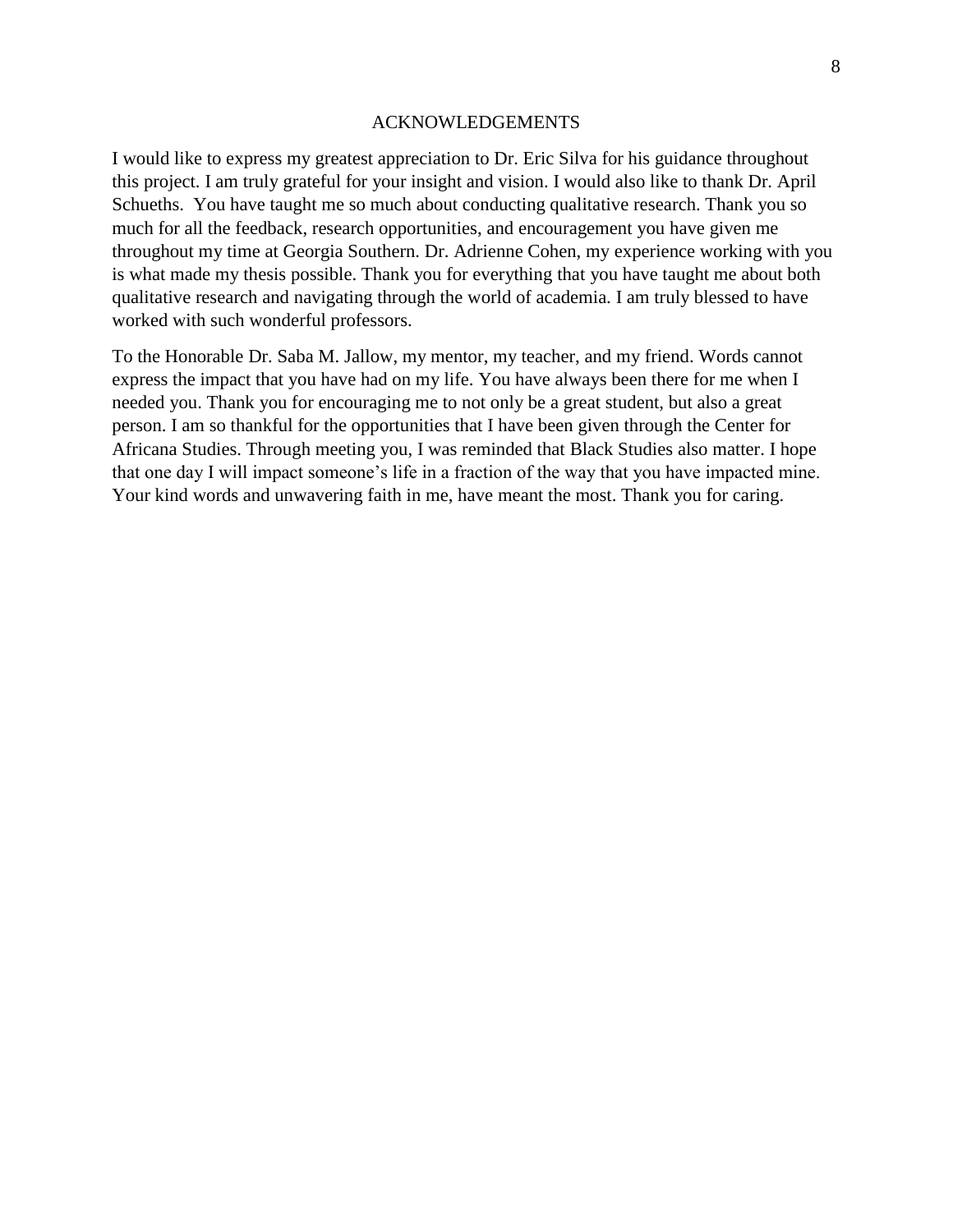# TABLE OF CONTENTS

| Page           |  |
|----------------|--|
|                |  |
| <b>CHAPTER</b> |  |
|                |  |
|                |  |
|                |  |
|                |  |
|                |  |
|                |  |
|                |  |
|                |  |
|                |  |
|                |  |
|                |  |
|                |  |
|                |  |
| 33             |  |
|                |  |
|                |  |
|                |  |
|                |  |
|                |  |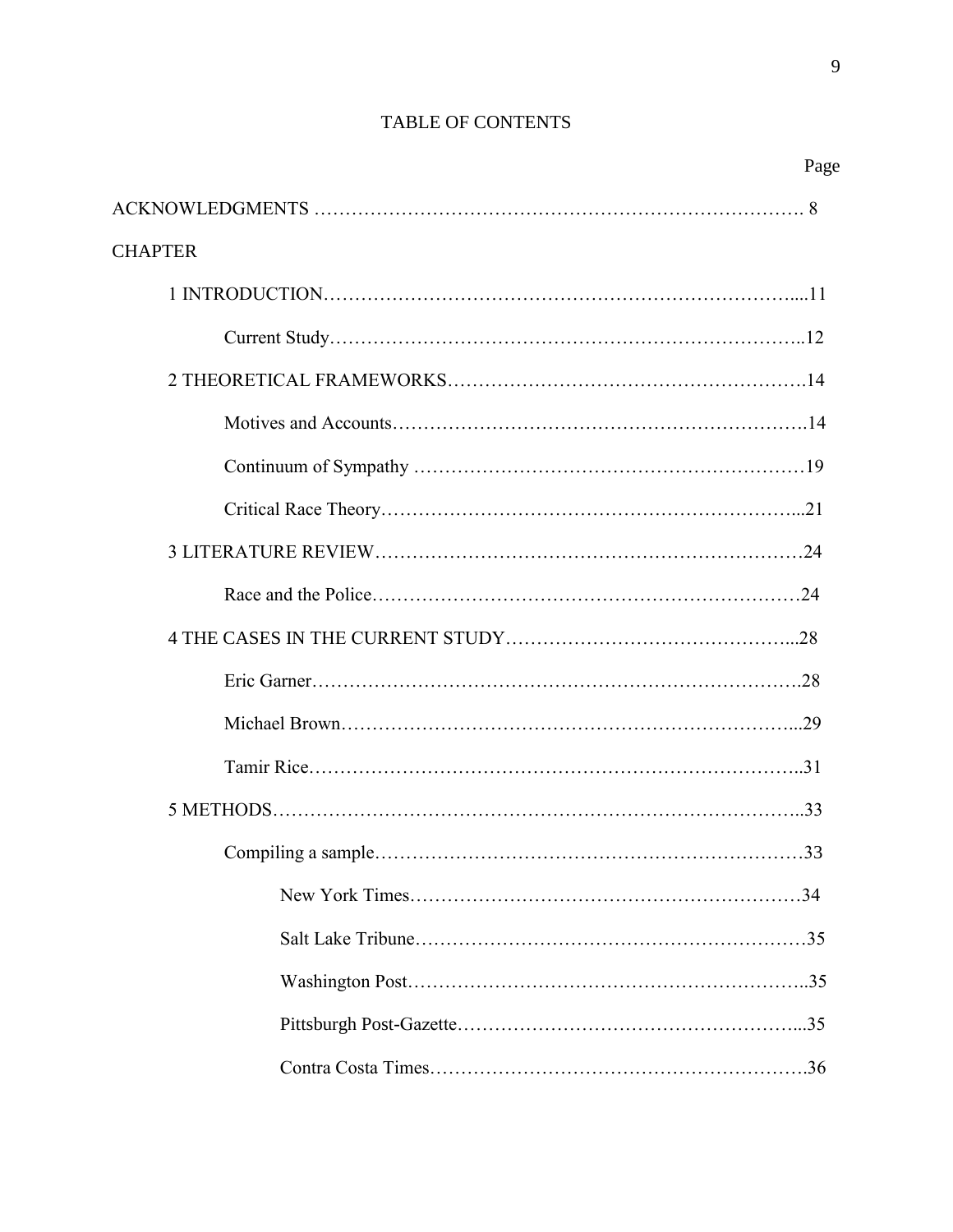| Continuum of Sympathy and Support for the Black Lives Matter Movement77 |  |
|-------------------------------------------------------------------------|--|
|                                                                         |  |
|                                                                         |  |
|                                                                         |  |
|                                                                         |  |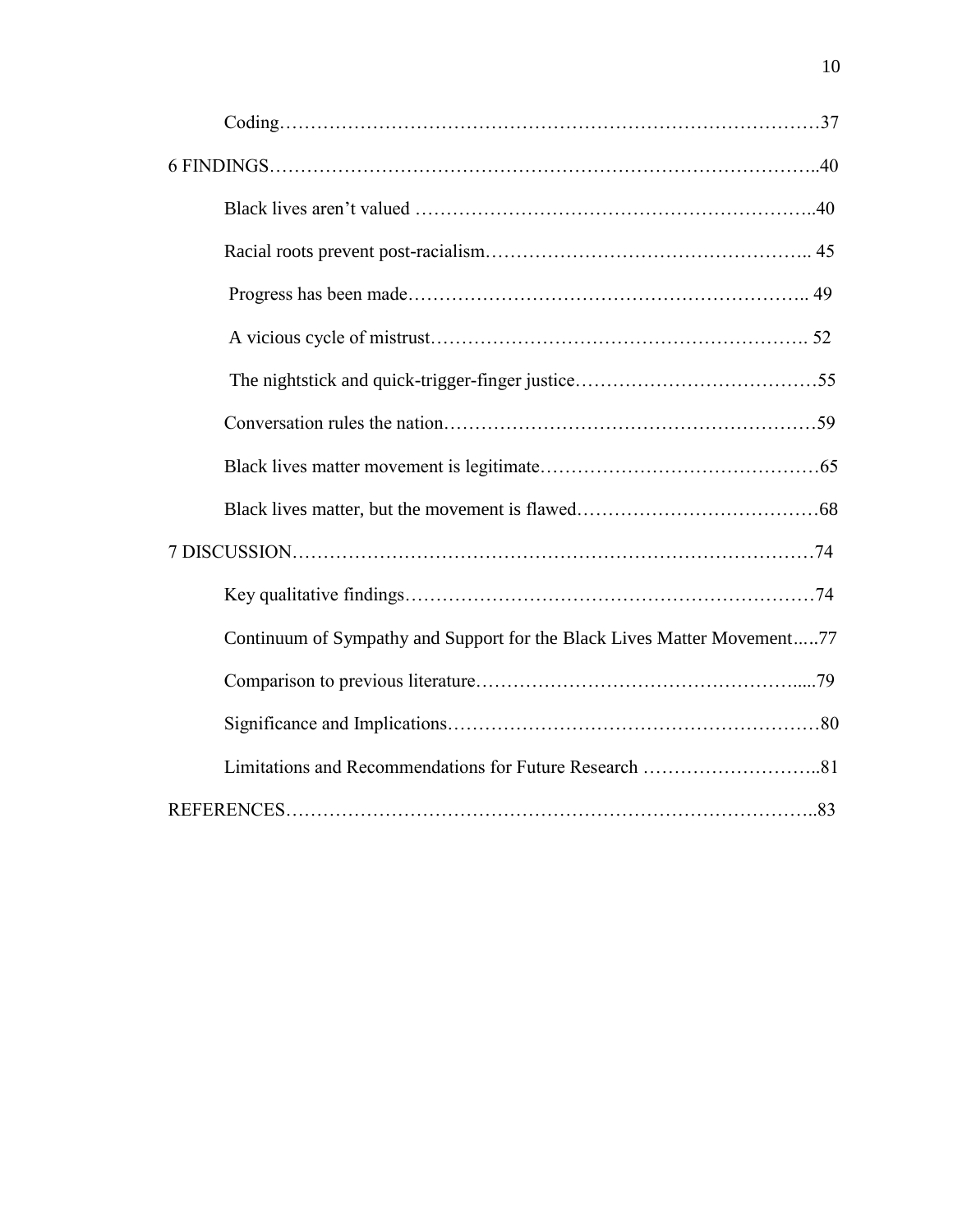#### CHAPTER 1

#### **INTRODUCTION**

"I can't breathe" were the last words of Eric Garner on July 17, 2014. He choked out these words under the crushing weight of police officers until he wheezed his last breath on a dirty New York sidewalk. Sadly, Mr. Garner's death was not the beginning of the legacy of police violence against African Americans and it certainly was not the end. The number of Black people killed by police officers in "post-racial America" continues to rise (Chaney & Robertson 2015: 46). Police in America kill citizens at a higher rate than any other developed nation (Chaney & Robertson 2015: 46) and because of this, more attention needs to be directed towards this phenomenon. In recent years there has been an increasing amount of media attention being directed towards the relationship between police and communities of color, specifically the treatment of African Americans.

Other incidents involving the deaths of African Americans due to police violence have been the focus of national headlines and social awareness movements such as Black Lives Matter. This particular social campaign is concerned with the fact that African-Americans are not only treated unjustly by the American criminal justice system, but they are also in danger of being killed during encounters with the police. Unfortunately, it seems that the need for campaigns such as Black Lives Matter has continued to grow in recent years. A white officer killing an unarmed African American seems to be not only the template for such incidents, but also the standard of police interaction with African Americans all over the country. Although the movements have done much to bring attention to individual acts of police misuse of lethal force, the number of African Americans killed during encounters with law enforcement continues to rise. This has prompted researchers, from many disciplines, to begin investigating the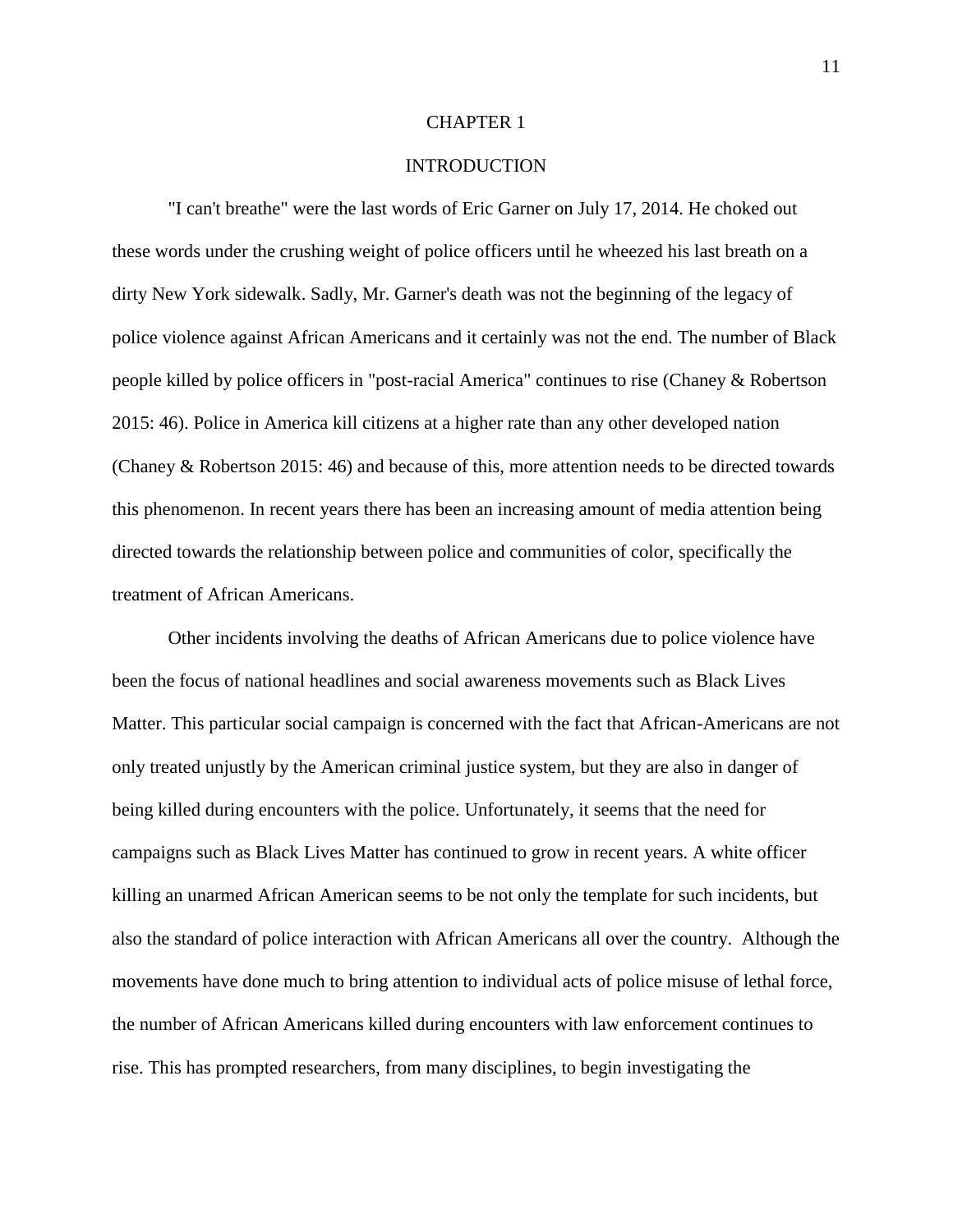phenomenon from an academic perspective. Many of these attempts have been made from a quantitative perspective. These have been focused on the number of people killed by the police and the number of police officers who were indicted in these incidents (Chaney & Robertson 2015); as well as the relationship between race and the probability of being approached by the police (Jacobs & O'Brien 1998); and finally, the relationship between race of the suspect and violent police response (Chua-Eoan 2000).

Furthermore, the Black Lives Matter movement has focused on the media's response to minority victims of police violence. Bonilla-Silva (2014: 9) defines the racial structure as "the totality of the social relations and practices that reinforce white privilege." The media is an agent of America's racial structure because it reinforces, reproduces and justifies white privilege through disproportionately negative portrayals of racial minorities. This is accomplished through the repeated use of "common frames, style, and racial stories," (Bonilla-Silva 2014: 11) that demonize minorities. These frames create and reinforce beliefs about how the world should or ought to be, by providing citizens with information about whom and what should be feared or supported. Because of this, the media cannot be separated from social institutions; instead, it must be viewed as a social institution that has the ability to reproduce racism. A large body of literature has examined the pattern of the criminal portrayals of African-Americans in the media. This study builds on this research by examining how police violence is accounted for in newspaper editorial.

#### **Current Study**

The purpose of the study is to see how editorialists publishing in widely circulated newspapers produce shared meaning about police use of lethal force against African American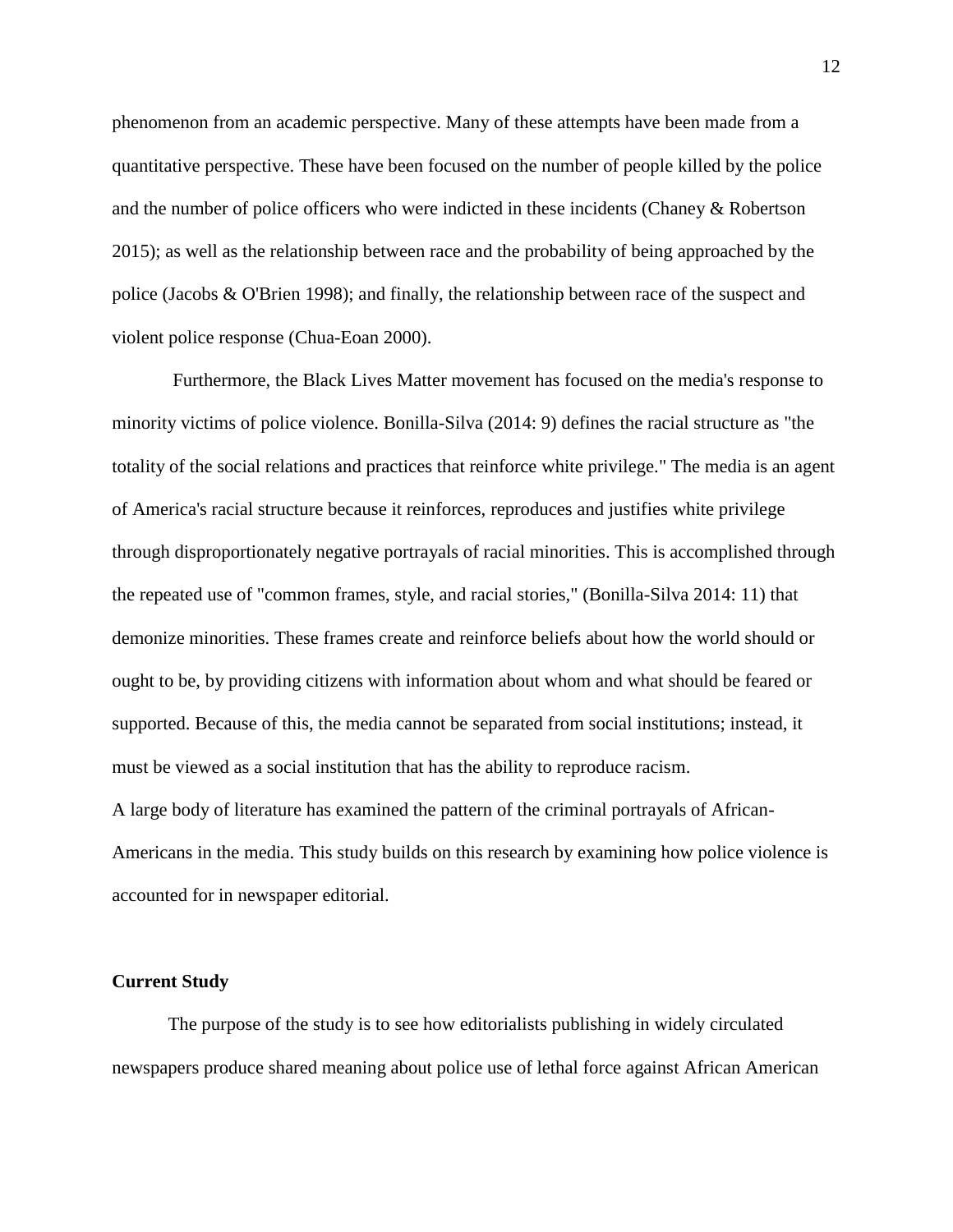males. The study is important because public communication encourages people to feel and think in certain ways (Loseke 2013: 15) and therefore researchers must critically analyze the message that is being generated. Although the problem of police violence is being discussed in many settings, the current study focuses specifically on the way the issue is discussed in the public sphere. The following three questions are the foundation of the current study, (1) How do editorialists assign meaning to racial disparities in police application of lethal force?, (2) How do public accounts frame the Black Lives Matter movement?, and (3) How do contextual factors shape this meaning-making process? It is important to examine this phenomenon using a qualitative approach because it allows for a focus on the way issues are being framed (Braun  $\&$ Clarke 2013: 24). Qualitatively, I can assess a deeper understanding of the way editorialists construct reality regarding police violence against African American males. Furthermore, I use a critical perspective to focus on the way editorialists use the impact of language. According to Braun and Clarke (2013: 25), critical qualitative research focuses on how "language gives shape to certain social realities." From this perspective, it is increasingly important to focus on the public sphere, particularly media, since it is our primary source of communication (Loseke 2013).

In the following sections, I will review the theoretical framework of constructionism, with a specific focus on motives and critical race scholarship. Then I will review the literature on the historic and contemporary relationship between African American males and the police and media framing of an African-American male. Subsequently, I will give an in-depth description of the methodology incorporated in the study. Finally, I will discuss my findings and limitations of the study.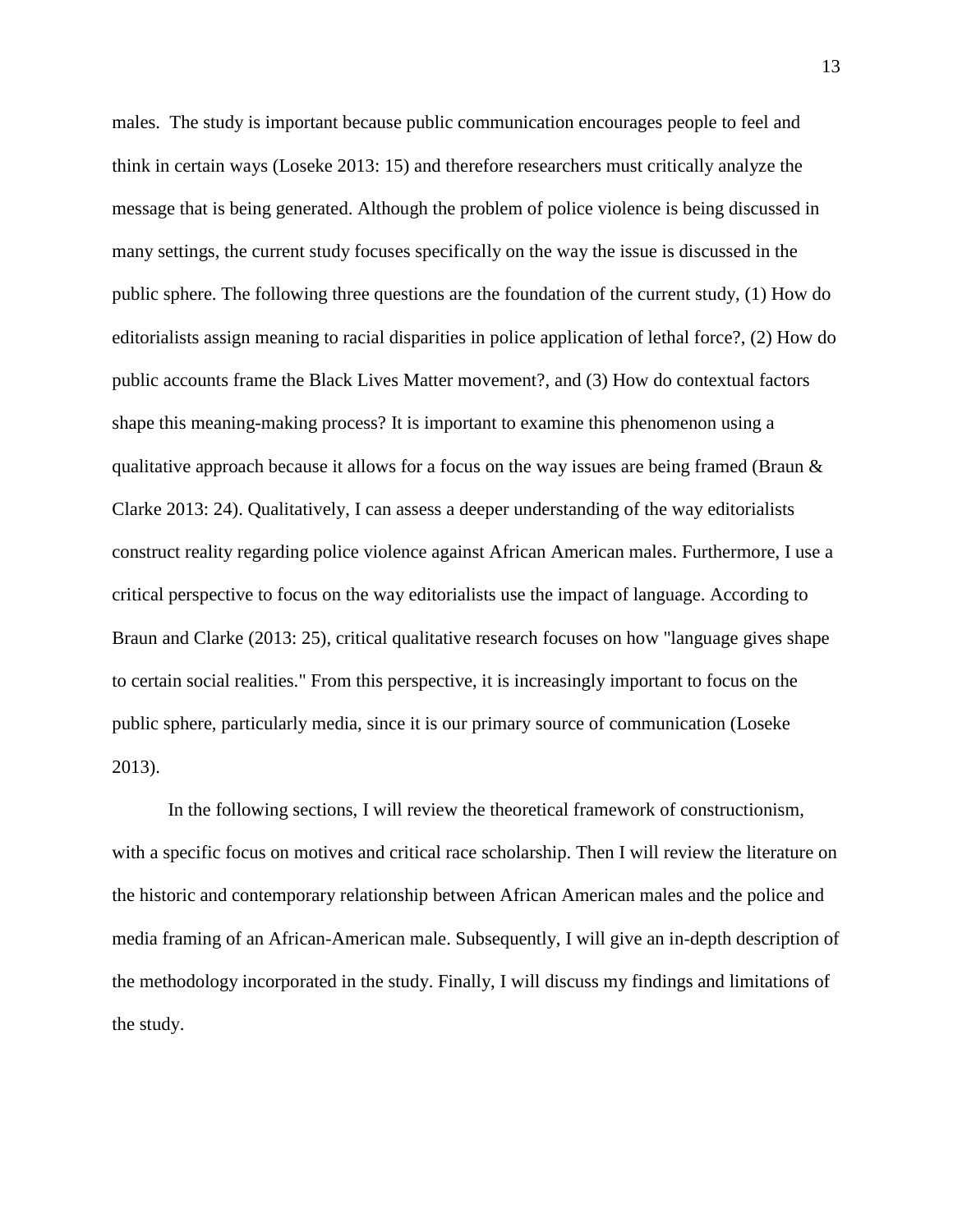#### CHAPTER 2

# THEORETICAL FRAMEWORKS

### **Motives and Accounts**

Using motives as the theoretical framework for examining police misuse of lethal force allows us to understand how cultural norms contribute to and allow for police violence. C. Wright Mills (1940) is at the forefront when discussing vocabularies of motive. He gives us the groundwork for understanding the function and behaviors of motives in our society. According to his criteria, motives are the language that people use after an action has been completed, rather than an impulse or thought that occurs prior to an action. This sentiment is made clear when he (1940: 904) writes, "Human actors vocalize and impute motives to themselves and to others. To explain behavior by referring it to an inferred and abstract "motive" is one thing… The differing reasons men give for their actions are not themselves without reasons." Typically motives are prepared and hopefully accepted responses for answering questions about conduct (Mills 1940: 905). These responses, or rather their acceptability, varies depending on the social setting and circumstances in which they are used because "there are areas of [society] with different vocabularies of motives," (Mills 1940: 906). In consonance with Mills (1940: 905) humans have a proverbial reservoir of motives in which they draw from when confronted with situations in which they need to explain their action in a socially acceptable way, particularly when there are consequences involved. This is the case because motives allow "societal control to operate" (Mills 1940: 906). Conclusively Mills (1940: 907) states: "As a word, a motive tends to be one which is to the actor and to the other members of a situation an unquestioned answer to questions concerning social and lingual conduct. A stable motive is an ultimate in justificatory conversation."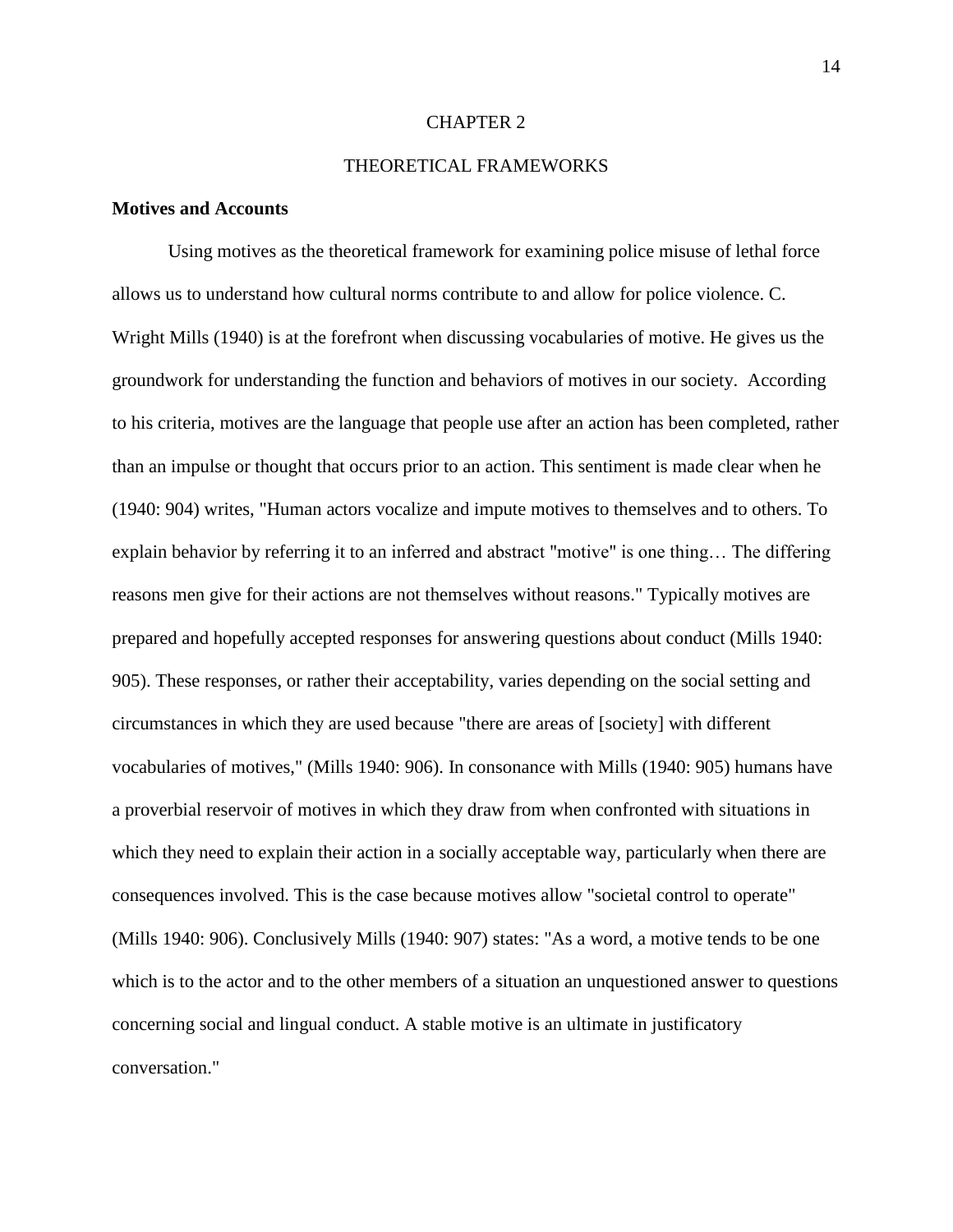Scott and Lyman (1968: 47) build on Mills (1940) by demonstrating how motives are found in accounts of one's questionable conduct. Accounts usually take the form of excuses and justifications. When a person's action is contested either one or both of these forms of accounts are typically "invoked". The authors define justifications as "accounts in which one accepts responsibility for the act in question, but denies the pejorative quality associated with it," whereas excuses are defined as "accounts in which one admits the act in question is bad, wrong, or inappropriate but denies full responsibility," (Scott and Lyman 1968: 47). The authors further argue, "excuses are socially approved vocabularies from mitigating or relieving responsibility when conduct is questioned," (Scott and Lyman 1968). This aspect of accounts is particularly pertinent when investigating the language used to explain the use of lethal force by police officers because it illustrates the level of social acceptability of actions based on the actor. Scott and Lyman (1968: 47) use the example of a soldier who kills because he is "under orders", not because he is a bad person, even when he understands that killing is "wrong". In turn, society accepts this justification because he is performing a service to his country. This is similar to a possible account that may be employed by a police officer to justify or excuse his or her actions in the line of duty.

The concepts of motives and accounts have been used to examine how people justify a number of questionable acts. Scully and Marolla (1984) investigate the excuses and justifications that rapists have used when describing their crimes. Their work combatted competing for perceptions that rape was the result of a "psychopathological problem" (Scully and Marolla 1984). According to Scully and Marolla (1984:530), rapists utilize vocabularies of motive to "diminish responsibility and to negotiate a non-deviant identity." Nelson and Lambert (2001) apply Sykes and Matza's "techniques of neutralization" to explore the concept of bullying, and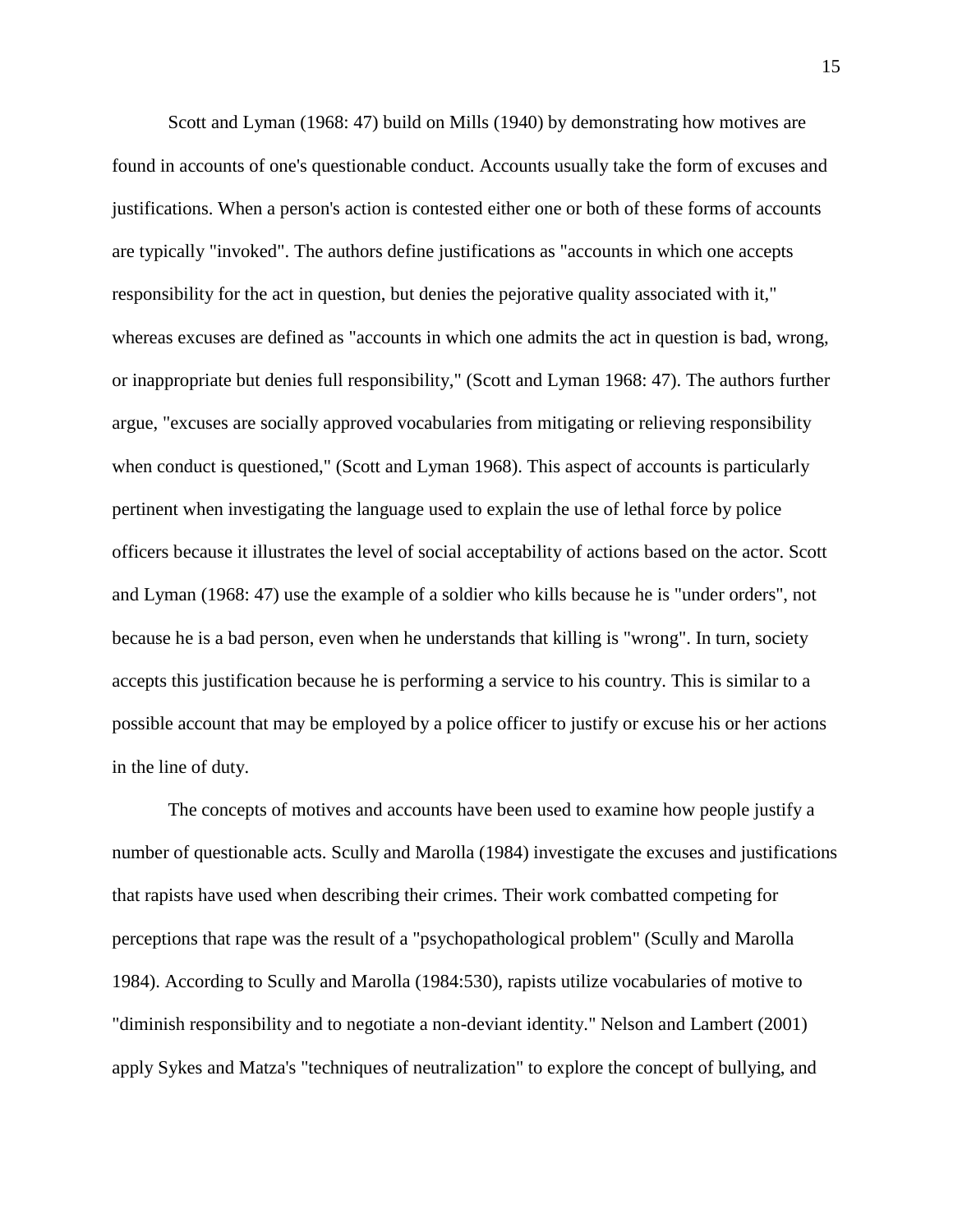the justification used by those who engaged in ivory tower bullying. Margolin (1990) used the concept of vocabularies of motive to analyze the way that child abusers use to explain their behaviors. According to Margolin (1990: 373) the justifications and motives offered by the child abuser were rarely accepted or rarely used. Margolin (1990) concludes that some vocabularies of motive are not acceptable. Dunn (2005) uses vocabularies of motive to examine why women who are victims of domestic violence, chose to stay in the relationship. By investigating the ways the women transition from being viewed as victims to survivors, is a result of the vocabulary of motive employed by an activist against domestic violence. According to Dunn (2005:2), "activists create vocabularies of motive for those who are harmed as well as for those who do the harm." Hopper (1993) used the concept of motives to describe the rhetorical strategies used by couples going through a divorce.

Waegel (1984) employs Mills' scenario of avowal and imputation in the use of motives to investigate the justifications used by police officers when they have used deadly force. There have been several explanations offered as to why police use lethal force in the line of duty. One of the most consistent factors in these explanations has been occupational stress (Waegel 1984: 144). Waegel (1984: 144) insists that although this explanation has been routinely employed, it is least likely to adequately account for the decisions of police officers when employing lethal force. This leads him to his overall point that the decision to use lethal force is "rooted in [the] sociology of occupations," (Waegel 1984: 144). This argument is based on the belief that police violence is a result of "the influence of the work environment on attitudes, values, and behavior," (Waegel 1984: 144). The "police subculture" ultimately perpetuates the belief that certain actions, whether legal or illegal, are necessary and acceptable in order to provide a solution to the overall social problem of crime (Waegel 1984:145). According to Waegel (1984: 145), police are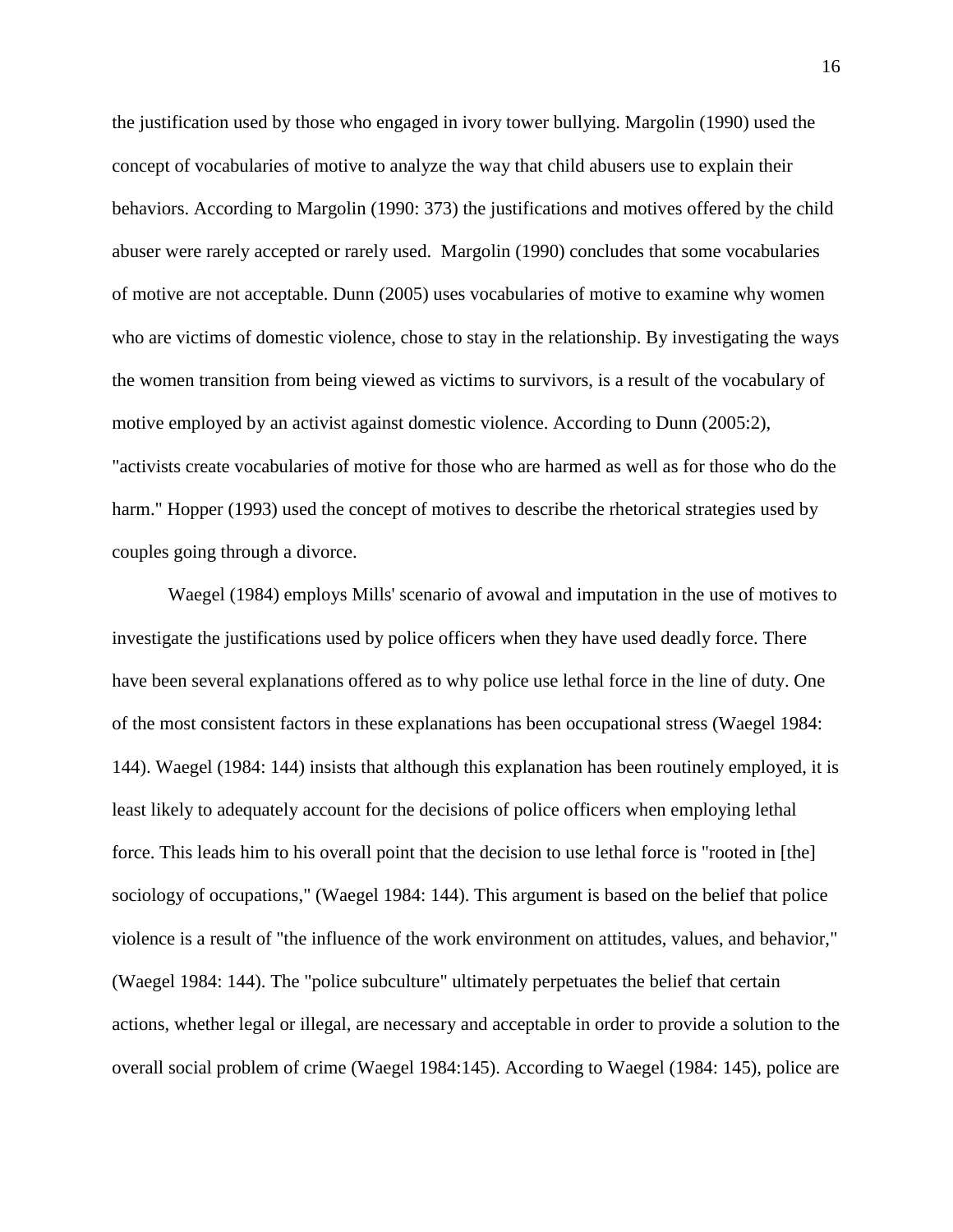systemically trained to use certain motives as justifications for "appropriate force", even in situations where the use of force is excessive. Waegel's (1984: 145) research included spending "ten (10) months in 1976 and 1977as a participant observer in a police department in a city in the northeastern United States." The focus of his research was detective work and the sample of his research included interviews with police officers and an analysis of four hundred and fifty-nine (459) police shootings which occurred in Philadelphia between the years of 1970 and 1978. These incidents had previously been compiled by the Philadelphia Public Interest Law Center (Waegel 1984: 145-6). Waegel (1984) examined these cases for evidence of police use of "techniques of neutralization" (prospective) and vocabularies of motives and accounts (retrospective) that officers used when discharging their weapons with the intent to wound or kill a citizen.

Waegel (1984) found common vocabularies of motive used by officers included themes of discrediting the person who was shot, by describing the ways in which the person was "asking for it". This is what Waegel (1984: 148) refers to as "denial of the victim". The author states police accounts were typically filled with stereotypes that the officers used to describe the persons they'd encountered in the line of duty. These included the terms, "animals," "scrotes," and "assholes" (Waegel 1984: 148). Dehumanizing the victim, allows the officer to feel more justified in their decision to use fatal force. This is what Sykes and Matza (1957: 668) refer to as a subtle alchemy that allows the [officer] to move or herself into the position of the avenger (Waegel 1984: 148). These officers often viewed themselves as exacters of extra-legal justice that often went unaccomplished in courtrooms. Although the officers often realized that their actions were wrong, they excused their offenses as a means to a necessary end. Waegel (1984: 148) also found that "blatant racism" was also a factor in which type of justification or account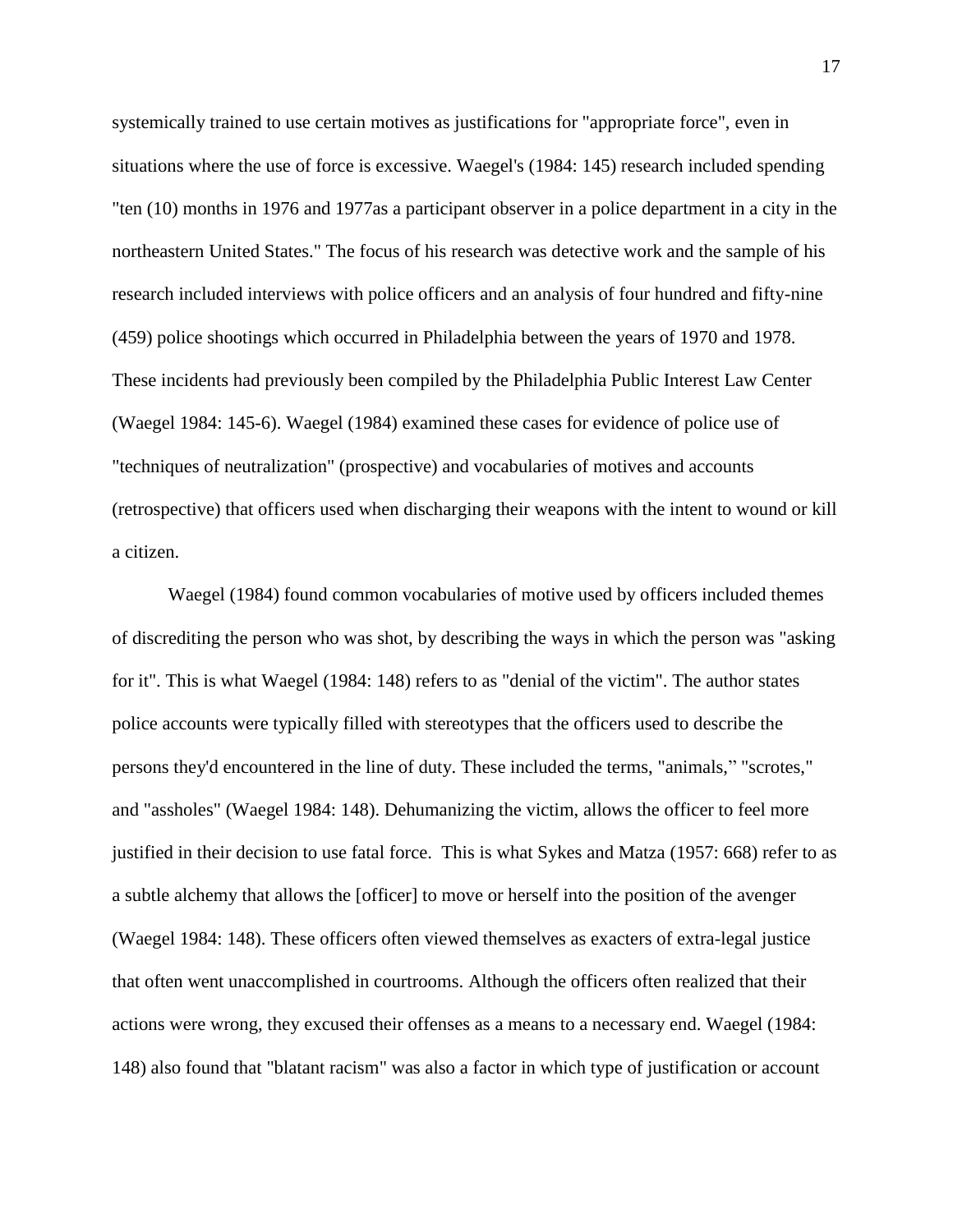that an officer would use when providing an explanation of conduct. Officers often felt justified in shootings involving minority victims, because of their deep-seated belief in the innate criminality of minorities. Waegel (1984: 148) contends that because minorities are often devalued by the larger society, they are systematically disregarded as citizens with rights by the police who subsequently view the use of excessive force in interactions with minorities as acceptable. This particular type of cultural acceptance of minority devaluation as normative needs to be further investigated. The current study utilizes motives to examine the manner in which police violence is culturally accepted.

Although the concepts of motives and accounts have been used to analyze several topics, these studies have typically focused on the justifications used by individuals in defense of their own actions, rather than the actions of institutions. Silva (2007:247) uses this approach to discussing the "controversy over Native American mascots." Silva (2007: 247) defines "an institutional practice [as one that] has as a large number of people acting in purposively established and publicly known [ways]." Unlike individual conduct, institutional practices are generally challenged in the public (Silva 2007). Silva (2007:247) is one of the only scholars to investigate how individuals defend contested practices in the "public sphere". Silva's (2007) work is relevant to the current study because police use of lethal force has been reinvigorated as a contested institutional practice, with the rise of the Black Lives Matters campaign. The campaign has publically challenged the recent cases of police use of lethal violence involving Black men in America. This has caused a "public debate" about the acceptability of excessive and lethal force and has challenged the criminal justice system to address the practice due to these high levels of criticisms. Silva (2007: 247) writes that "the study of public accounts provide further insight into how individuals actively work to maintain the social structural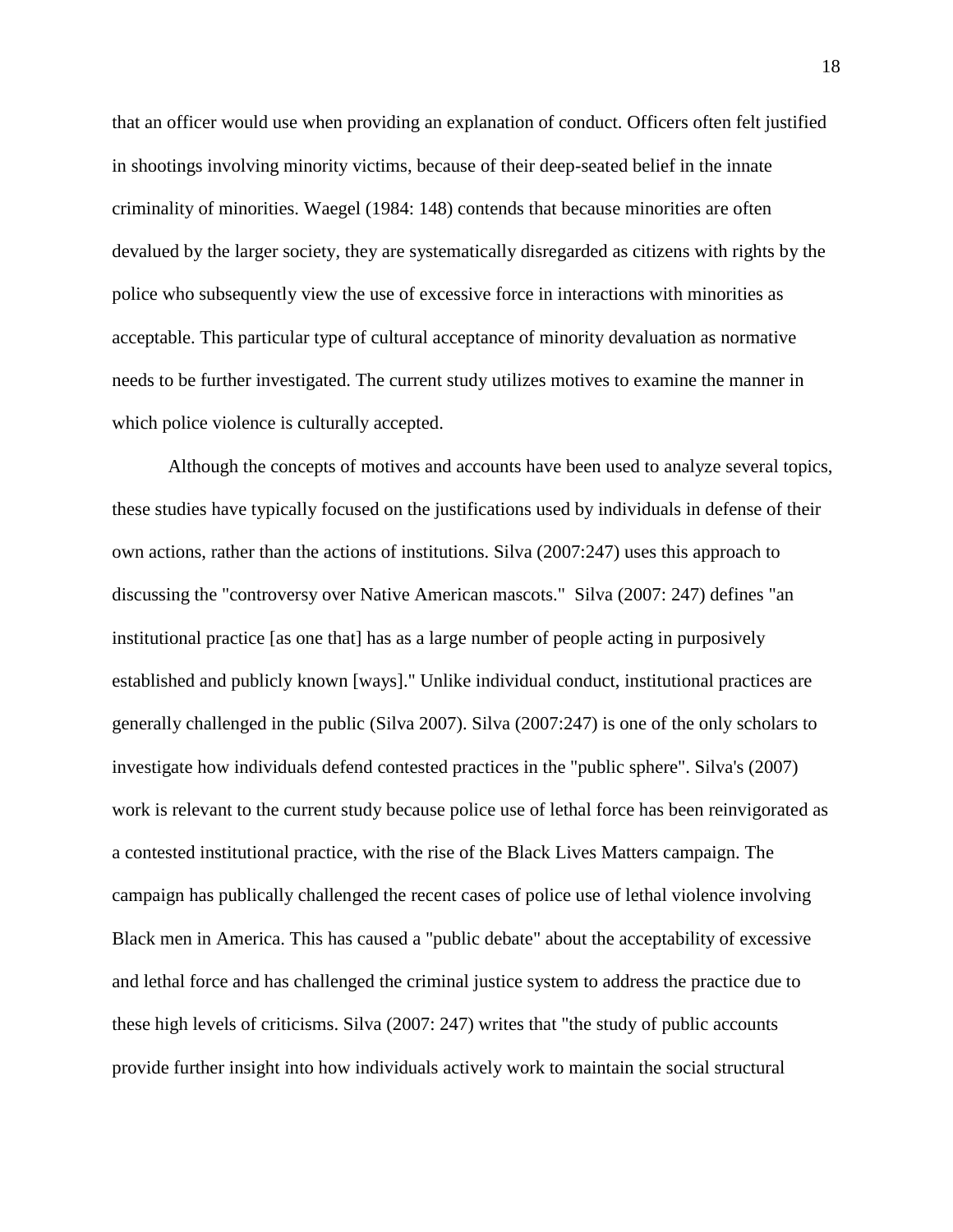patterns in the face of challenges." This differs from traditional works using the vocabulary of motives framework, because it looks at continued behavior, rather than, "actions [that] have usually concluded before they are called into account," (Silva 2007: 247). The challenging of the contested practice seeks to reduce or "eliminate" the practice. Silva (2007: 247) continues that "the public's definition of the practice will depend on whether people accept or reject the accounts offered in its defense."

#### **Continuum of Sympathy**

The current study assumes that there is a continuum of sympathy that exists among the portrayals of victims of police violence. This continuum is arranged based on the level of ambiguity surrounding the details of the case. The level of ambiguity surrounding the case impacts the sympathetic qualities editorialists attribute not only to the victim but also to the Black Lives Matter movement. The continuum of sympathy is based on Donileen Loseke's concepts of emotional response and identifying social problems. Loseke (2003) uses constructionism as the theoretical framework for identifying emotional response and social problems. Loseske (2003) argues that constructionism is the most appropriate framework for this particular work because it answers the questions of how humans—create, sustain, and change the meaning. This work is relevant to the current study because it seeks to answer the question of, "How do editorialists assign meaning to racial disparities in police application of lethal force?" Loseke (2003:4) wrote: "the problems of crime and poverty tend to remain on the public's and policymaker's lists of problems, and racial inequality often is called this country's most enduring social problem." Loseke (2003: 5) continues that social problems are continuously debated because not all sides agree about what actually constitutes a social problem. According to Loseke (2003), this will dictate which side of the social problem we argue from. This characteristic is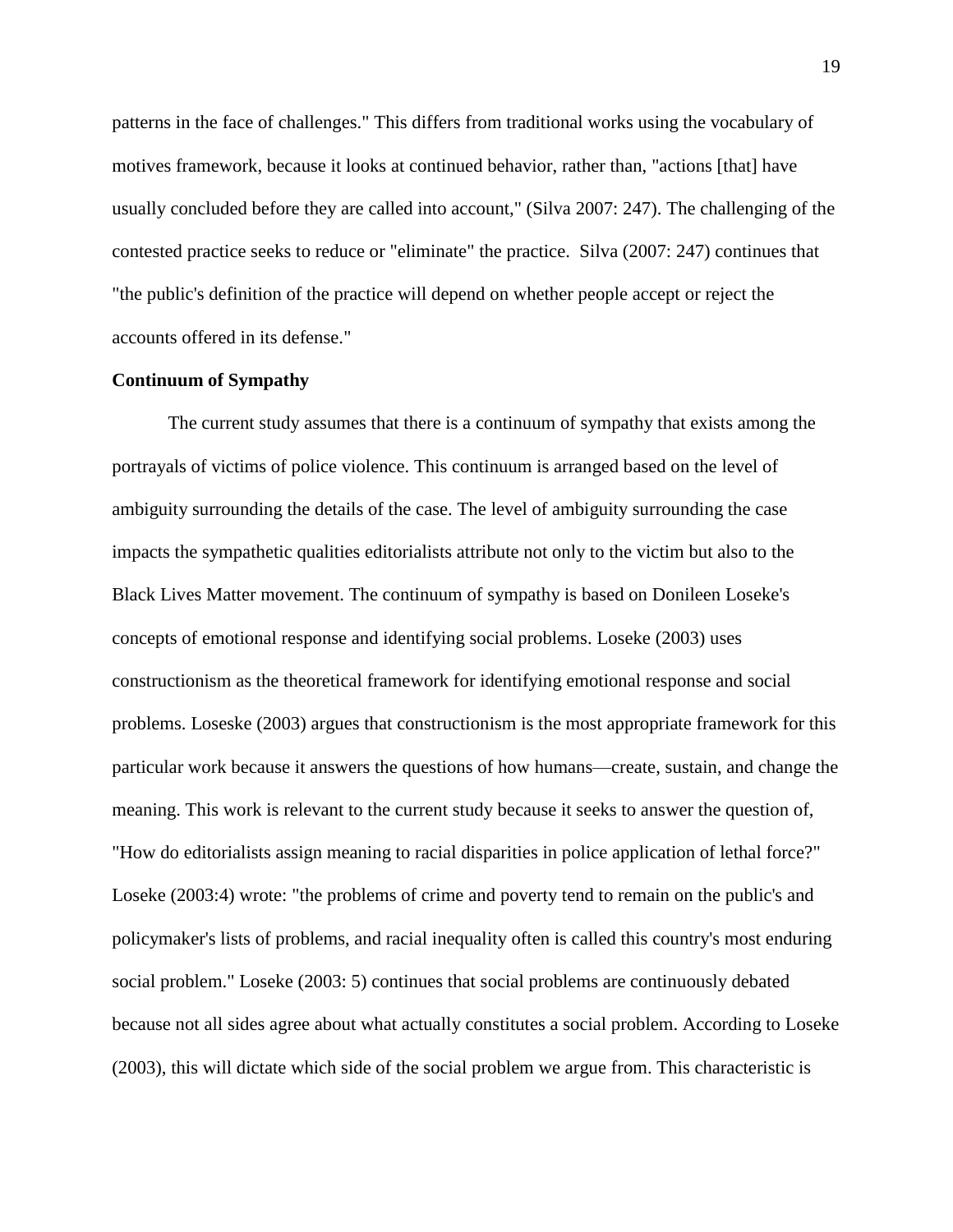relevant to the current study because editorialists represent the competing perceptions about the current issue of police violence against Black men. After identifying a social problem, there must be a way of identifying what is causing or exacerbating the social problem (Loseke 2003: 5). Loseke (2003) also states that a social problem is a discussion about a condition. People that are currently living or dealing with the conditions of the social problem have a vested interest in the discussion of the problem.

Recently, work by Chaney and Robertson (2015) has taken a quantitative approach to examining police violence against Black people, whereas the current study will provide a qualitative vantage point to the problem. Loseke (2003: 6) notes that social problems are caused by humans and therefore can be changed by humans. Therefore, the way the problem is discussed in the public sphere is increasingly important. Loseke (2013: 24) concludes that socially circulating stories are culturally situated and are built from emotion and symbolic codes. These codes are used as devices to persuade morally and cognitively fragmented audiences (Loseke 2013: 25). Therefore, the qualities that an editorialist attributes to a particular victim or social problem impacts the cognitive and moral response the audience (reader) will have to that victim or social problem. According to Loseke (2013: 25), The more stories are built from the systems of meaning contained in the most widely circulating and the most deeply held symbolic codes and emotion codes, the more persuasive the story potential is. Conversely, the more stories are built upon contested codes, the smaller the approving audience for that story likely will be. Family violence research also confirms that there is a relationship between the presentation of the victim and the response of the audience. Loseke (2013: 18-19) notes that there is a particular type of response given to victims who are "morally exemplary". This is true "especially when violence is done by morally reprehensible offenders." Loseke (2013) continues that this response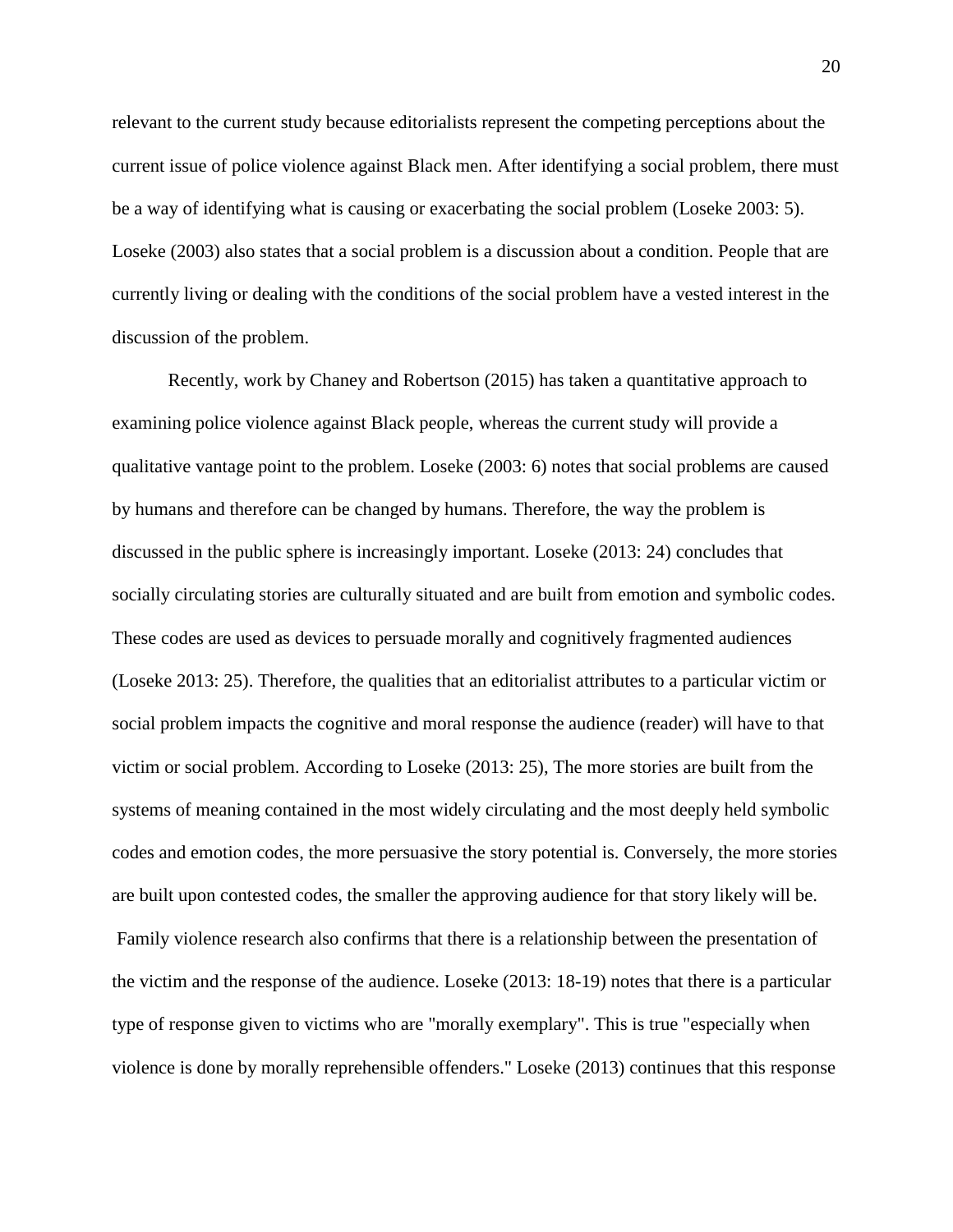occurs at both the private and public levels. This response also prompts the public to deem this violence unacceptable and also make places to correct the problem. Therefore, the response is dependent on the presentation of the victim as good or moral. The persuasiveness or acceptability of a narrative will vary based on many societal factors. Critical Race Theory pushes scholars to consider how racism influences such meaning-making.

#### **Critical Race Theory**

Critical Race Theory (CRT) is a fairly new theoretical framework. According to Delgado and Stefancic (1993: 461), CRT scholarship began in the 1970s when academics and lawyers began realizing the shortcomings of the Civil Rights Movement. At its inception, this scholarship was a means of examining the role of race and racism in American law. Accordingly, CRT began as a critical legal scholarship. Many scholars credit Derrick Bell and Alan Freeman as the originators of this particular type of critical scholarship (Delgado and Stefacic 1993; UCLA School of Public Affairs: Critical Race Studies 2009). The framework places race as the central factor of society and focuses on the ways power structures reproduce institutional racism.

Critical Race Theory has guided the investigation of numerous American social structures. For example, Wun (2014) used CRT as the guiding framework when examining racial disparities in social policy. Wun (2014) specifically focused on the negative impact the No Child Left Behind policy had on African American students. According to Wun (2014: 462), the purpose of the study was to understand "the relationship between No Child Left Behind and racial fantasies of Black youth as problematic others in order to help education reform scholarship and advocacy examine the violence of No Child Left Behind." Leonardo (2013) employed CRT in his examination of the roles of schools in reproducing racism in society. Leonardo (2013) found that here appears to be a set of acceptable rules for Black students and a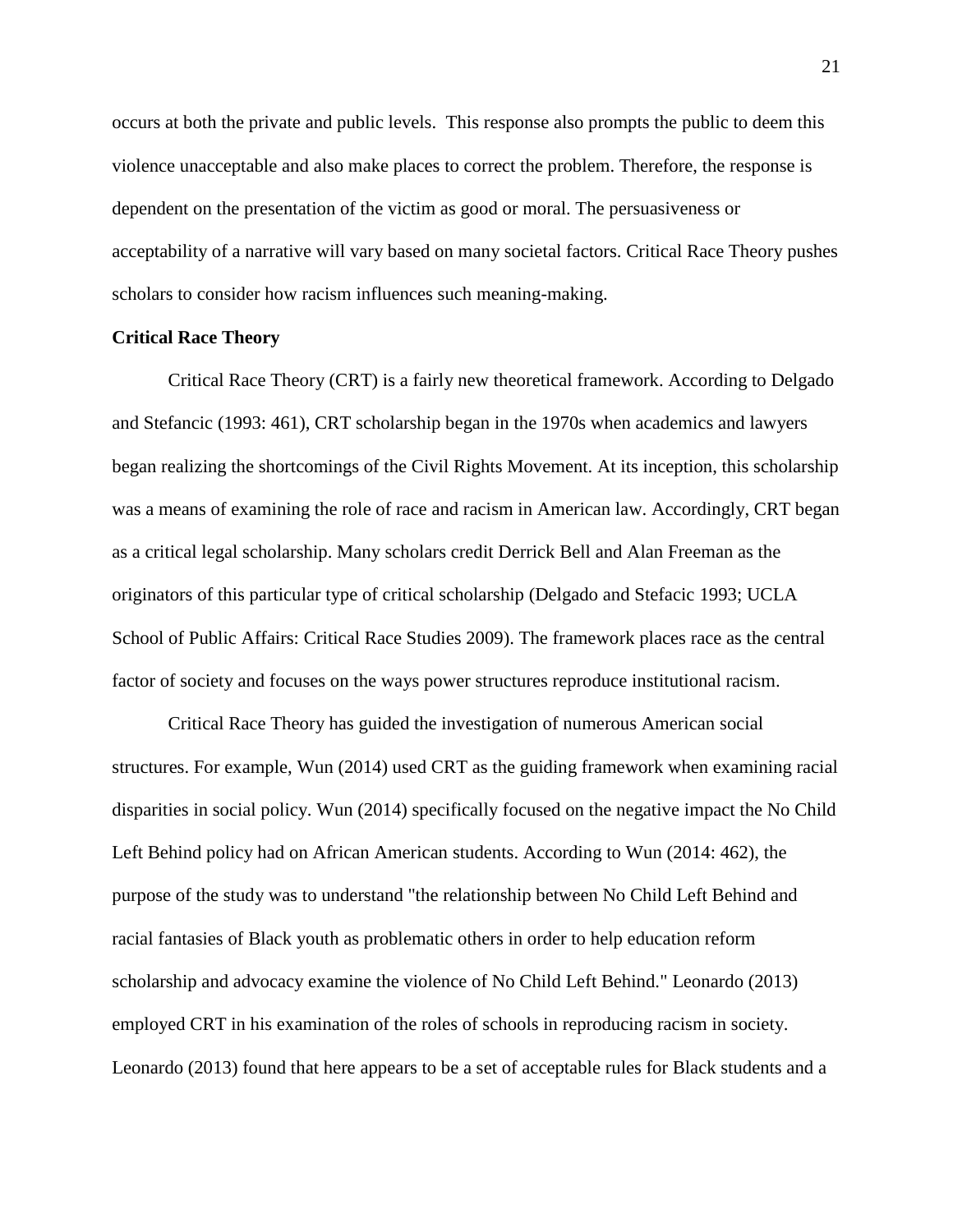separate set for White students. Likewise, Schiffer (2014) used CRT to examine the disparate treatment of African American women in the criminal justice system. Schiffer (2014: 1203) was interested in the reasons why racial disparities in the American criminal justice system "continue to persist" in contemporary American society.

Recently, special attention has been paid to the role of police in America. This is particularly pertinent regarding police violence against people of color. Because a central facet of Critical Race Theory is "story telling" and the use of narratives, most research employing this framework is qualitative. According to Chaney and Robertson (2015: 54), "critical race theory is a useful theoretical approach to examine the deaths of unarmed Blacks in America by police." Chaney and Robertson (2015) recently used Critical Race Theory as a theoretical framework for examining fatal shootings of unarmed Black people by police. The authors' (2015: 45) study sought to answer the following three (3) questions: (1) How does the murder of unarmed Black people by police support White Supremacy? (2) What do non-indictments of police suggest about the lives of unarmed Black people? (3) How does the murder of unarmed Black people escalate individual, familial, and communal mistrust of police? Like the current study, Chaney and Robertson (2015) use content analysis, however, they used quantitative methodology. The study conducted by Chaney and Robertson (2015) focuses seventy-eight (78) cases involving the death of an unarmed Black person, which was the result of a police shooting.

Although the study conducted by Chaney and Robertson (2015) did provide beneficial insight regarding the police violence against Black people, it was very broad and included many elements. The time frame for the study was sixteen (16) years (1999-2015). Although this was an effective means of illustrating a pattern of problematic behavior, it was also a limitation because police departments are not "required to submit regional, state, or national reports of misconduct,"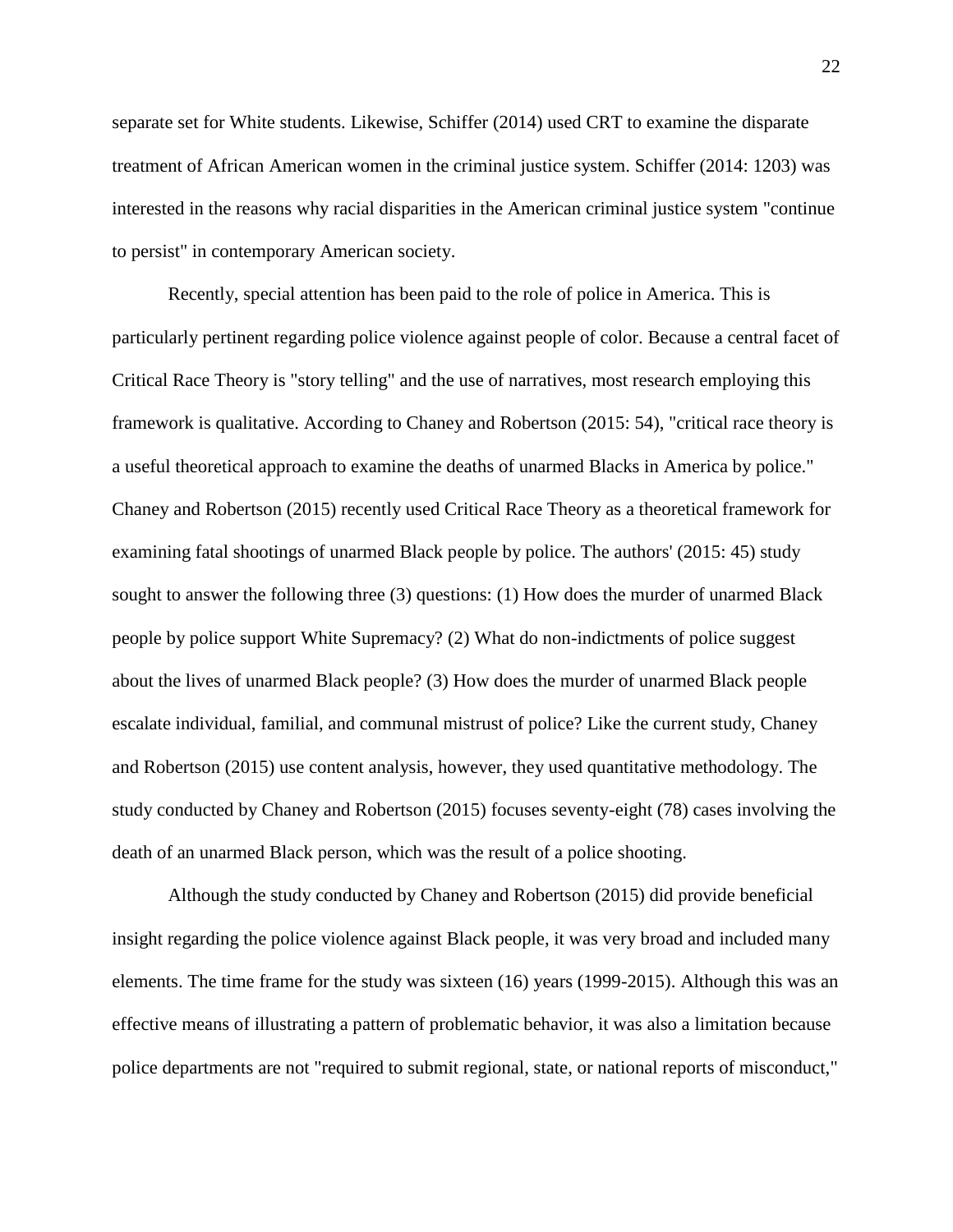(Chaney and Robertson 2015: 59). The current study adds to existing literature by providing a qualitative perspective on the problem of police violence against African Americans. This study [make sure that a subject follows the word this] will add to the current literature on police violence against African Americans by not only shedding light on the problem, Focusing on public accounts allows for an examination of the narratives that are being produced by editorialists, in regards to police violence against African Americans. Accordingly, the current study seeks to address the following research questions: (1) How do editorialists assign meaning to racial disparities in police application of lethal force? (2) How do public accounts frame the Black Lives Matter movement? and (3) How do contextual factors shape this meaning-making process?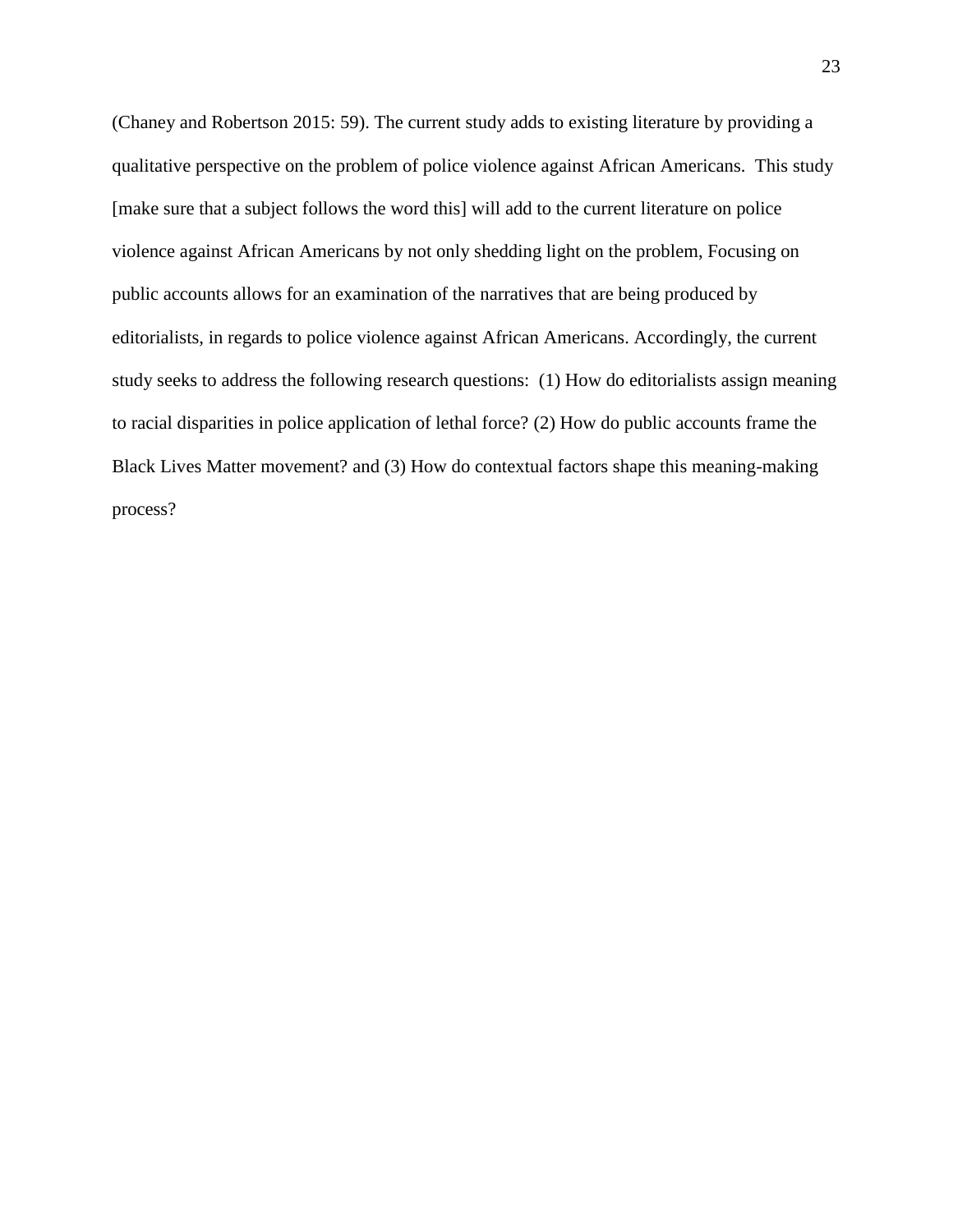#### CHAPTER 3

# LITERATURE REVIEW

# *Race and the Police*

Race is not only a determinant of an officer's decision to engage a citizen as a perspective suspect of a crime but also in their decision use deadly force in the commission of police work (Jacobs and O'Brien 1998). Research shows that police officers are more likely to use deadly force when addressing Black men in urban neighborhoods (Chiricos & Eschholz, 2000; Chua-Eoan, 2000). Chiricos and Eschholz (2000: 401) write, "The ramifications of the link between race and crime are well documented. They range from the refusal of pizza delivery in Black neighborhoods and the unavailability of taxicabs to Black travelers (West 1994) to hair-trigger responses that result in shootings of unarmed suspects by police in some urban neighborhoods, (Chua-Eoan 2000)". In keeping with traditional work on racism in community policing Jacobs and O'Brien (1998: 837) assert that based on extant research on the relationship between police decision to use lethal force, "killings committed by the police should be greatest in stratified jurisdictions with more minorities." Their 1998 research on the determinants of deadly force investigates whether or not this pattern is actually generalizable. These authors continue by stating that in most cases, police officers are primarily concerned with "preserving the order rather than enforcing the law" and often times this officer may rely on violence as the most effective and efficient way of achieving this goal (Jacob and O'Brien 1998: 842).

Jacobs and O'Brien (1998) cite perceived threat theories and political explanations for understanding the connections between race and police killings. According to the authors, as the population of minorities in an area increases the prevalence of a perceived threat or fear of crime increases as well. Because of this perceived threat police officers are more likely to use "lethal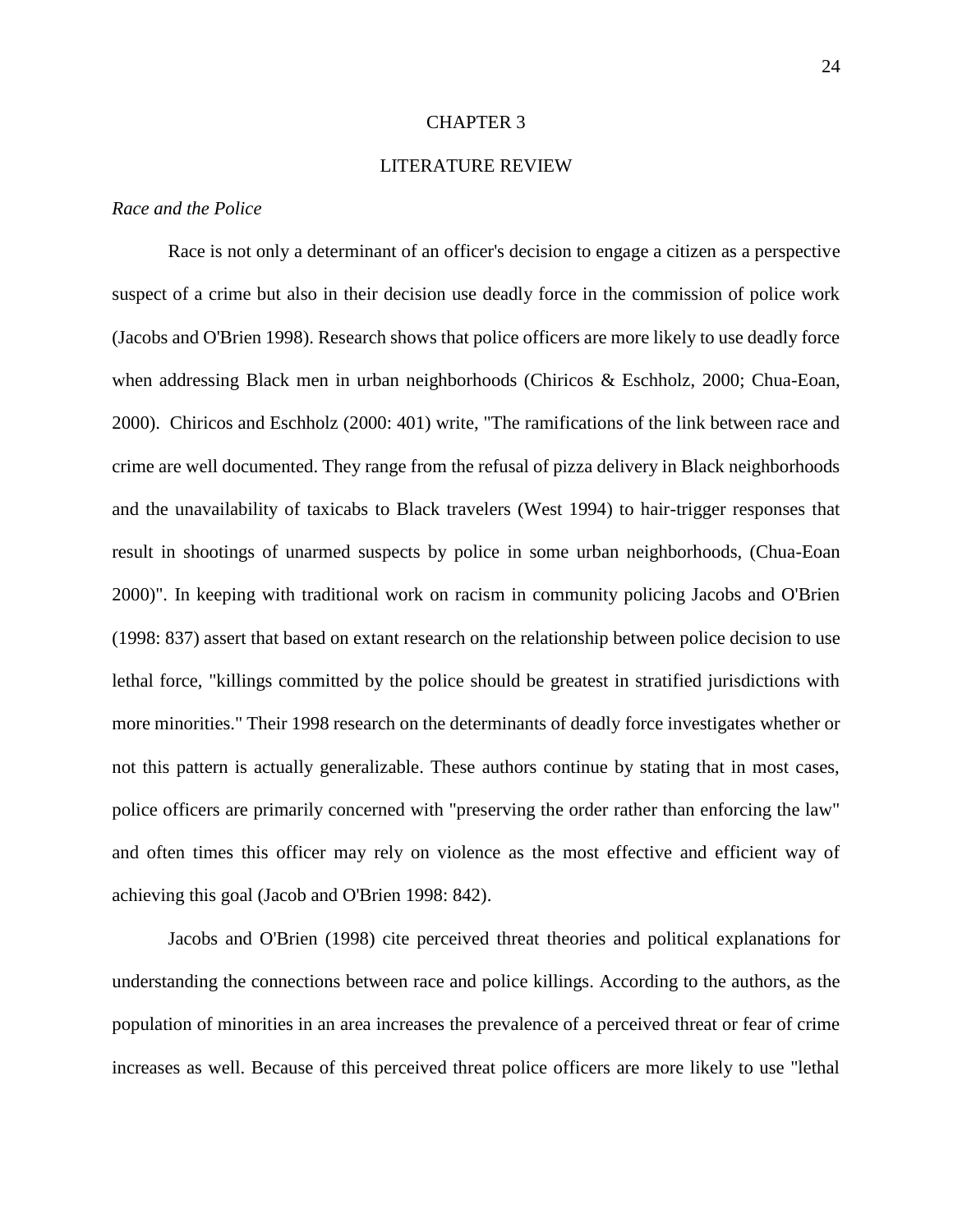force in cities with greater percentages minorities because the threat posed by a large racial underclass may lead to harsh law enforcement measures," (Jacobs and O'Brien 1998: 841). Their research revealed that fifty-three percent (.534) of the of the police killings in their sample involved African Americans. These killings were highly concentrated in cities that had high populations of African Americans. According to Jacobs and O'Brien (1998: 858), there is a disproportionate probability African Americans will be killed by the police because in cities that have a large population of African Americans the law enforcement will be more punitive.

The findings of this research are evident in the Michael Brown killing in Ferguson, Missouri. The city of Ferguson has a very large Black population with nearly seventy percent (67.9 %) of its citizens being African American, yet the city has a police force that is ninety-four percent (94%), White. When the research conducted by Jacob and O'Brien (1998) is considered it appears that Brown's death, Wilson's decision to use fatal force, and the grand jury's decision not to indict Officer Wilson is the result of a recurring structural issue. Because of the perceived threat associated with areas that have a large population of African Americans, Officer Wilson's explanation for using lethal force on Michael Brown is more likely to be accepted.

Waegel (1984) aforementioned study is one of the only investigations of the justifications of fatal force from the police perspective, but this research was conducted 32 years ago and is specifically focused on police shootings. Hirschfield and Simon (2010) conducted a similar study in which they investigated the manner in which newspaper articles in mainstream newspapers legitimized police use of deadly force. The study was an "interpretive content analysis" (Hirschfield and Simon 2010: 155). It included 105 news articles from 23 different newspapers. In order to be included in the study, articles had to be written between 1997 and 2000.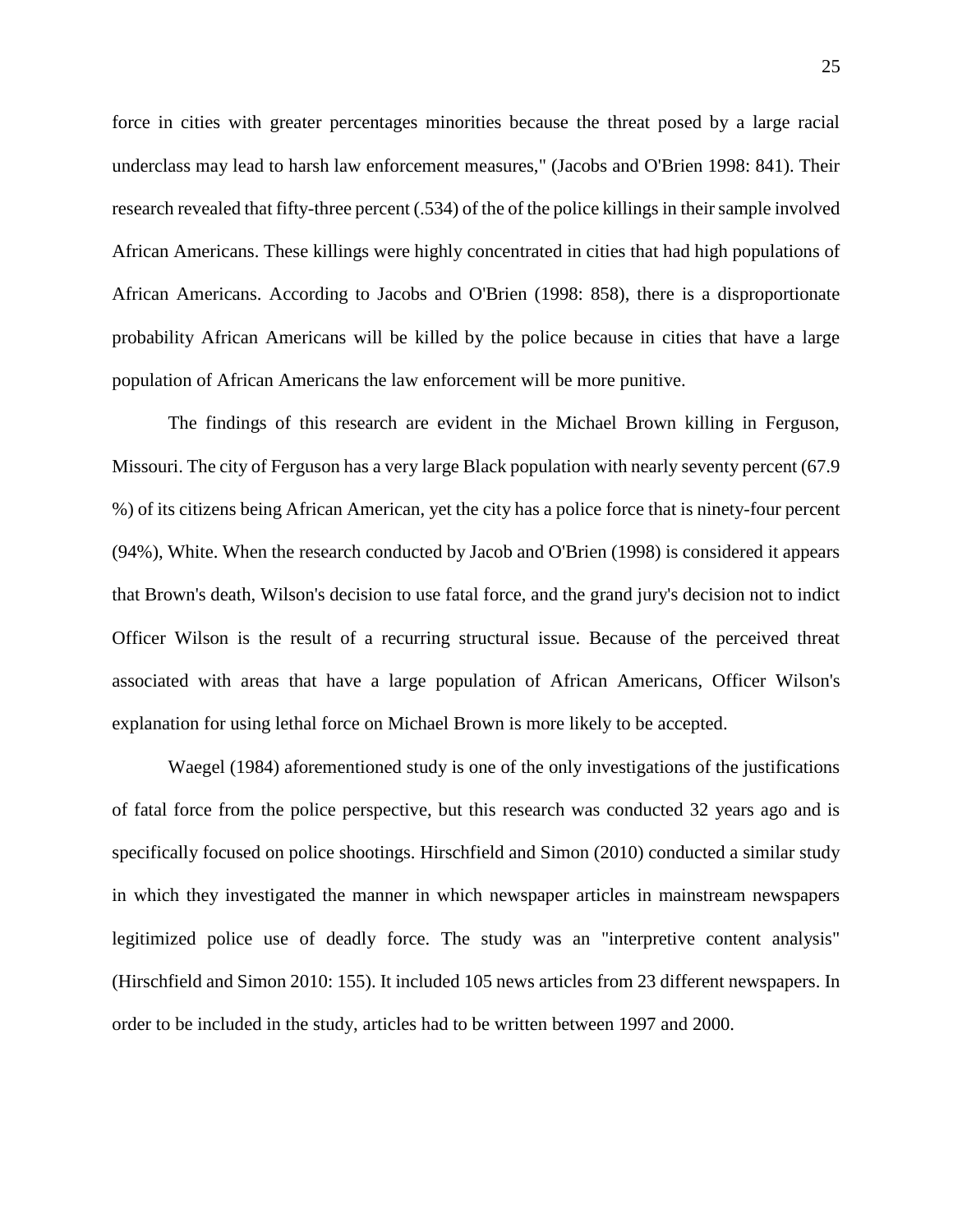Similarly to the current study, Hirschfield and Simon used the widely publicized police shooting of Amadou Diallo Amadou Diallo, an African immigrant, was shot by 19 times by New York City police officers on February 4, 1999 as a reference point for their research. Diallo was unarmed. His death and the subsequent acquittal of the officers involved caused a series of social protests about racial profiling.

In a process called "temporal variation in semiotic patterns". According to Hirschfield and Simon (2010) if there was little variation between the previous stories and those written after the incident this would show that newspapers were more journalistically constructed (p. 159). Previous scholars have investigated the content of newspapers using the Quantitative Content Analysis (QCA) methodology. These approaches have focused on the presentation of police violence as either systemic or individual problems. In contrast, qualitative researchers have used Critical Discourse Analysis (CDA) to interpret "manifest and latent meanings" in newspaper articles about police violence (Hirschfield and Simon 2010: 160).

Hirschfield and Simon (2010), use elements of both QCA and CDA to investigate the style in which newspaper articles frame police violence. The authors used coding strategies developed from John Thompson (1990). This included the use of seven preset categories: (1) rationalization, (2) expurgation of victim, (3) inclusion of police, (4) euphemization, (5) passivization, (6) objectification, and (7) anonymity and invisibility. These 7 strategies that created the mainstream narrative in the way newspapers depict police violence. These strategies were often used in articles that supported the police. There were also seven strategies that created a counter-narrative that challenged police killings. These included: (1) repudiation, (2) expurgation of police, (3) inclusion of victim, (4) desymphemization, (5) activation, (6) subjectification, and (7) naming and imaging.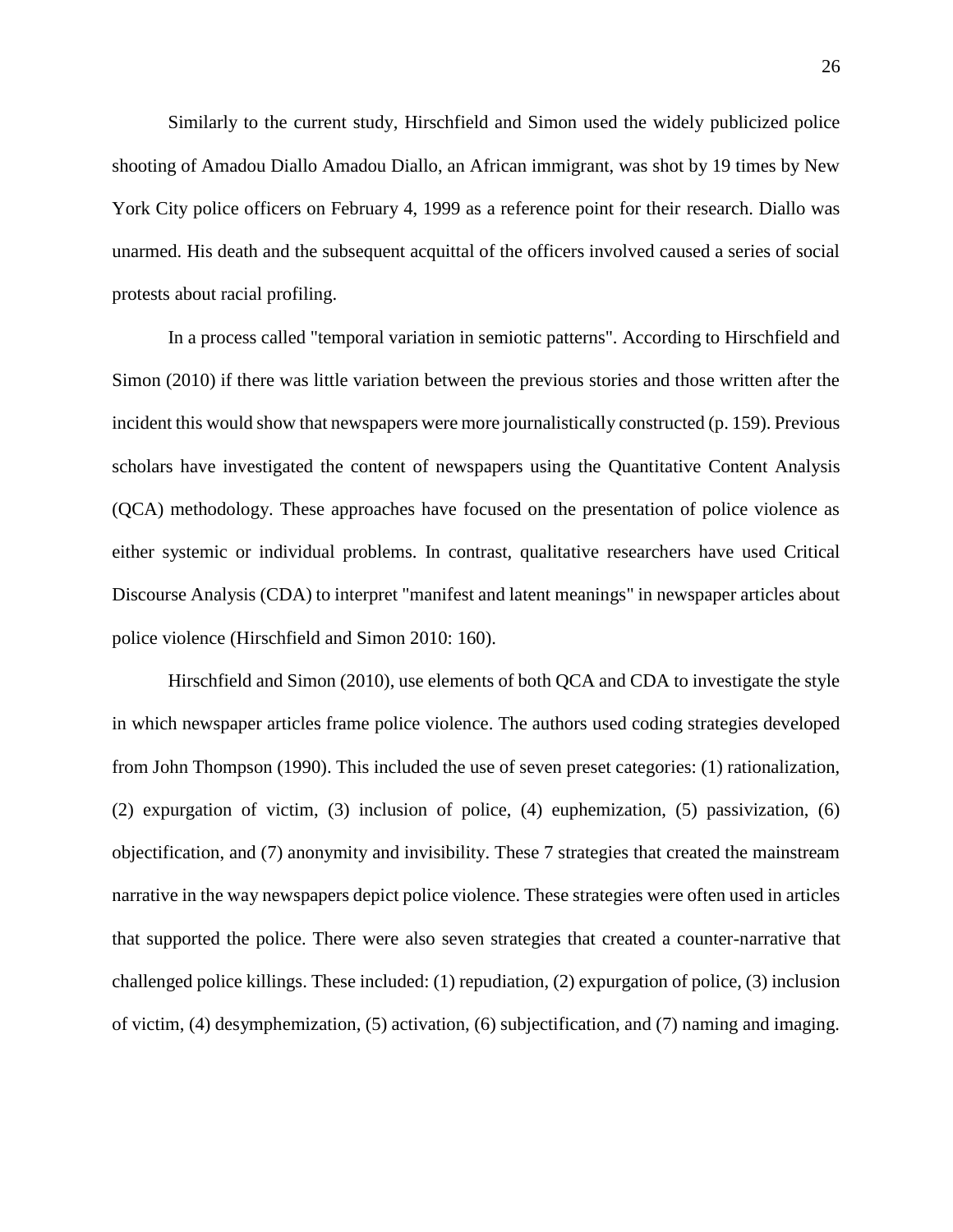The authors found that 95.2% of the articles included text that legitimated police violence while only 59% of the accounts "undermined" the legitimacy of police violence.

Hirschfield and Simon concluded that the framing of police killings changed minimally after the Diallo incident. The newspapers were still supportive of police, however, more civil rights frames were activated. For the most part, however, victims were mostly presented as having caused the officer's violent reaction and the officer was seen as "performing a legitimate institutional role," (Hirschfield and Simon 2010: 176). There is not recent literature that examines the acceptability of police officers' actions from the public's perception.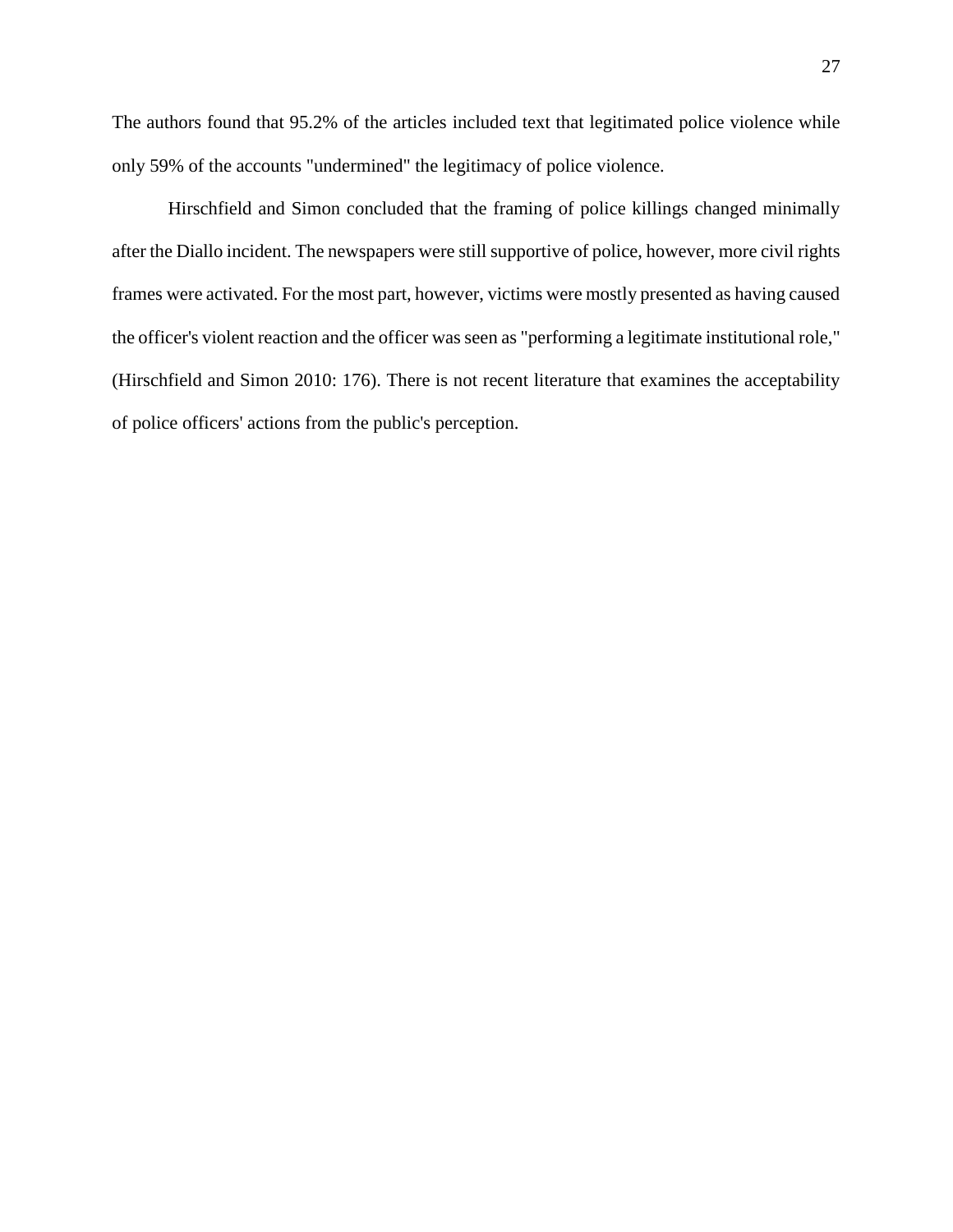#### CHAPTER 4

#### THE CASES IN THE CURRENT STUDY

I chose to use the Garner, Brown, and Rice case because they all occurred in 2014. These three cases represent three distinct parts of the Black Lives Matter movement: the Garner case occurred before the resurgence of the Black Lives Matter campaign, the Brown case sparked the resurgence of the Black Lives Matter campaign, and the Rice case occurred after the resurgence of the Black Lives Matter campaign. These cases also represent different levels of ambiguity and therefore will invoke different levels of sympathy.

#### **Eric Garner**

On July 17th, 2014 Eric Garner, a 43-year-old African-American man, was killed during an encounter with officers from the New York Police Department (NYPD) in Staten Island, New York. Officers Justin Damico and Daniel Pantaleo approached Mr. Garner on the street and attempted to arrest him for the crime of circumventing tax law (selling loose cigarettes). During the encounter Eric Garner attempted to walk away from the officers, stating that he wanted them to leave him alone. In an attempt to restrain Mr. Garner, Officer Pantaleo wrapped his arm around Garner's neck, placing him an illegal chokehold. Subsequently, more NYPD officers "swarmed" Mr. Garner. Some of them told Officer Pantaleo that he had done enough, but he did not stop. He continued to choke Mr. Garner, even as Garner continuously told the officers that he was having difficulty breathing. In fact, Mr. Garner cried, "I can't breathe" at least eleven (11) times, before losing consciousness.

His "final words … became the rallying cry for a protest movement" (Baker et al 2015:2). Garner's case was compounded by the fact that the entire ordeal was caught on video. Baker et al (2015: 2) write that "cell phone video gave the world an unobstructed view of the chokehold." The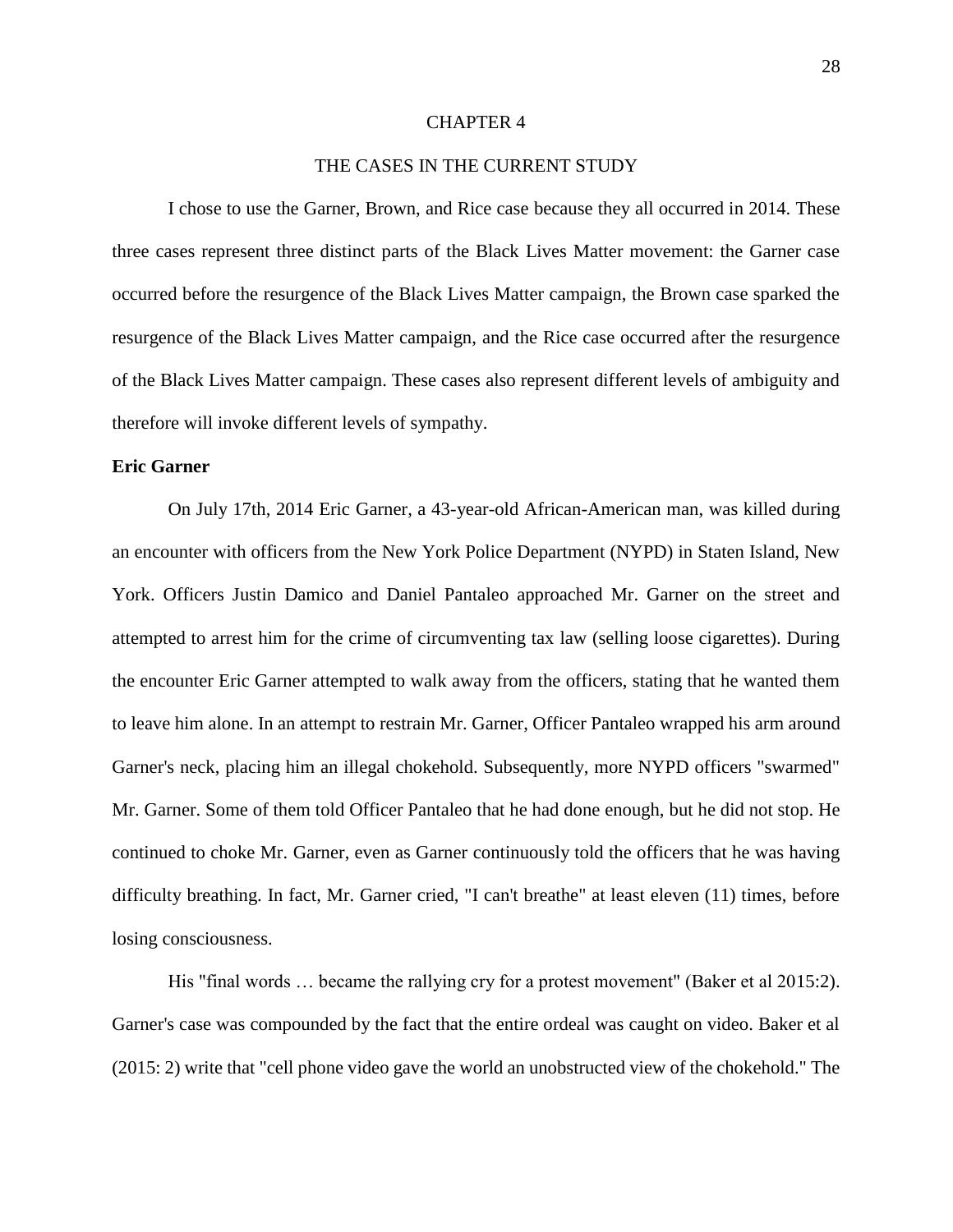death of Eric Garner is not the beginning of a legacy of police killings in the African American community, but it did represent the turning of national attention to issues of police misconduct and racism (Baker et al 2015: 2). The sting of the video was amplified by the fact that the officers witnessed Garner lose consciousness and still did not offer immediate aid. Mr. Garner lay on the ground dying and no one prioritized saving his life. Mr. Garner was unarmed at the time of his death. These points have been the subject of much debate and discussion since the death of Eric Garner.

Even though there is a video which clearly shows the events which led to Mr. Garner's death, the general public still disagrees about whether the officer or the victim is at fault. Although Garner's death was ruled a homicide, Officer Pantaleo was not indicted by the grand jury (Sanchez and Prockupecz 2014). Garner's case represents the less ambiguous on a continuum of ambiguity, but because there are certain contributing factors that are questionable (resisting arrest, asthmatic, hypertension) the general public does not always assign sympathetic qualities to Mr. Garner.

#### **Michael Brown**

Michael Brown, an eighteen (18) year old African American male, died on August 9th, 2011 after being shot multiple times by Officer Darren Wilson of the Ferguson Police Department (Berman 2014:1) in Ferguson, Missouri. The circumstances leading up to his death are tangled in confusion, conflict, and drama. There are multiple versions about what actually took place moments before Brown was killed. Apparently the incident began when Officer Wilson saw Brown and his friend Dorian Johnson walking in the street. The officer then pulled his cruiser up near the teens and told them to get out of the road. According to Wilson, Brown responded "belligerently" (Pearce 2014: 1). Brown's response prompted Wilson to exit his vehicle, however, when he attempted to open the door Brown pushed the door closed. Brown then reached into the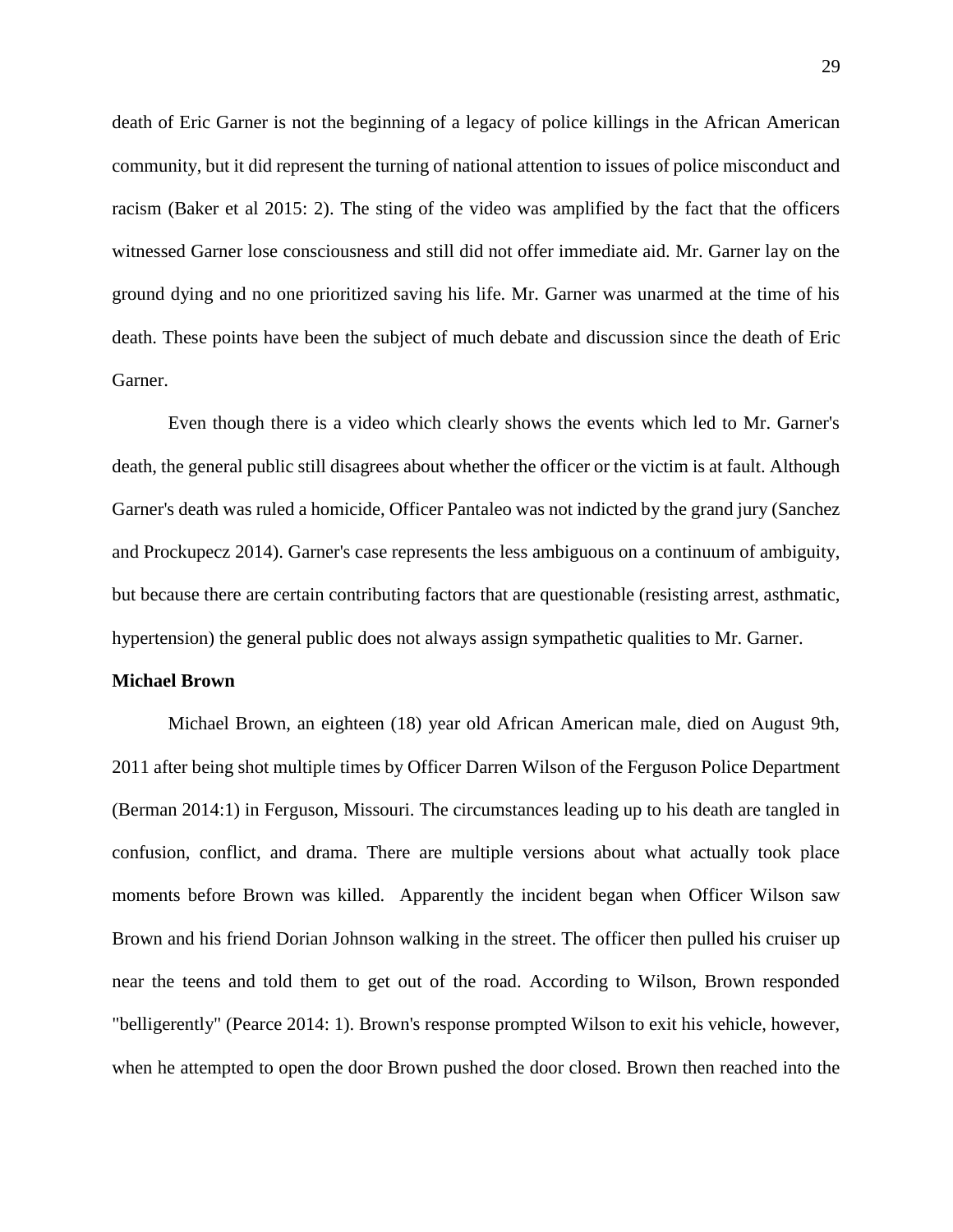window and attempted to take Wilson's service weapon from him. During the struggle, the weapon was discharged once (Pearce 2014: 1).

In his report, Wilson states that Brown, or the deceased, turned and ran in the opposite direction. Wilson claims that he then got out of the car and chased Brown. By his account, at some point during the chase, Brown turned around and started running towards him. At this time, he fired several shots into the body of Michael Brown (Pearce 2014: 1). According to Johnson, when Officer Wilson approached the teens in the street he used profanity when talking to them. Johnson maintains that Wilson hit Brown with the car door when he tried to exit the vehicle and then grabbed Brown's shirt, pulling him into the car (Pearce 2014: 2). Johnson continues that the struggle occurred because Brown attempted to pull himself from Wilson's grip. He also states that he heard Wilson tell Brown that he would shoot him. Johnson describes hearing one shot fired during the "tugging" and seeing Brown turn and run from in the opposite direction(Pearce 2014: 2). Wilson then chased Brown and shot him through the back. Johnson recalls Brown turning towards Wilson (a commonality in both accounts) and putting both hands in the air. He says Brown told Wilson that he did not have a gun and begged him not to shoot. Ultimately, Brown was shot multiple times. This narrative is the basis of the "hands up don't shoot" mantra used in the Black Lives Matter movement.

Although there are competing accounts about the details of that night, there are some commonalities in the accounts. These include that there was a struggle between Michael Brown and Darren Wilson, which resulted in one bullet being fired inside of the police cruiser, Darren Wilson did exit his vehicle before firing multiple shots at Michael Brown, Michael Brown was unarmed, and the conflict was not related to allegations that Michael Brown had robbed a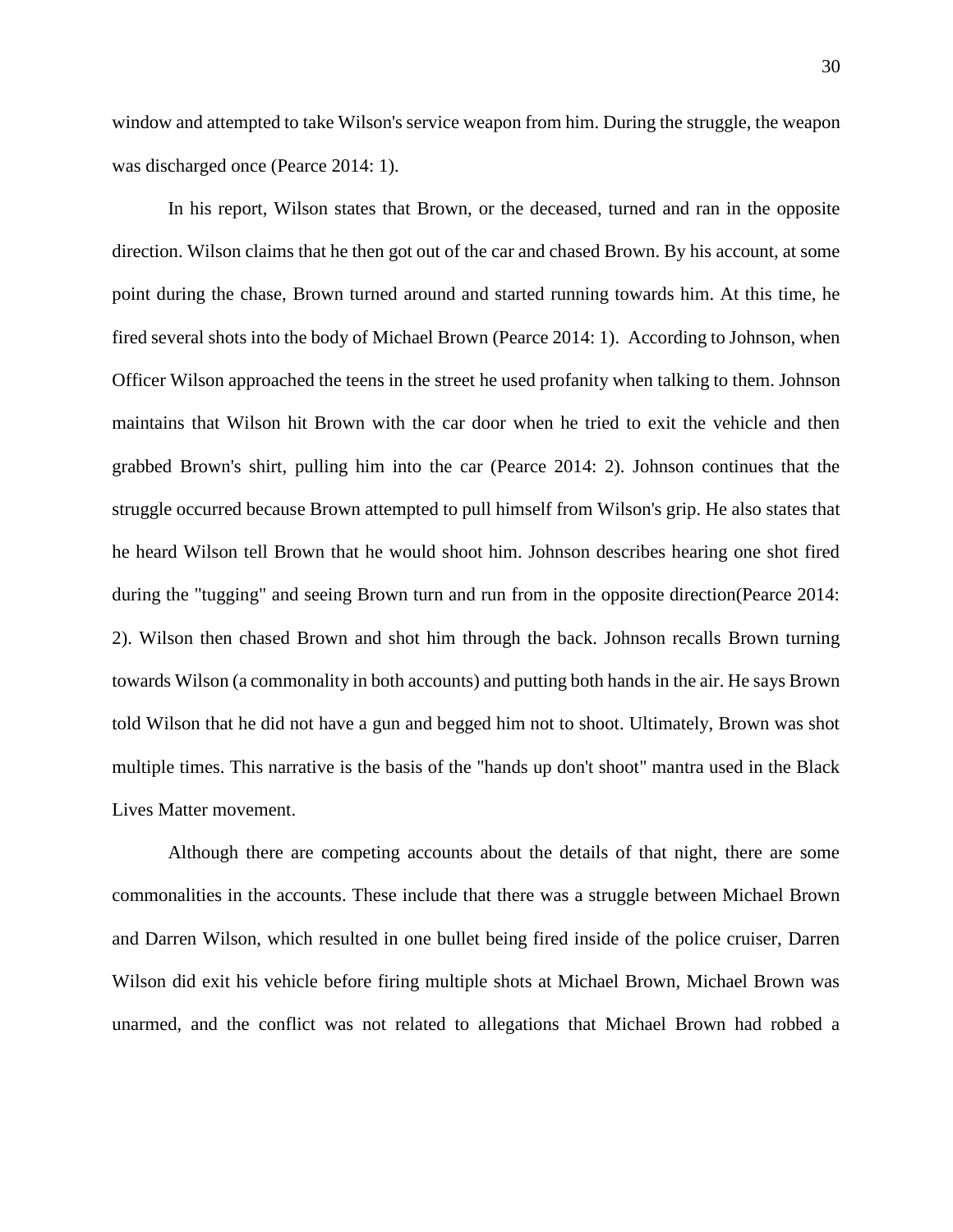convenience store (stole cigars) (Berman 2014:1). For the second time, in less than a month, news of an unarmed African American being killed by the police filled the headlines.

The death of Michael Brown became the catalyst for the resurgence of the Black Lives Matter movement. Suddenly conversations that began over the death of an unarmed teen ventured into politics, race, religion, gender, and class. The transition is a result of decades of tension between Ferguson's predominantly white police department and its predominantly Black residents (Berman 2014:1). Michael Brown's case represents the most ambiguous on a continuum of ambiguity and this characteristic impacts the polarizing qualities of the case. Unlike the Garner case, the incident was not captured on video (Pearce 2014:1). This enormous absence of clarity leaves too many gaps for the general public to fill for themselves. Ultimately, a grand jury declined to indict Darren Wilson for killing Michael Brown (Reily 2014). Because of this, the editorials written about the "Michael Brown" case had the greatest range of sympathetic qualities associated with the victim. Furthermore, the editorials written about the Michael Brown case were more likely to attribute unsympathetic qualities to the victim than editorials written about the other two (2) cases. The purpose of the current study is to analyze the ways the general public discusses the police use of lethal force against African Americans.

#### **Tamir Rice**

Tamir Rice, a twelve (12) year old African-American male, was shot and killed at a recreation center in Cleveland, Ohio on November 22, 2014. The shooter was Officer Timothy Loehmann of the Cleveland Police Department. Loehmann and his partner Officer Garmback were responding to a 911 call from a citizen about "a guy" who had a gun at the recreation center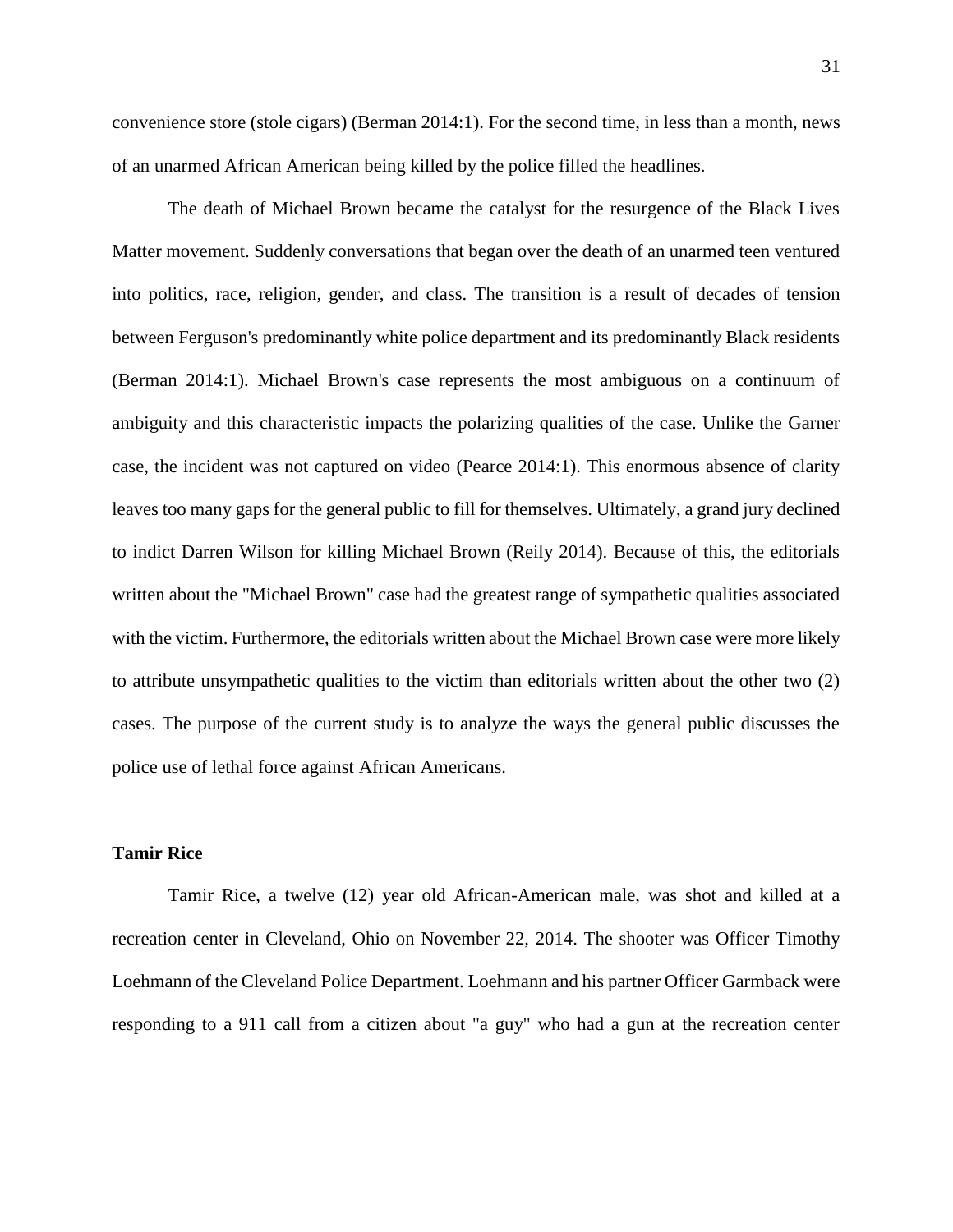(Stoichet and Newsome 2015). The caller reportedly told the dispatcher that the gun was most likely fake.

According to Loehmann, when he approached the twelve (12) year old, he directed Rice to put his hands up. Loehman reportedly stated that Rice looked to be over the age of eighteen (18) and approximately 185 pounds. The officer stated that when he instructed Rice to "show his hands", the twelve (12) year old reached into his waistband for an object. In his statement to state prosecutors, Loehmann writes, "With his hands pulling the gun out and his elbow coming up, I knew it was a gun and it was coming out. I saw the weapon in his hands coming out of his waistband and the threat to my partner and myself was real and active," (Stoichet and Newsome 2015). Although his partner did corroborate Loehmann's version of events (Stoichet and Newsome 2015), the shooting was still the subject of much controversy. First of all the age of the victim is a major point of contention for many protesters. This is compounded by outrage over the officer's immediate use of lethal force.

The entire incident was approximately two (2) seconds long. Finally, the public is disgusted by the fact that the officers did not offer Rice any form of aid as he lay bleeding on the ground (Stoichet and Newsome 2015). These factors, when combined with the video of the incident had many parents and activists in an uproar. Although Judge Ronald Adrine did find that there was probable cause to indict Loehmann on charges and his partner on negligent homicide charges, the decision is ultimately left to the grand jury (Johnson 2015). The Tamir Rice case represents the least ambiguous of the three cases. The shooting is on video and for many people, there is an understanding that the police should not shoot children. For this reason, the editorialists attribute more sympathetic qualities to Rice than the other two (2) victims.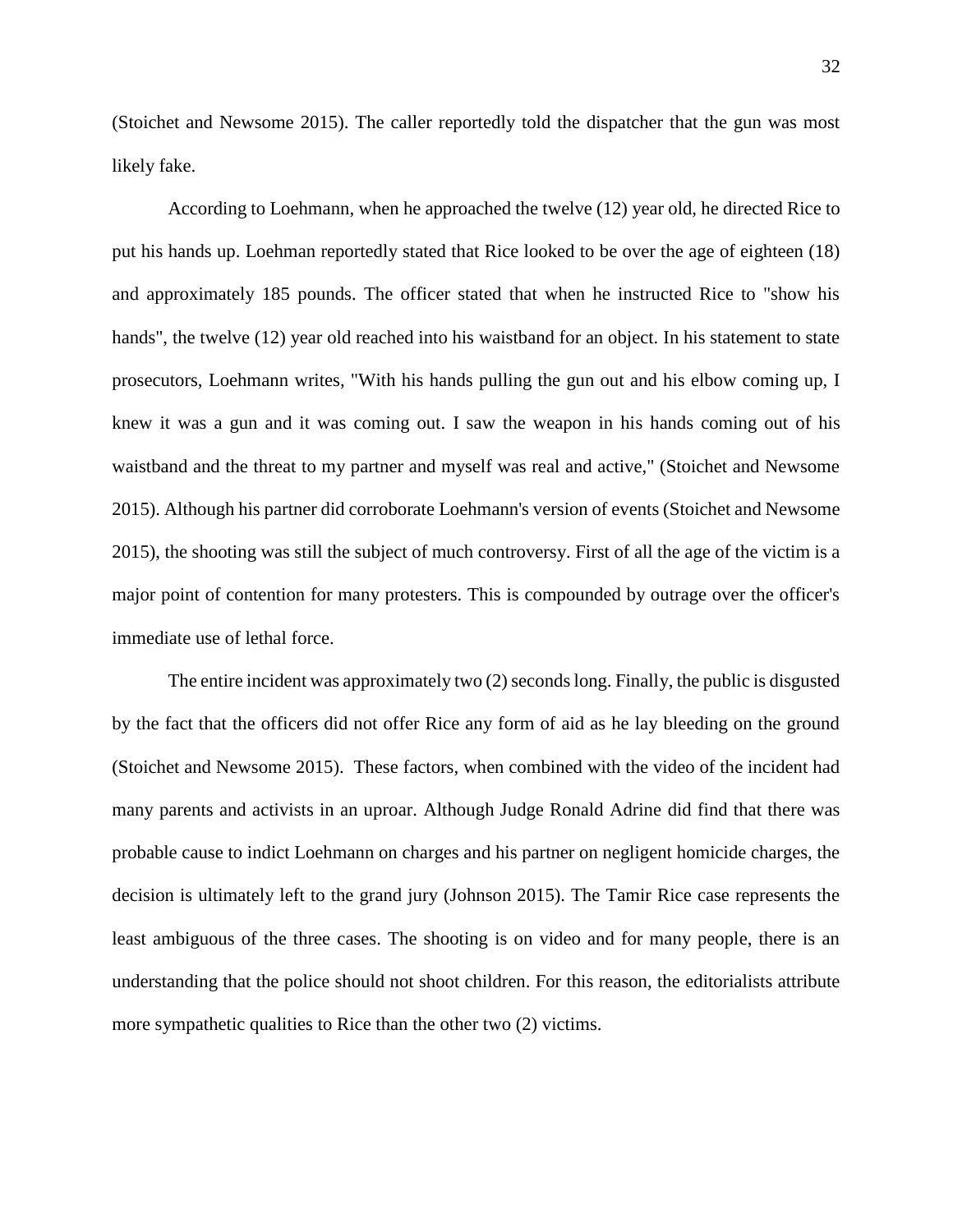#### CHAPTER 5

### **METHODS**

The current study contains elements of both ethnographic content analysis and constructionist thematic analysis, which focuses on the way editorialists construct meaning about the racial disparities in police application of lethal force. The method of ethnographic content analysis was inspired by David Altheide (1987). An ethnographic content analysis (ECA) combines ethnographic research practices with elements of traditional quantitative content analysis. Altheide (1987: 65) proposed that ECA us a research style that can be used for "reflexive analysis of documents." According to Braun and Clarke (2013: 176), constructionist thematic analysis is "focused on how topics are constructed and also how accounts construct the world." Although this type of approach has been criticized "as lacking the substance of other 'branded' and theoretically driven approaches like interpretive phenomenological analysis and grounded theory" (Braun & Clarke 2013: 180), this limitation is addressed throughout the current study by using existing theoretical frameworks to guide the data.

#### **Compiling a Sample**

I compiled the sample for the current study using a Lexis Nexus search. The search was limited to the inclusion of only opinion editorials from United States newspapers. The dates for the editorials had to occur between July 7, 2014 and September 8, 2015. Three separate searches were conducted, using the search terms, "Michael Brown", "Eric Garner", and "Tamir Rice". After conducting the searches, I created a spreadsheet which included all newspapers which had editorials about the three separate cases. I researched the circulation sizes of the top five newspapers (those having the most editorials on each case). I used this spreadsheet to determine the newspapers from which I would use editorials. From this list I chose the New York Times,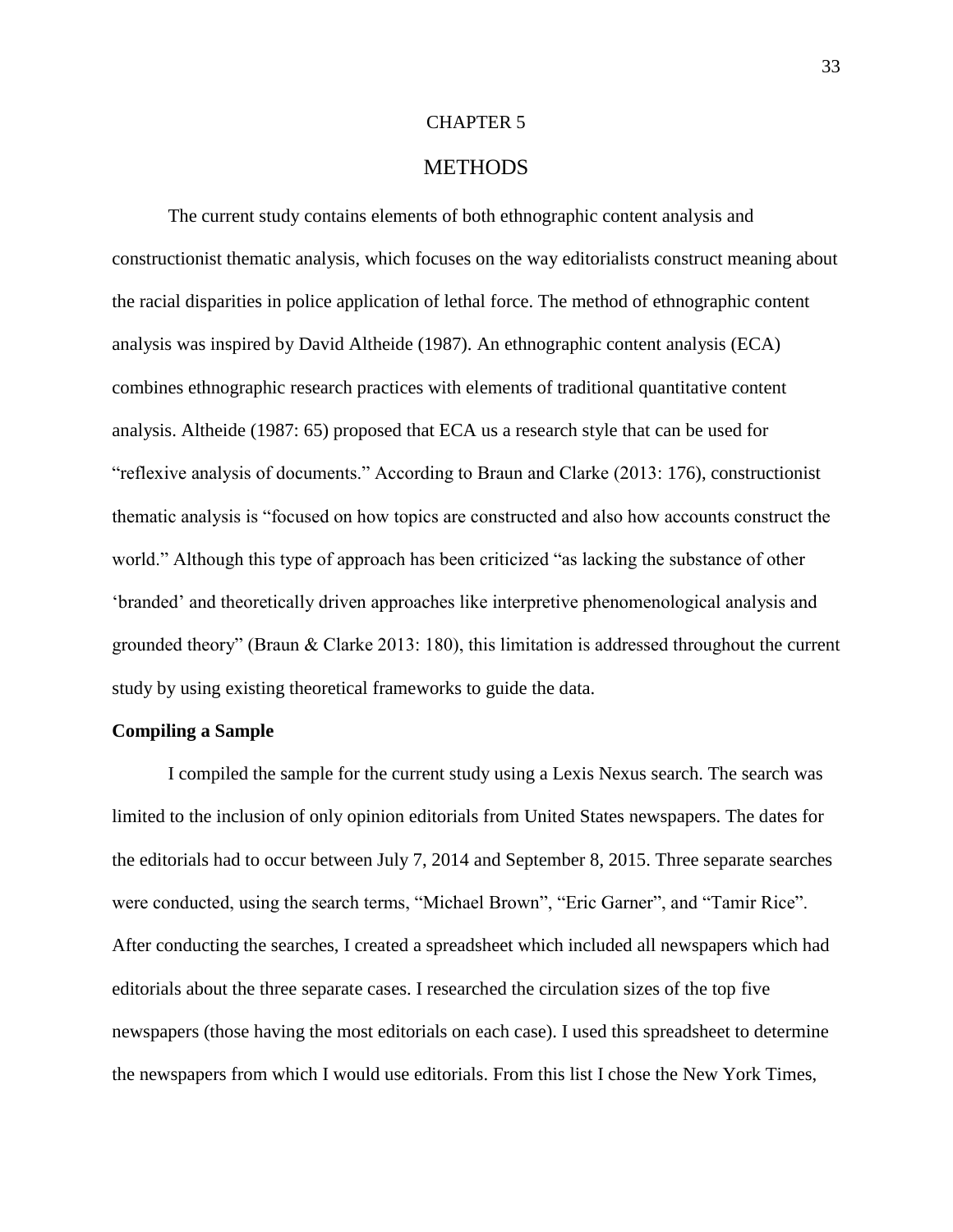the Washington Post, the Salt Lake Tribune, Contra Costa Times, and the Pittsburgh Post-Gazette. These papers had the most editorials on all three (3) cases. Then, I repeated the process for each newspaper. I began with the first editorial on the list and then selected every odd number result. This was done to narrow down the number of articles that I would be coding, while still capturing at least half the op-eds.

On December 22, 2015 I finished coding all the editorials and cataloging them based on the sympathetic qualities that the editorialist assigned to the victim. The original search and selection yielded three-hundred and thirty-two (332) results. The following information is a description of the sample after the removal of editorials that were: downloaded, but did not match the correct newspaper (46), "letters to the editor" (55), duplicates (55) (those appearing in searches from more than one search term ("Tamir Rice", "Michael Brown", and "Eric Garner") (after they were coded the first time), and those editorials which were not about the context of the three cases (7). After this process the current study includes one-hundred and seventy-six (176) editorials from the five (5) newspapers.

# **New York Times**

Using the "Michael Brown" search term, the results returned seventy- nine (79) articles from the New York Times. After using my selection method, I downloaded forty-five (45) articles from the New York Times about the Michael Brown case. Using the "Eric Garner" search term, the results returned fifty-six (56) results from the New York Times. After using my selection method, I downloaded twenty-eight (28) articles from the New York Times about the Eric Garner case. Using the "Tamir Rice" search term, the results returned twelve (12) articles from the New York Times. After using my selection method, I downloaded six (6) articles from the New York Times about the Tamir Rice case. Of the one-hundred and forty-seven (147) New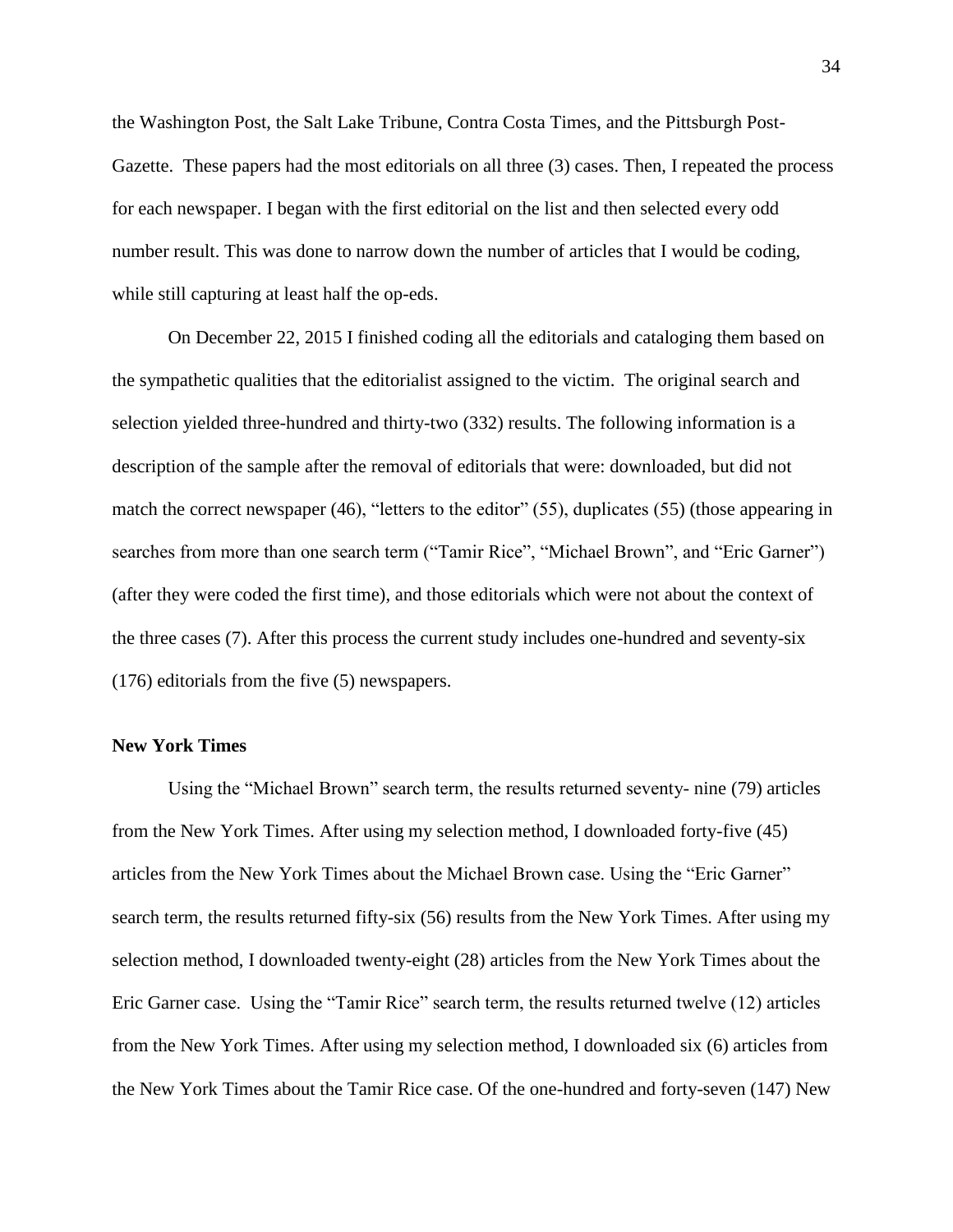York Times results on either of the 3 cases. This study includes fifty-eight (58) op-eds from the New York Times.

#### **Salt Lake Tribune**

Using the "Michael Brown" search term, the results returned forty-four (44) results from the Salt Lake Tribune. After using my selection method, I downloaded twenty-two (22) results from the Salt Lake Tribune about the Michael Brown case. Using the "Eric Garner" search term, the results returned twenty (20) results from the Salt Lake Tribune. After using my selection method, I downloaded ten (10) results from the Salt Lake Tribune about the Eric Garner case. Using the "Tamir Rice" search term, the results returned ten (10) results from Salt Lake Tribune. After using my selection method, I downloaded five (5) results from the Salt Lake Tribune about the Tamir Rice case. Of the seventy-four (74) Salt Lake Tribune results on either of the three (3) cases, this study includes twenty-two (22) op-eds from the Salt Lake Tribune.

#### **Washington Post**

Using the "Michael Brown" search term, the results returned eighty-seven (87) results from the Washington Post. After using my selection method, I downloaded forty-four (44) results from the Washington Post about the Michael Brown case. Using the "Eric Garner" search term, the results returned thirty-six (36) results from the Washington Post. After using my selection method, I downloaded eighteen (18) results from the Washington Post about the Eric Garner case. Using the "Tamir Rice" search term, the results returned ten (10) results from the Washington Post. After using my selection method, I downloaded five (5) results from the Washington Post about the Tamir Rice case. Of the one-hundred and thirty-three (133)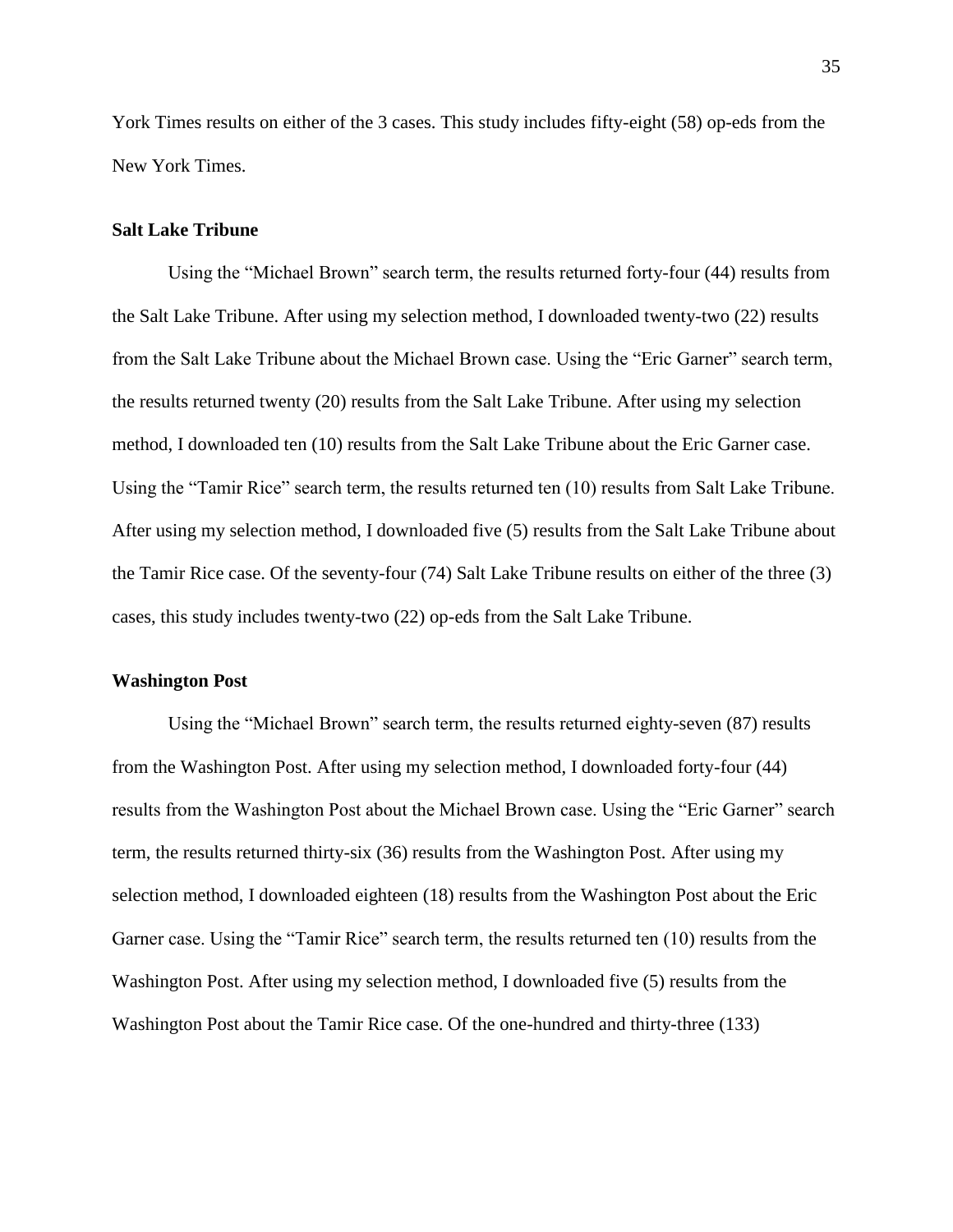Washington Post results on either of the three (3) cases, this study includes twenty-six (26) opeds from the Washington Post.

#### **Pittsburgh Post-Gazette**

Using the "Michael Brown" search term, the results returned sixty-nine (69) results from the Pittsburgh Post-Gazette. After using my selection method, I downloaded thirty- four (34) results from the Pittsburgh Post-Gazette about the Michael Brown case. Using the "Eric Garner" search term, the results returned twenty-one (21) results from the Pittsburgh Post-Gazette. After using my selection method, I downloaded eleven (11) results from the Pittsburgh Post-Gazette about the Eric Garner case. (\*Written between the dates of July 7, 2014 and September 8, 2015\*) Using the "Tamir Rice" search term, the results returned twelve (12) results from the Pittsburgh Post-Gazette. After using my selection method, I downloaded six (6) results from the Pittsburgh Post-Gazette about the Tamir Rice case. (\*Written between the dates of July 7, 2014 and September 8, 2015\*) Of the 102 Pittsburgh Post-Gazette editorials on either of the three (3) cases, this study includes twenty-two (22) results from the Pittsburgh Post-Gazette.

#### **Contra Costa Times**

Using the "Michael Brown" search term, the results returned one hundred-thirty three (133) results from the Contra Costa Times. After using my selection method, I downloaded sixty-seven (67) results from the Contra Costa Times about the Michael Brown case. Using the "Eric Garner" search term, the results returned fifty-one (51) results from the Contra Costa Times. After using my selection method, I downloaded twenty-six (26) results from the Contra Costa Times about the Eric Garner case. I began with the first editorial on the list and then selected every odd number result. Using the "Tamir Rice" search term, the results returned nine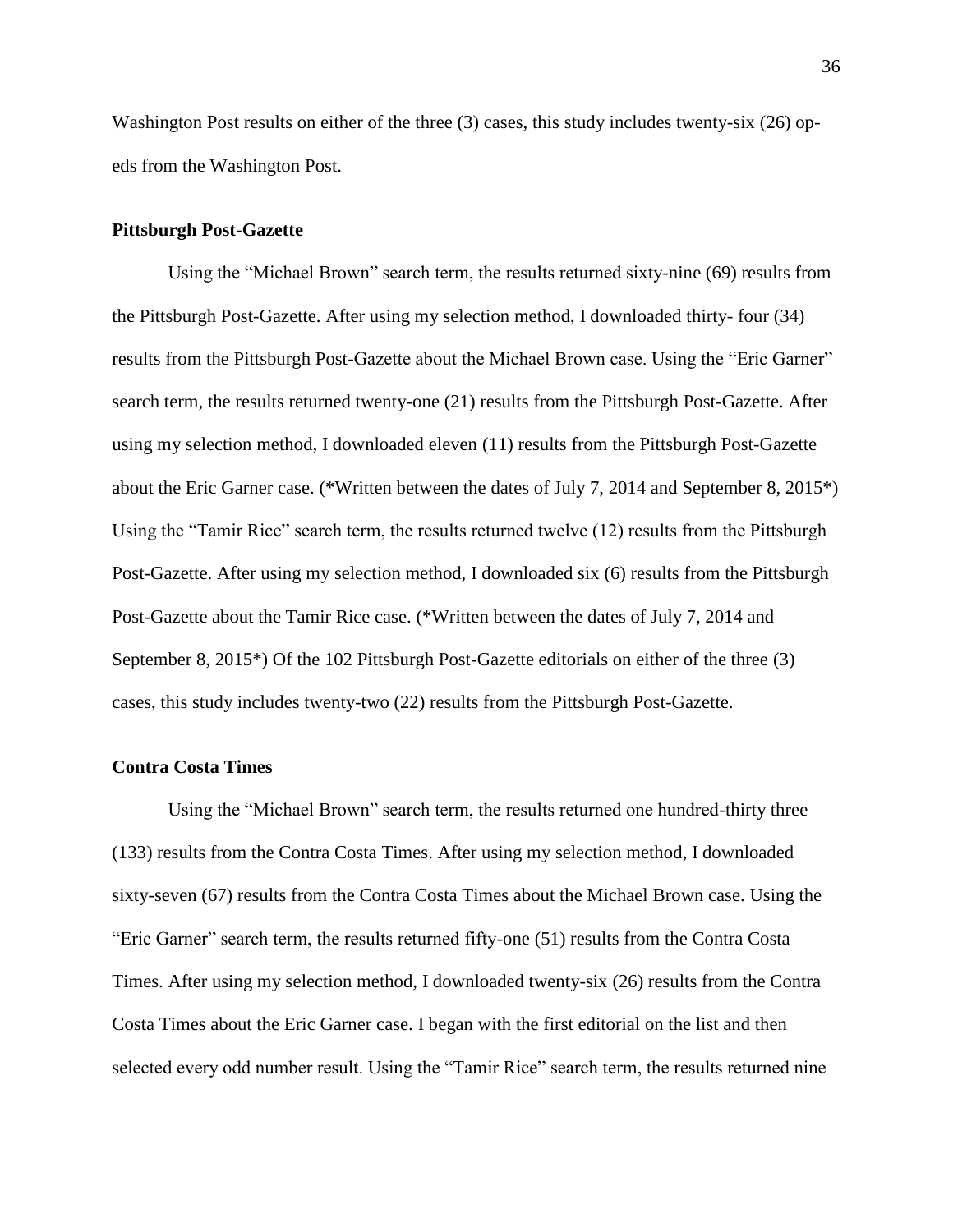(09) results from the Contra Costa Times. After using my selection method, I downloaded five (5) results from the Contra Costa Times about the Tamir Rice case. Of the one-hundred and ninety three (193) Contra Costa Times editorials on either of the three (3) cases, this study includes fifty- one (51) results from the Contra Costa Times.

### **Coding**

All editorials, even those that were removed, in the data set of this study were assigned a unique editorial code. This code included the first and last initial of the person's name whom was used for the search term (i.e. "Michael Brown", "Tamir Rice", or "Eric Garner"), an abbreviation of the newspaper that the editorial came from, and a number representing the order in which the editorial would be coded. For example, in a Lexis Nexis search using "Tamir Rice" as the search term, the fourth result in the New York Times would be assigned the code **TR-NYR-004**. The editorial code, title, author, and date it was written was catalogued in an Excel spreadsheet. Duplicates and "letters to the editor" were identified using this spreadsheet. Each editorial was then loaded into a NVIVO 10 project, using the corresponding editorial code. The remaining data analysis was conducted within the NVIVO project.

Prior to coding each editorial, I read the document twice for familiarization. Initial memos were made on some editorials during this level of the data analysis. Also at this level, editorials that were devoid of relevant context were marked as **DO NOT CODE** and were not included in the sample (n=176) for this study. I then began the process of coding the editorials. For the current study I used complete coding. Braun and Clarke (2013: 206-207) define complete coding as, "identifying anything and everything of interest or relevance to answering [the] research question, within [the] data set." Because this is an inductive study, codes were created from the content of the editorials. When I arrived at relevant text within an editorial, I coded the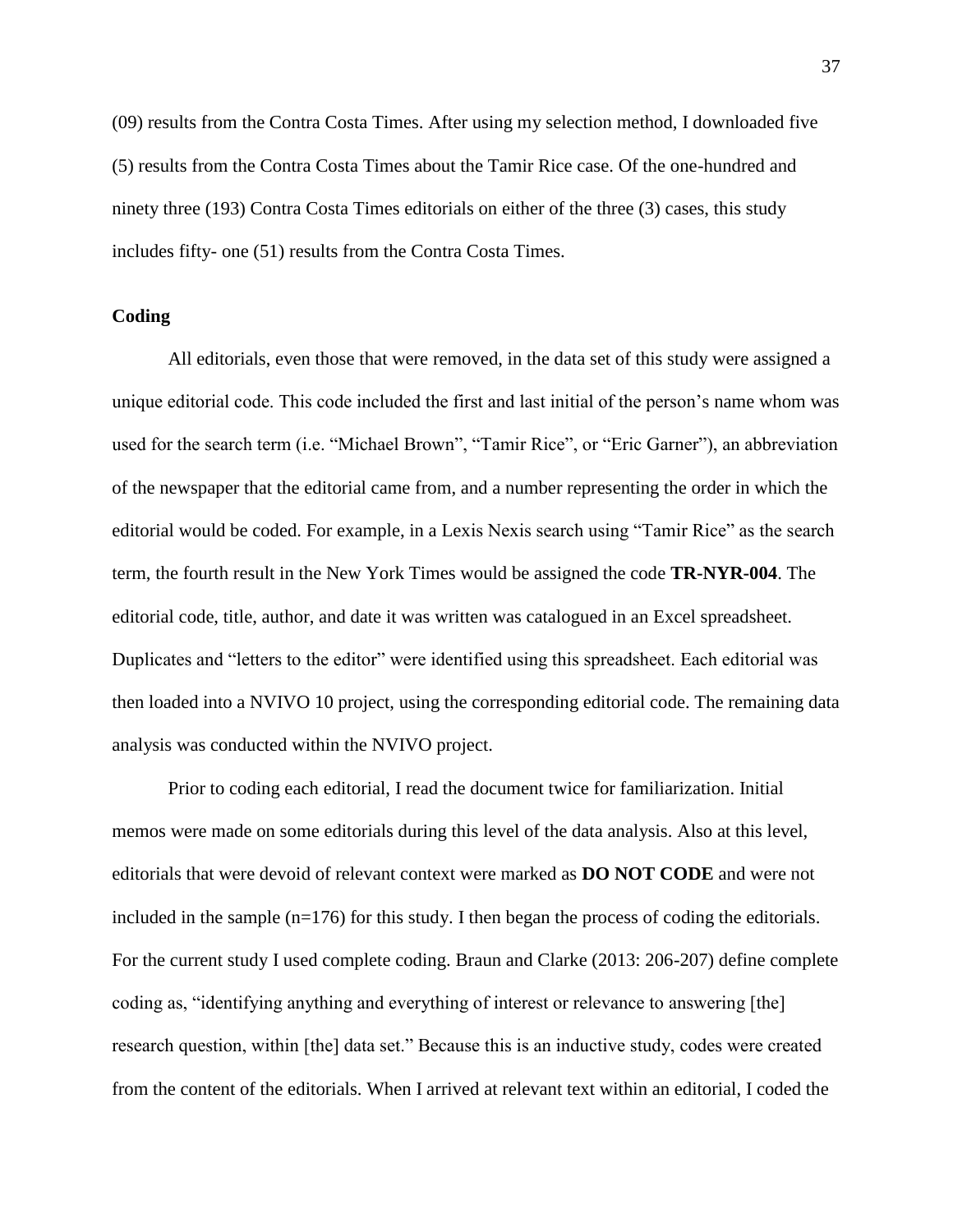text. The text was selected and placed into a descriptive node using the drag and drop feature in NVIVO 10. Some text was coded in multiple nodes. The codes that were created in the initial level of the process were "data-derived or semantic" (Braun & Clarke2013: 207). At this level in the data analysis, I had not begun interpreting the way editorialists framed the problem of police use of lethal force against African American males.

After all the editorials were coded, I began collapsing the nodes into coding categories. During this part of the process, some of the codes were removed because they did not contain enough information to generate a theme. Furthermore, at this step in the process codes that overlapped in context were merged into single nodes. These nodes were organized based on the way they related to the theoretical frameworks and research questions of the study. According to Braun and Clarke (2013: 207) define researcher-defined codes as "codes [that] go beyond the explicit content of the data." For example, codes that were related to the ill-treatment of Black men (people) in American society were grouped together in the theoretical code, *Black Lives Aren't Valued*.

The last step of interpreting the editorials began with cataloguing each editorial into categories based on the way the editorialists discussed the victim. Editorials were separated into three categories; sympathetic, unsympathetic, or neither. The **sympathetic category** includes editorials which attributed sympathetic qualities to the victim. These included referring to the person as a victim, stating that the person had not committed a crime, referring to the person as a child or teenager, referring to the person's death as a tragedy (horrible, injustice, etc), using "murder language" (e.g. "slayed", "murdered", "killed") or alluding that the officer should have been indicted for the death of the person (declined to indict, failed to indict, refused to indict). The **unsympathetic category** includes editorials which attributed unsympathetic qualities to the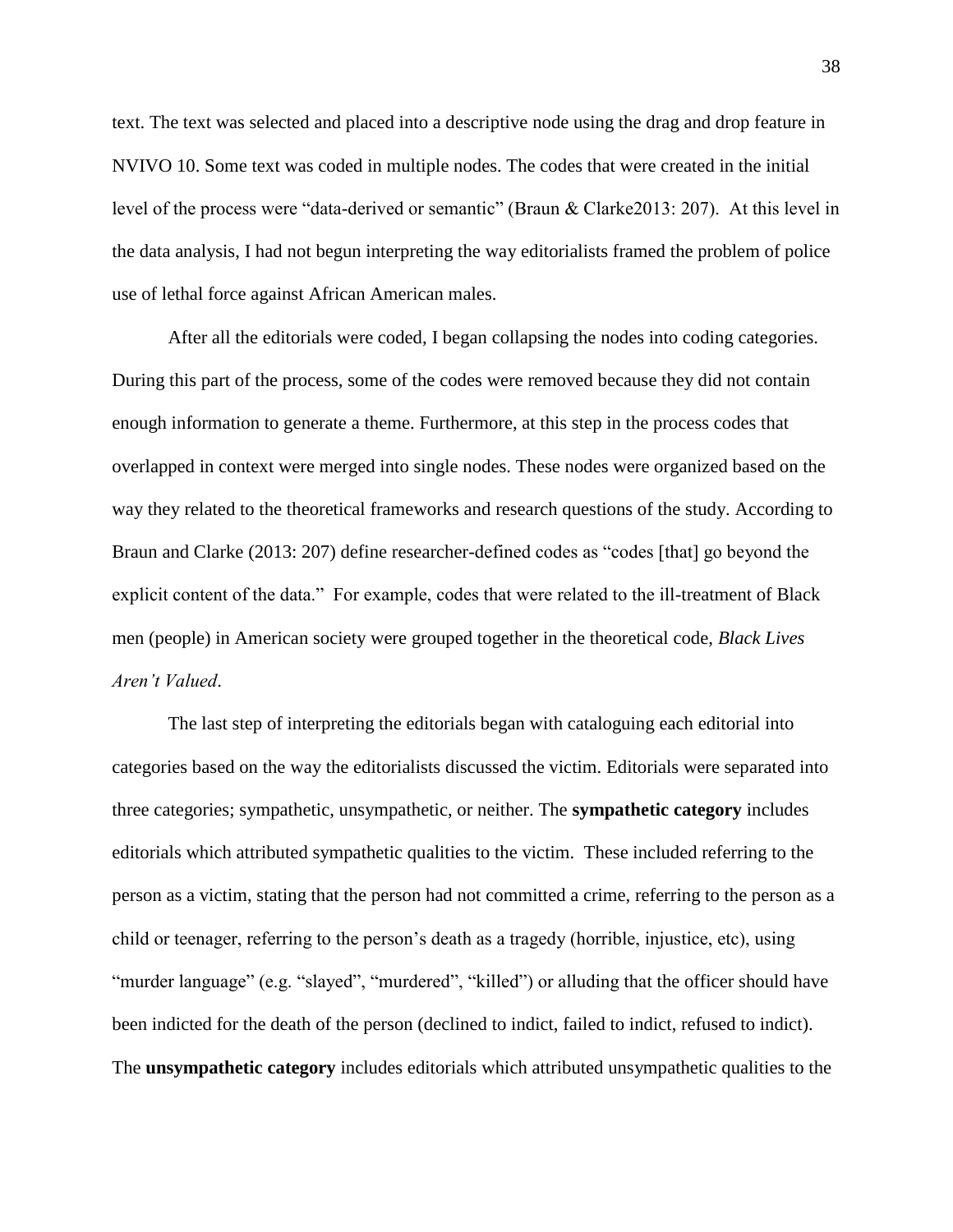victim. These included describing the ways in which the victim caused his own death, discussing the victim's death in connection to "Black on Black crime", discussing the difficulties of policing, or discussing the criminality of the victim. The **neither sympathetic or unsympathetic category** includes editorials in which the editorialist discusses issues outside of the victim or contends that the circumstances of the case are too ambiguous to be either sympathetic or unsympathetic.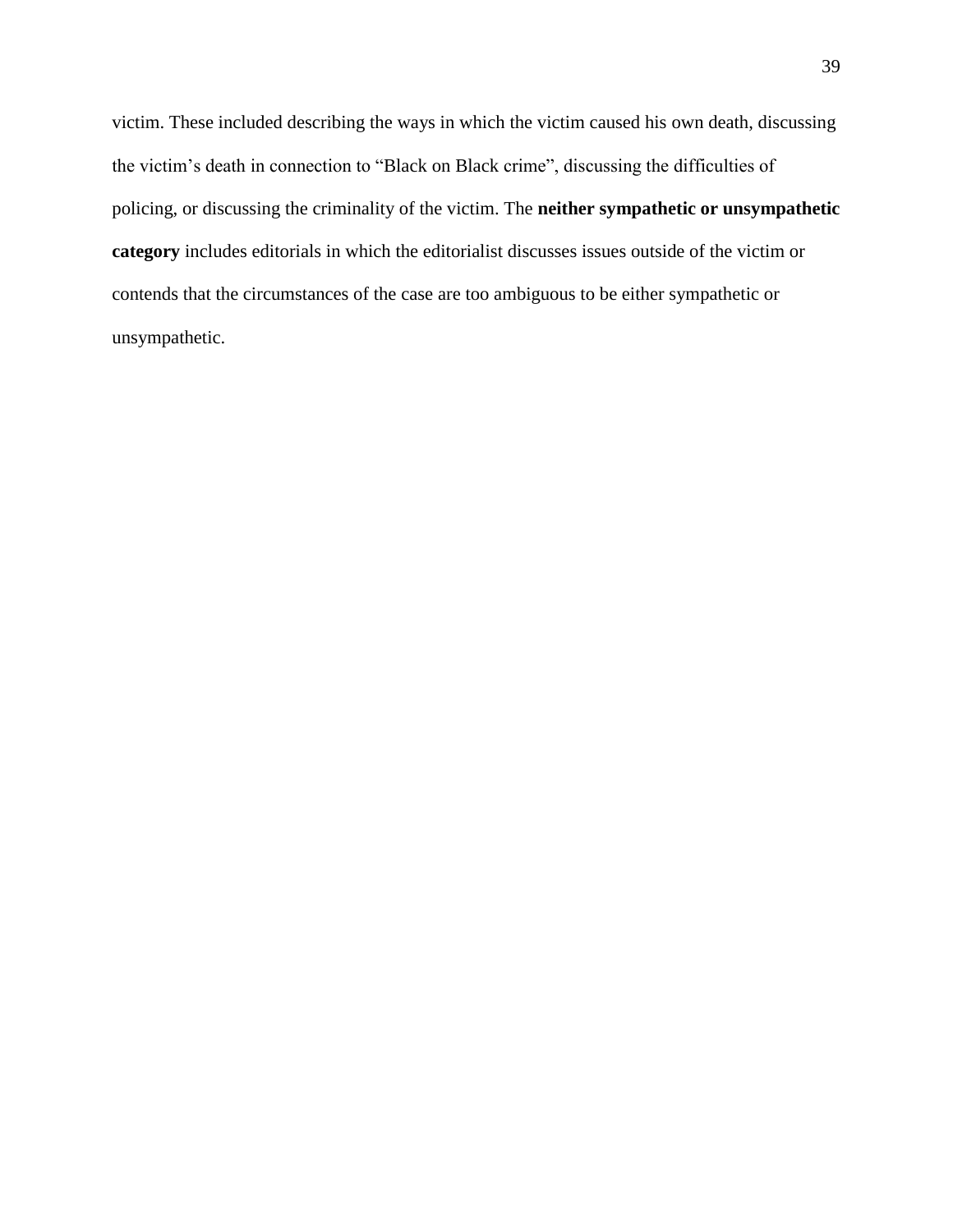# CHAPTER 6

### FINDINGS

At the conclusion of the ethnographic content analysis there were several themes. These themes can be categorized into macro-level, meso-level, and individual-level categories, based on the approach of the editorialist. The eight **(8)** major themes being discussed are **(1)** Black lives aren't valued, **(2)** racial roots prevent post-racialism, **(3)** progress has been made **(4)** a vicious cycle of mistrust, **(5)** the nightstick and quick-trigger-finger justice , **(6)** conversation rules the nation, **(7)** Black lives matter movement is legitimate, and **(8)** Black lives matter, but the movement is flawed.

### **BLACK LIVES AREN'T VALUED**

The (1) *Black lives aren't valued* theme is a macro-level theme. It includes quotations from editorials which discuss the everyday experience of being African Americans in America. This theme formed from the discussion of education, incarceration, racial injustice, and opportunity; specifically the way African Americans have been impacted in these areas. Many editorialists contended that the contemporary problem of police violence against African Americans (Males) is tied an overall social disregard for the lives of Black people in America.

This theme emerged from the analysis of two major codes, **Black male experience** and **Black children aren't children**. The code, **Black male experience**, included text that addressed the systematic mistreatment of Black people in America. For these writers, inequities in the education system, overrepresentation in the prison system, lack of access to quality education and opportunity not only illustrate that Black lives are not valued; but that this constant devaluation makes them susceptible to police violence. Furthermore, this code includes text that addressed the perceived criminality experienced by Black men in America. Editorialists often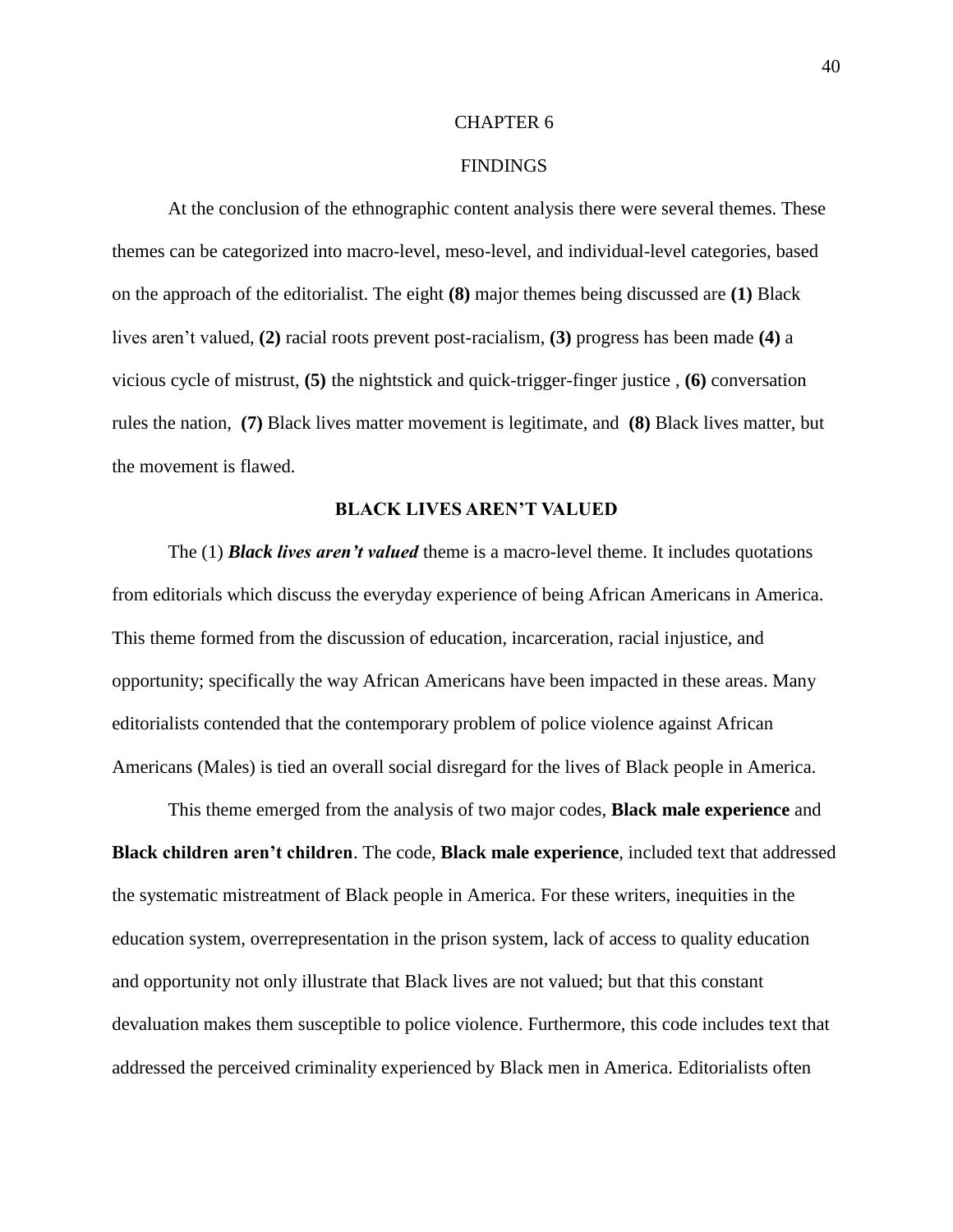linked this perceived criminality to both the mistreatment of Black men by the police and also the acceptance of this mistreatment by the general public. The **Black children aren't children** code includes text from editorials that discussed the experience of Black children in America. In these editorials the writers often compared the experiences and treatments of Black children and teens with the experiences of their white counterparts. There was also a discussion of perceived criminality within this code. This code was primarily evident in discussions of the Tamir Rice and Michael Brown cases.

Many of the editorialists were highly critical of the actions of the police. This was particularly the case for editorials about Tamir Rice. For many the death of a child at the hands of the police was unbelievable and unacceptable. They could not fathom, that in America a child could be shot in the street and not helped. Julia Reichert and Steven Bognar wrote the following about the death of Tamir Rice:

An extended video released last week of the shooting death of **Tamir Rice** in Cleveland appears to show an unconscionable level of human depravity on the part of the officer who shot him, a stunning disregard for the value of his life and a callousness toward the people who loved him. **TR\_NYT\_002; Julia Reichert and Steven Bognar**

For some editorials the murder of Black boys and men harkened back to historical problems.

These editorialists concede that Black lives have never been valued in America and Black

children have always been in danger. Charles M. Blow writes:

Before Trayvon Martin, before **Michael Brown,** before Tamir Rice, there was Emmett Till. This was the first 'Black Lives Matter' story. It is no wonder, then, that each time we read about another young unarmed Black male being shot down in the street -- unjustly - by an authority figure, there is the mention of Emmett's name. -**[MB-NYT-033;](file:///C:/Users/ansli_000/Desktop/788a905a-06cc-42f1-9dd2-c1b96b69526e) Charles Blow**

Stacey Patton also echoes these sentiments when writing,

Regardless of the case, the police officers' actions in these cases are consistent and predictable: This was not a child. He was a threat. I was afraid and had to defend myself.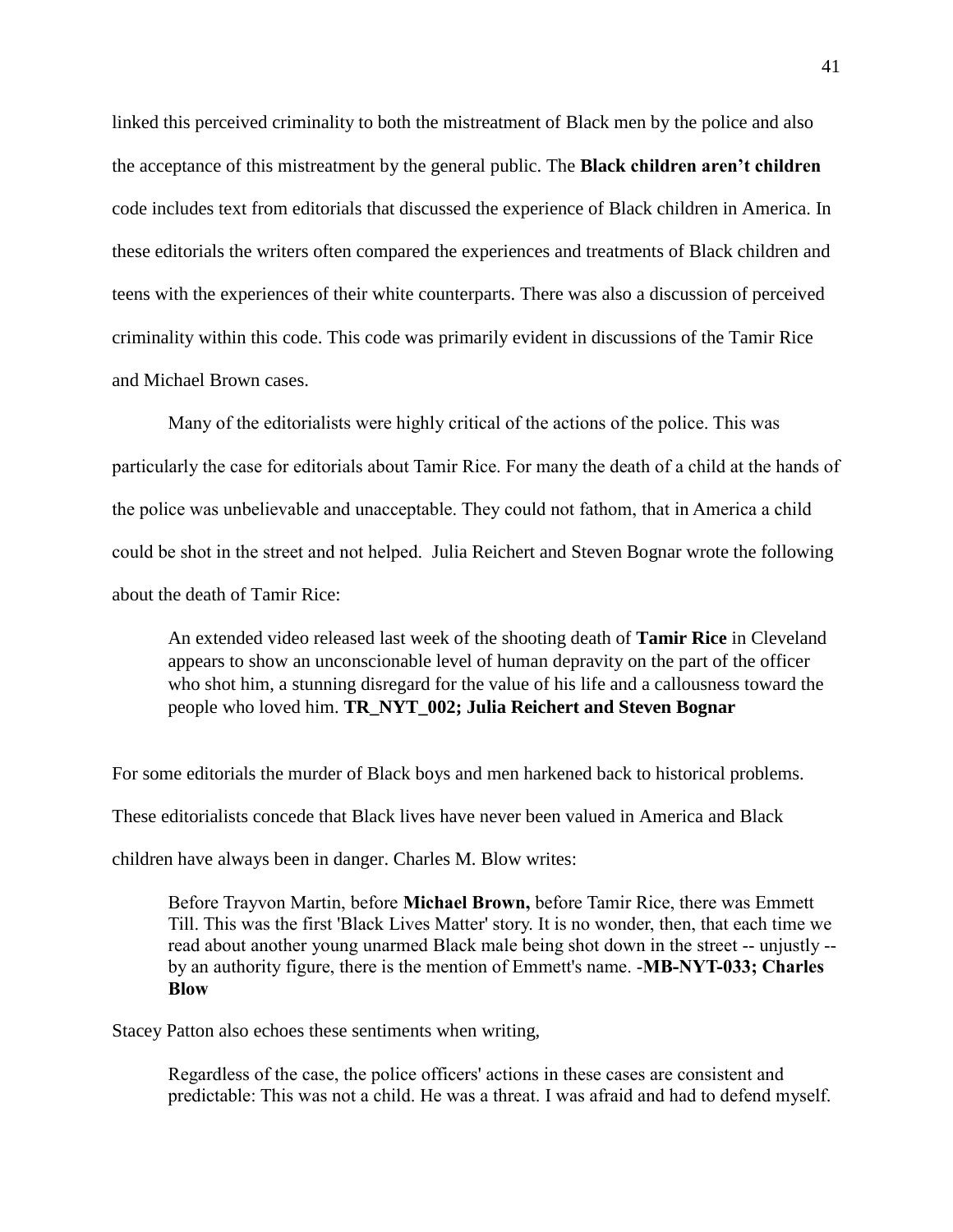# *The child, stripped of childhood, is framed as a menace that overrides probable cause.* **TR\_SLT\_008; Stacey Patton**

Patton's sentiments are basically pessimistic in regards to Black children's interaction with the police. She feels that regardless of how Black children behave or are taught to behave they will still be perceived as dangerous. According to Patton, this is the reality for Black children, because their childhood is not recognized by white America. Patton is also critical of people who conclude that Black children's behavior is what causes them to be accosted by the police. According to Patton, it is dangerous to draw such conclusions based on a few incidents (i.e. "The 2015 Baltimore Incidents"), because the mistreatment of Black children does not begin or end with these incidents. For Patton, the largest contributing factor is the not the behavior of the child but the police perception of Black children that puts them at risk of being killed by the police. Ultimately, Black children are at risk because they aren't viewed as valuable or "worthy". Patton wrote:

It doesn't matter how Black children behave - whether they throw rocks at the police, burn a CVS, join gangs, walk home from the store with candy in their pocket, listen to rap music in a car with friends, play with a toy gun in a park or simply make eye contact with a police officer - *they risk being killed and blamed for their own deaths because Black youths are rarely viewed as innocent or worthy of protection.* **MB\_PPG\_068; Stacey Patton**

Some of the editorialists continued that Black children in America are in danger from the moment of conception. Although to some this may seem like a hyperbolic statement, but for people like Nailah Ware, a Black woman, this is a very sad reality.

"I pray I never have children. I sit here and watch the news, and there is nothing but foolishness. Trayvon Martin, John Crawford, Mike Brown and **Eric Garner,** to name a few Black men all killed. Their killers continue to walk the streets as free men." **EG-CCT-073; Nailah Ware**

Furthermore, the editorialists continued, this reality is reinforced for young Black men through

racialized interactions with the police. According to many of the editorialists, young Black men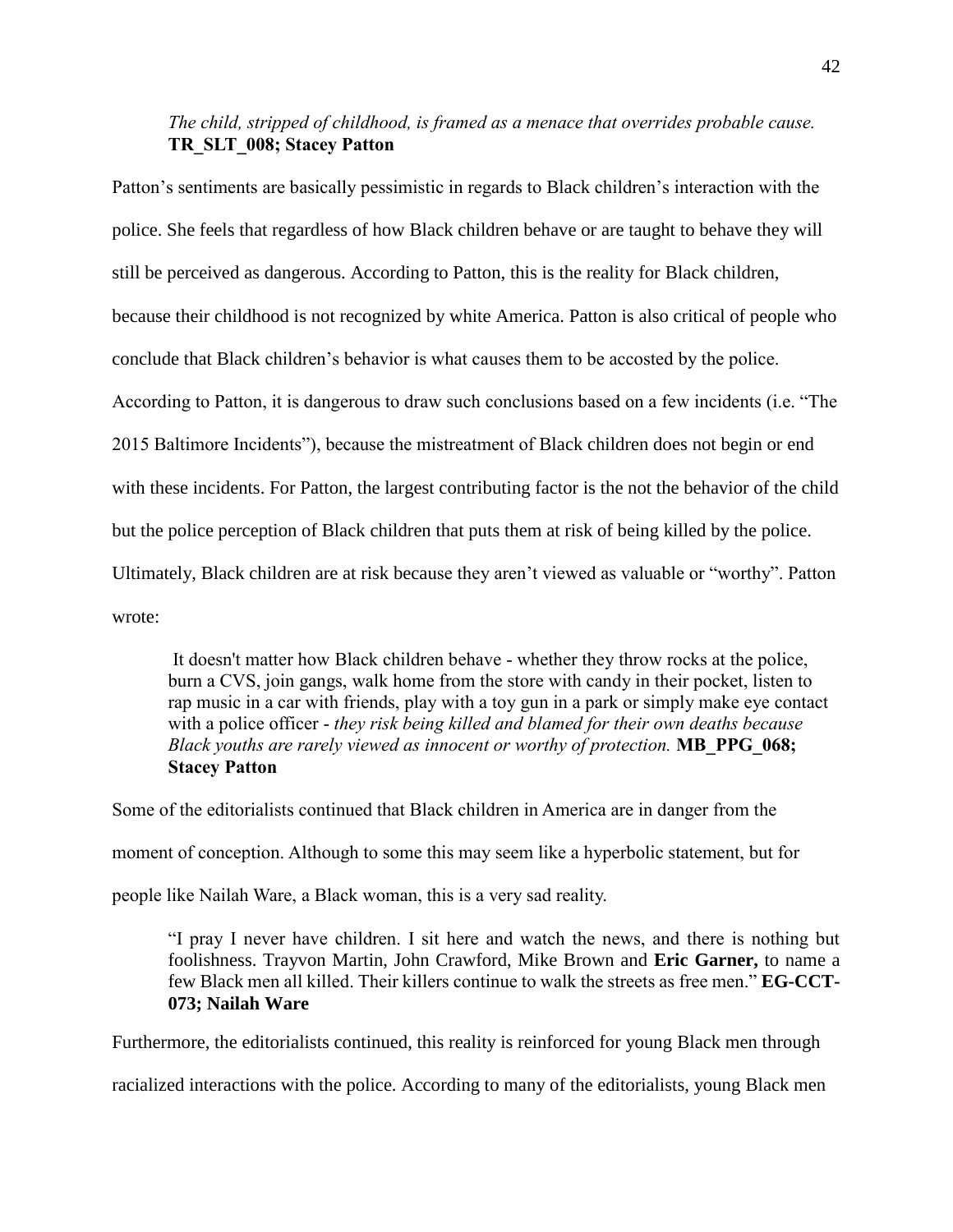have to learn to expect negative treatment from law enforcement. For example, Harold Meyerson wrote:

"But when police departments routinely view young Black men as an enemy population to be stopped, frisked, harassed, humiliated, beaten and occasionally shot, young Black men can't reasonably be expected to respect law enforcement." **MB-WP-093; Harold Meyerson**

Stacey Patton also continued this sentiment in her editorial, "Black Children don't get a Chance".

In this editorial Patton discussed the racial disparities between police treatment of Black and

white children. Patton felt that the death of Tamir Rice was a constant reminder of a sad reality

that she already knew.

"Black America has again been reminded that its children are not seen as worthy of being alive in part because they are not seen as children at all, but as menacing threats to white lives." **TR-SLT-008; Stacey Patton**

There was also a grave concern for African American adult males. Surviving Black male

childhood was only half of the feat. According to many of the editorialists Black male adulthood

is also challenging and cloaked in perceived criminality.

"Garner didn't even fit into the "young Black male" category that defines this nation's most feared and loathed citizens. He was an overweight, middle-age, asthmatic man. Now we're told that the man who killed him did nothing wrong" **MB-WP-098; Eugene Robinson**

Robinson's commentary on the Garner case is important because he addresses a stereotype that is perpetuated in America. Robinson contends that the stereotype of Black men as criminals is not only a problem for young Black men, but Black men in general. , and because of this Black men of all ages are in danger of being killed by the police. This is because Black men in America are "feared" and hated. Because this is the predominant opinion of Black males, the police officer who caused Garner's death were not sanctioned.

Many of the writers addressed the continued problem of police violence against Black

men. Many of the editorialists expressed cynical viewpoints about the relationship between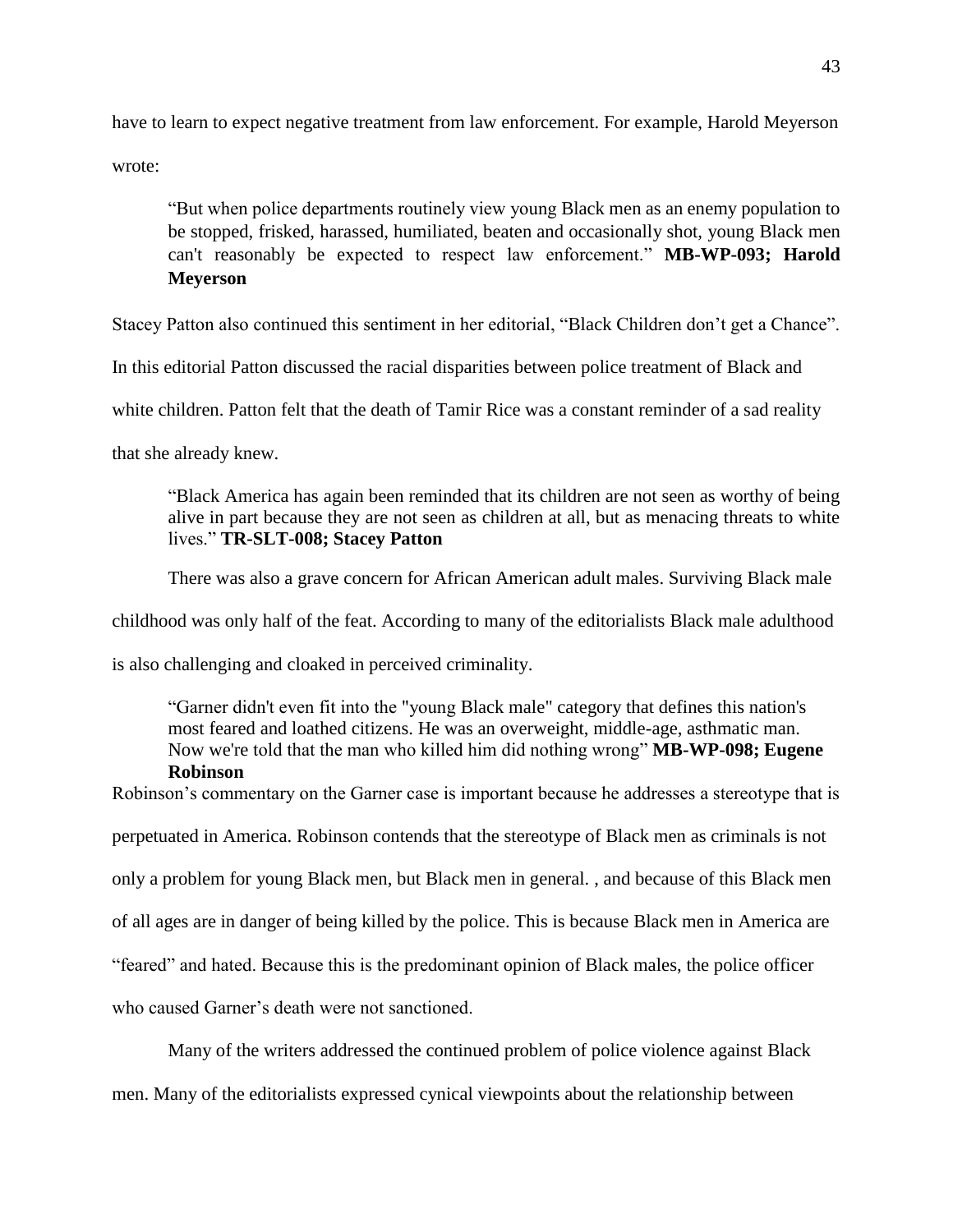citizens and police in African American neighborhoods and cities. According to these writers,

the problem is not getting better, but worse. Eugene Robinson wrote the following about police

violence against Black men:

There we have the familiar narrative: another unarmed Black man unjustly killed. Brown thus joins a long, sad list -- Trayvon Martin, Eric Garner, etc. -- that seems to have no end. *This storyline is unassailable. Anyone who thinks race is not a factor in these fatal encounters should have to cite examples of unarmed young white men being killed by trigger-happy police or self-appointed vigilantes.* **EG-CCT-069; Eugene Robinson**

Charles M. Blow echoed these sentiments in his editorial, "Arrested without Incident" where he addresses the difference between the manner which police officers deal with suspects based on race.

Michael Brown was unarmed. (Some witnesses in Ferguson, Mo., say he had his hands up. Others say he charged an officer.) Eric Garner was unarmed on a Staten Island street. Tamir Rice was 12 years old, walking around a Cleveland park and holding a toy gun that uses nonlethal plastic pellets, but he didn't shoot at anyone. …*But none had the privilege of being ''arrested without incident or injury.'' They were all Black, all killed by police officers.* **EG-NYT-016; Charles M. Blow**

Blow's critique of police treatment of African American males addresses the concern of white privilege. Prior to the aforementioned text Blow, tells the story of Julia Shields, a 45 year old white woman, who "terrorized the streets of Chatanooga" with a hand gun. According to Blow, Shields had been identified by several witnesses and when she was approached by the police she also pointed the gun at the officers. Even through all of this, Shields was not shot and killed by the police. Blow's statement illustrates that he feels that Shields would have been treated differently if she had been a Black male. In this respect, Blow has equated surviving an incident with the police as a facet of white privilege. Furthermore Blow is considerate of the fact that police have to make difficult decisions, but he is critical of the reasons that he believes officers make the decisions they make. For Blow, officers use deadly force against Black males, not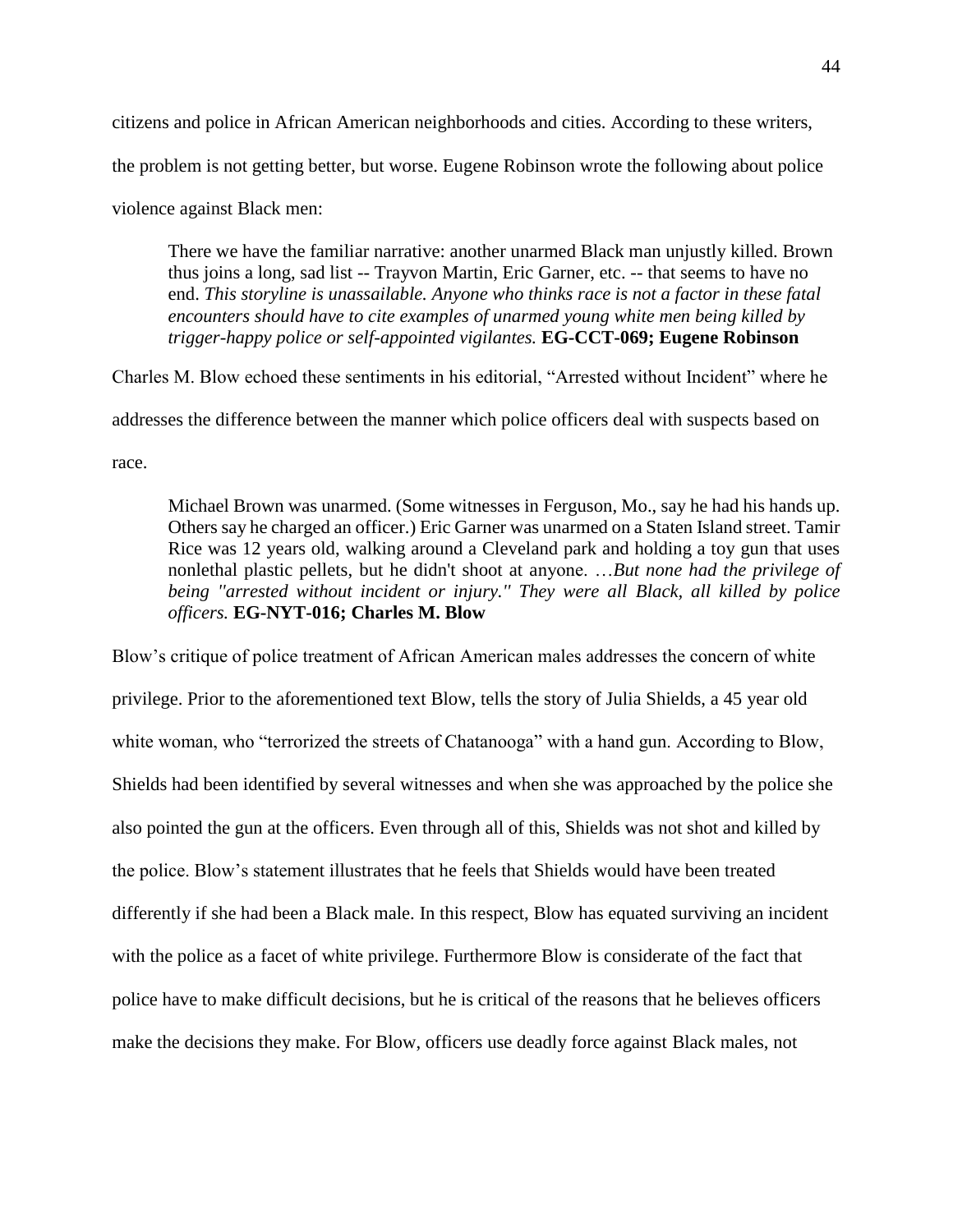because they are afraid of the *suspect* in that moment; but because they are afraid of Black males in general.

... Police officers are human beings making split-second decisions -- often informed by fears -- about when to use force and the degree of that force. But that truth is also the trap. How and why are our fears constructed and activated? *The American mind has been poisoned, from this country's birth, against minority populations. People of color, particularly African-American men, have been caught up in a twister of macroaggressions and micro ones.* No amount of ignoring can alleviate it; no amount of achieving can ameliorate it. **EG-NYT-016; Charles M. Blow**

# **RACIAL ROOTS PREVENT POST-RACIALISM**

The theme (2) *racial roots prevent post-racialism* is a macro-level theme. It emerged from an analysis of two **non-existence of post-racial America** code, which discussed racial progress in America and the **historical oppression** code, which discussed the racialized past of America. This particular theme is related to the fact that many of the editorialists were pessimistic about racial progress in America. The reference point for this progress was often the Civil Rights Movement of the 1960s. Within this theme, the editorialists used the contemporary problem of police violence against African American men as a primary illustration of a lack of racial progress in America. Furthermore, the text within this theme illustrate a fundamental contempt with the idea that America has reached a post-racial status. This theme differs from the (1) *Black lives aren't valued* theme because it is focused on an evaluation of present-day reality based on the reality of the past. For these writers America's history of racial oppression has greatly stagnated if not completely removed the possibility of post-racialism. Because the cornerstone of this theme is progress, most of the text within this theme make reference to historical oppression. For example,

Why are there so many touchstones of outrage to mark the African-American experience in this country? Why is there so much tension between officers of the law and minority neighborhoods? **EG-NYT-013; Charles M. Blow**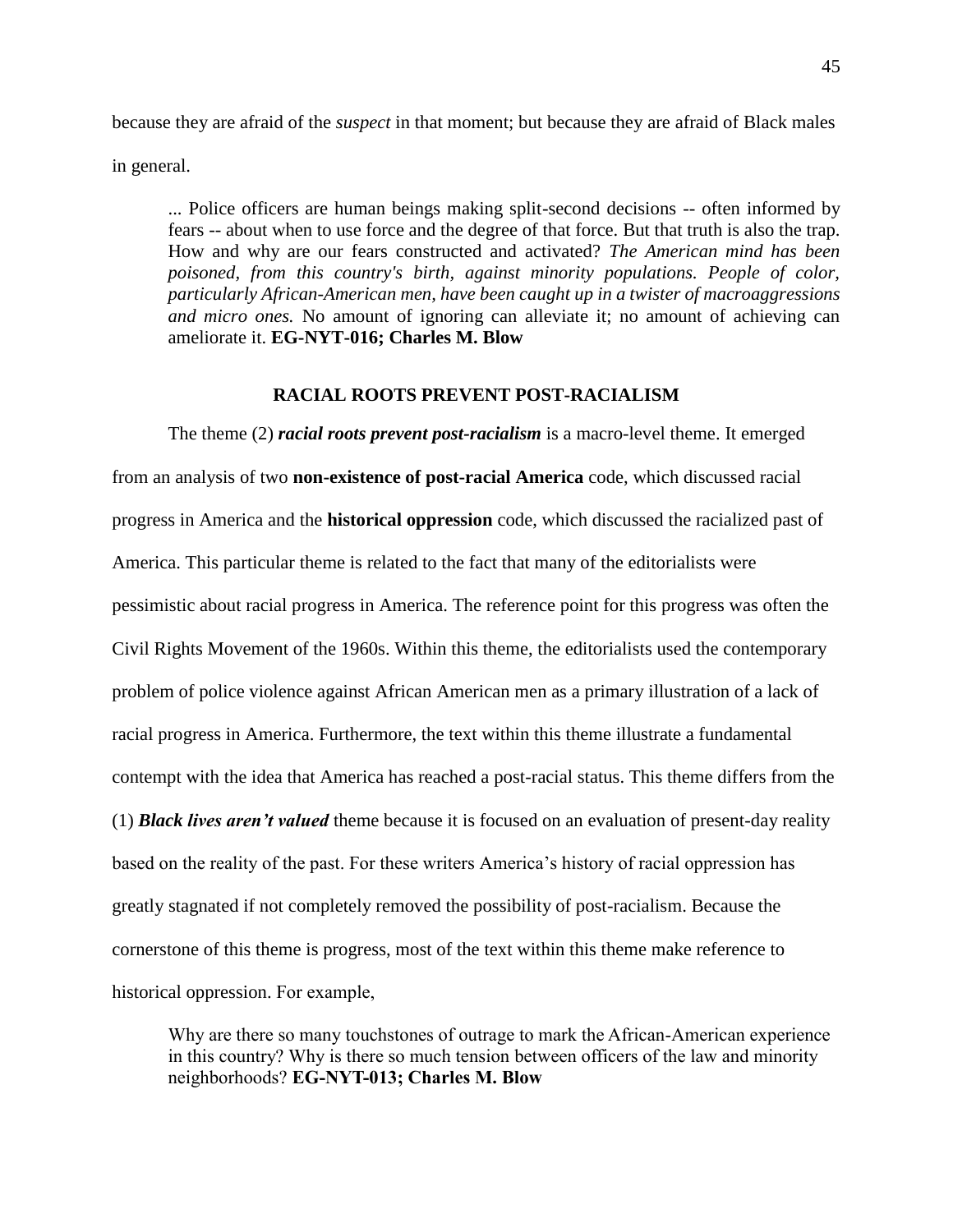Blow was not the only editorialist who discussed a legacy of mistreatment between African

Americans and the police. Many of the writers cited this legacy as a main driving source for the

current Black Lives Matter movement. These editorialists often wrote often made connections

between the three cases, slavery, and Jim Crow. When discussing the legacy of Dr. Martin

Luther King, Robert L. Morris Jr., published the following sentiments,

Unfortunately, the world at large is every bit as troubled today as it was in 1964, maybe even more. Conflict, not peace, is the rule. On the home front, social unrest and even looting and violence have followed the official, grand-jury exonerations of the white police officers who killed African Americans Michael Brown in Ferguson and **Eric Garner** in Staten Island. **EG-CCT-070; Robert L. Morris Jr.**

Alicia Garza had the following to say about America's historic mistreatment of African

Americans and the present day treatment of African Americans. She wrote:

Since our arrival in this country, Black people have been treated differently according to the law, first as slaves, then as three-fifths of a person, and then treated separately and unequally under Jim Crow. Even now, de facto segregation continues to persist in schools across the country. **EG-CCT-083; Alicia Garza**

Brent Staples reflected on comments made by President Barack Obama regarding the

significance of race in American society. He wrote:

Mr. Obama likened the unfinished struggle for racial justice to the battle against lynching in the Jim Crow South. He recalled Martin Luther King Jr.'s response when critics told him that anti-lynching legislation would never change the hearts of bigots in the South: ''He said, well, you can't legislate what's in their hearts but, I tell you what, if you can just stop them from lynching me, that's progress. That's a pretty good thing. And over time, hearts and minds catch up with laws.'' **EG-NYT-05; Brent Staples**

Bill Press also challenged the façade of post-racialism in his editorial. According to Press it is

important to acknowledge the fact that post-racialism is a myth. In his commentary regarding the

current state of racial progression in America, Bill Press urges America to acknowledge the

problem of racism within the borders of the country. He is critical of people who refuse to

"admit" that the problem exists, because this refusal stagnates progress. Essentially, America is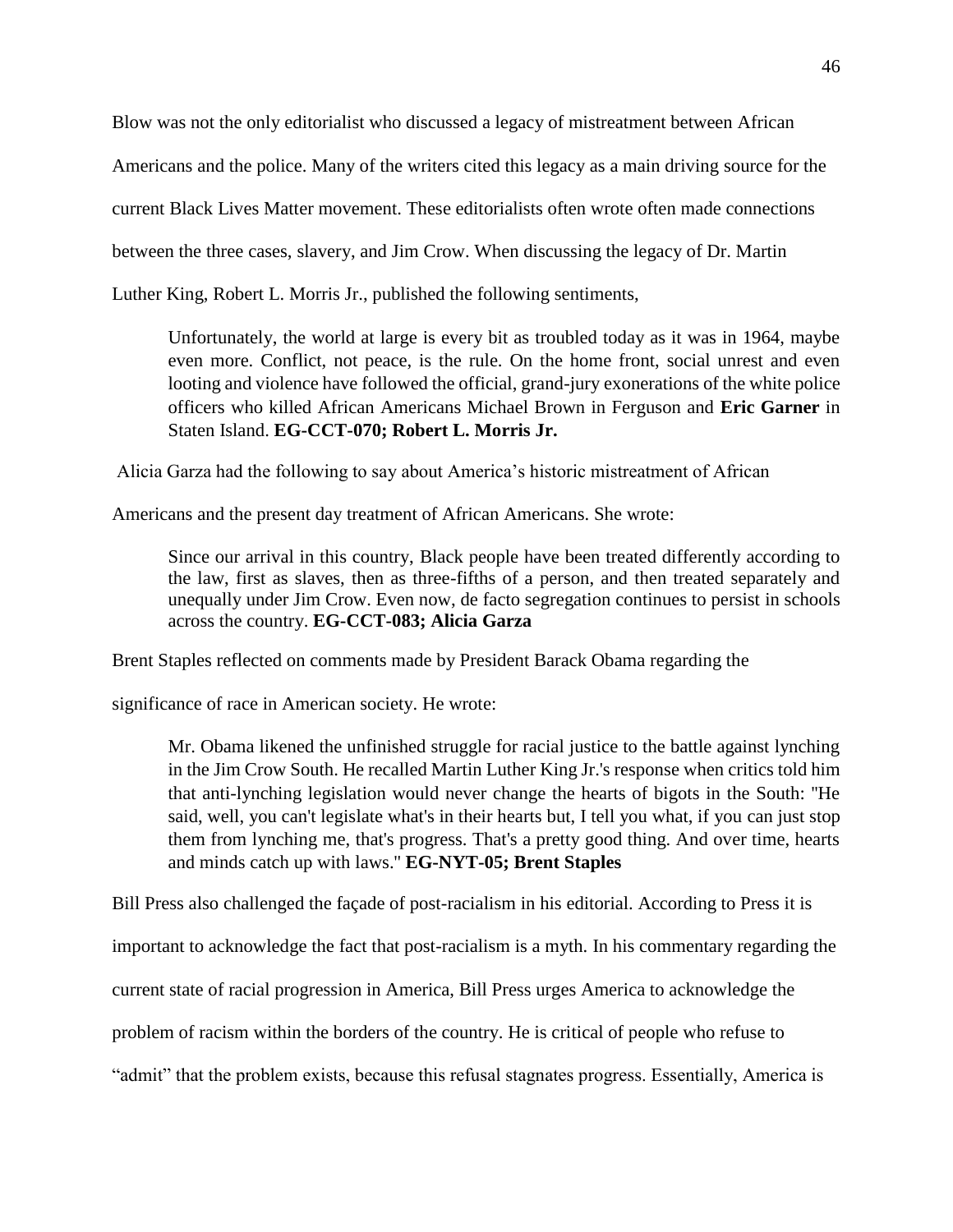not a post-racial society and cannot reach this status, because the nation has not adequately addressed racism. Furthermore, the deaths of Trayvon Martin, Michael Brown, and Eric Garner, two decades after the beating of Rodney King, prove that America is not a post-racial society.

We do have a lingering problem with racism in this country. We might as well admit it, and we'd better start dealing with it. We saw it in Los Angeles with Rodney King. We saw it in Sanford, Florida, with Trayvon Martin. We saw it in Ferguson with Michael Brown. And now we see it, once again, on Staten Island, with Eric Garner. Add to these cases that no doubt go unreported every day nationwide. **EG-SLT-029; Bill Press**

Many of these editorialists objected to the belief America is a post-racial society. They even continued that the recent treatment of Black men by the police is a direct proof that post-racial America does not exist. Mr. Blow continues with this rationale in his assessment of post-racial America. For Blow, the concept is optimistic at best. However, the reality of America is that it has not reached a point where race does not matter. Furthermore, Blow is critical of the idea of ignoring the role of race in society, simply for the purposes of achieving the fantasy of postracialism.

I would love to live in a world where that wasn't the case. Even more, I would love my children to inherit a world where that wasn't the case, where the margin for error for them was the same as the margin for error for everyone else's children, where I could rest assured that police treatment would be unbiased. But I don't. Reality doesn't bend under the weight of wishes. Truth doesn't grow dim because we squint. **EG-NYT-03; Charles M. Blow**

Some of the editorialists discussed the historical relationship between people of color and the police. They draw connections from this historical relationship to explain why the racial tension still exists even in post-racial America. For example, Brent Staples said the following about the way people of color have historically been treated by not only the police, but also American society in general.

The country has historically reacted with doubt or indifference when African-Americans speak of police officers who brutalize -- or even kill -- people with impunity. **EG-NYT-04; Brent Staples**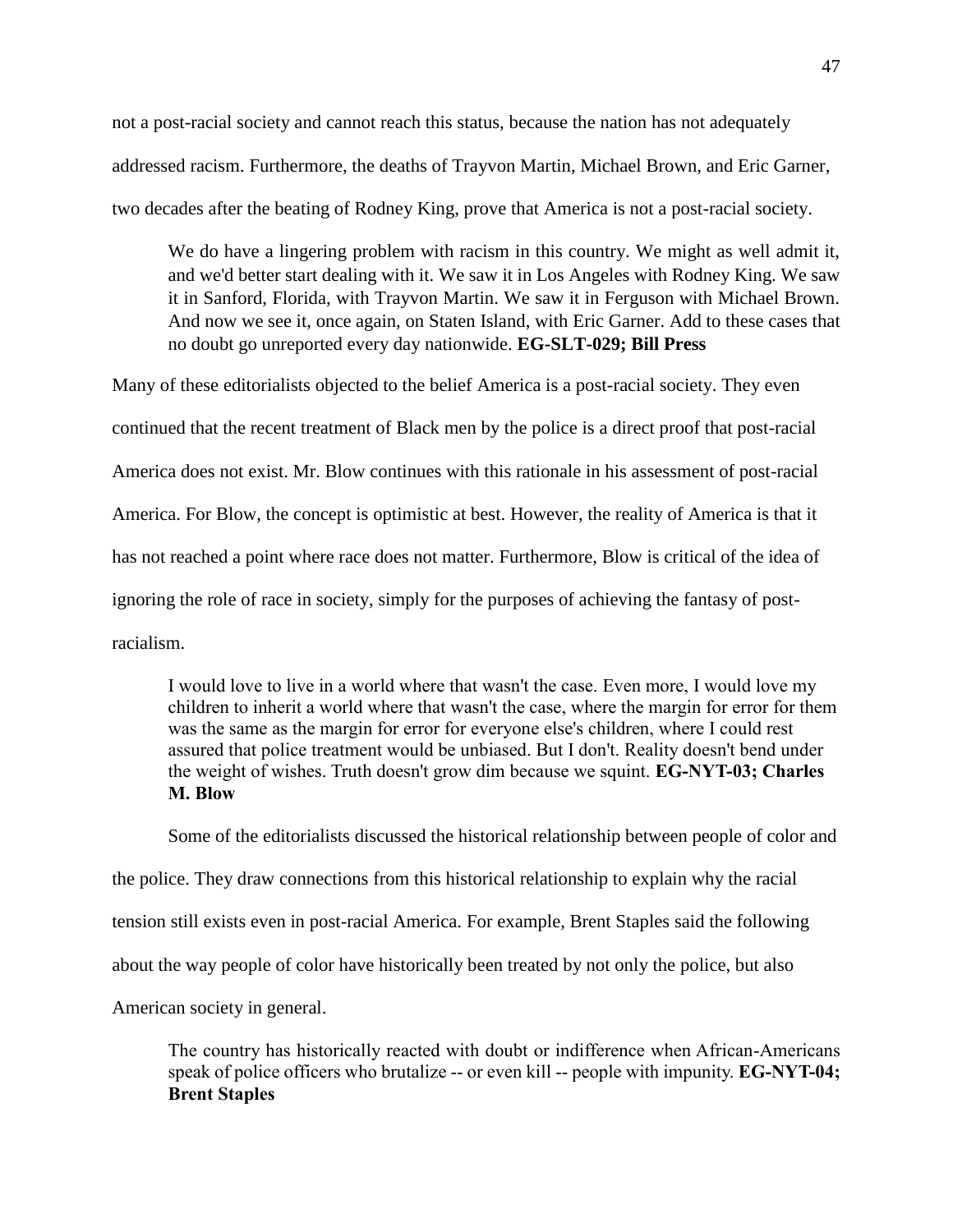Because of this, these editorialists often wrote about their disbelief in "post-racial" America. Stacey Patton concludes that the treatment of Black men in post-racial society are significantly similar to their racialized past. Her description of the present day problem of police brutality as lynching is powerful. In Patton's opinion, America has not moved beyond race. She wrote the following about the murder of Tamir Rice by the Cleveland police:

Such descriptions, so similar to 19th-century defenses of lynching, are invoked each time a Black child is gunned down in America. **TR\_SLT\_008; Stacey Patton**

When comparing the present day America to its past, many of the editorialists wrote about the fear that Black parents experience when raising their children. According to them this a fear that has been known to Black families for hundreds of years. Stacey Patton captures this theme in her following sentiments:

We can all appreciate the pain and fear in her cry that "I don't want my son to be a Freddie Gray." This is every Black mother's cry heard over hundreds of years in America. From the plantation moms who whipped their kids so white masters and overseers wouldn't more harshly do the same, to the parents during Jim Crow who beat their children to keep them safe from the Klan and lynch mobs, these beatings are the acts of a people so desperate and helpless, so terrorized and enraged, that heaping pain upon their children actually seems like a sane and viable act of parental protection. **MB-PPG-068; Stacey Patton**

Eugene Robinson also lamented the perils of being Black in America. He published the

following:

African American men are being taught a lesson about how this society values, or devalues, our lives. I've always said the notion that racism is a thing of the past was absurd - and that those who espoused the "post-racial" myth were either naive or disingenuous. Now, tragically, you see why. **MB-WP-098; Eugene Robinson**

Another point of contention within this particular theme is the election of President

Barack Obama. Many of the editorialists wrote about what the election meant for American

society. For some, the election marked the consecration of post-racial America and for others the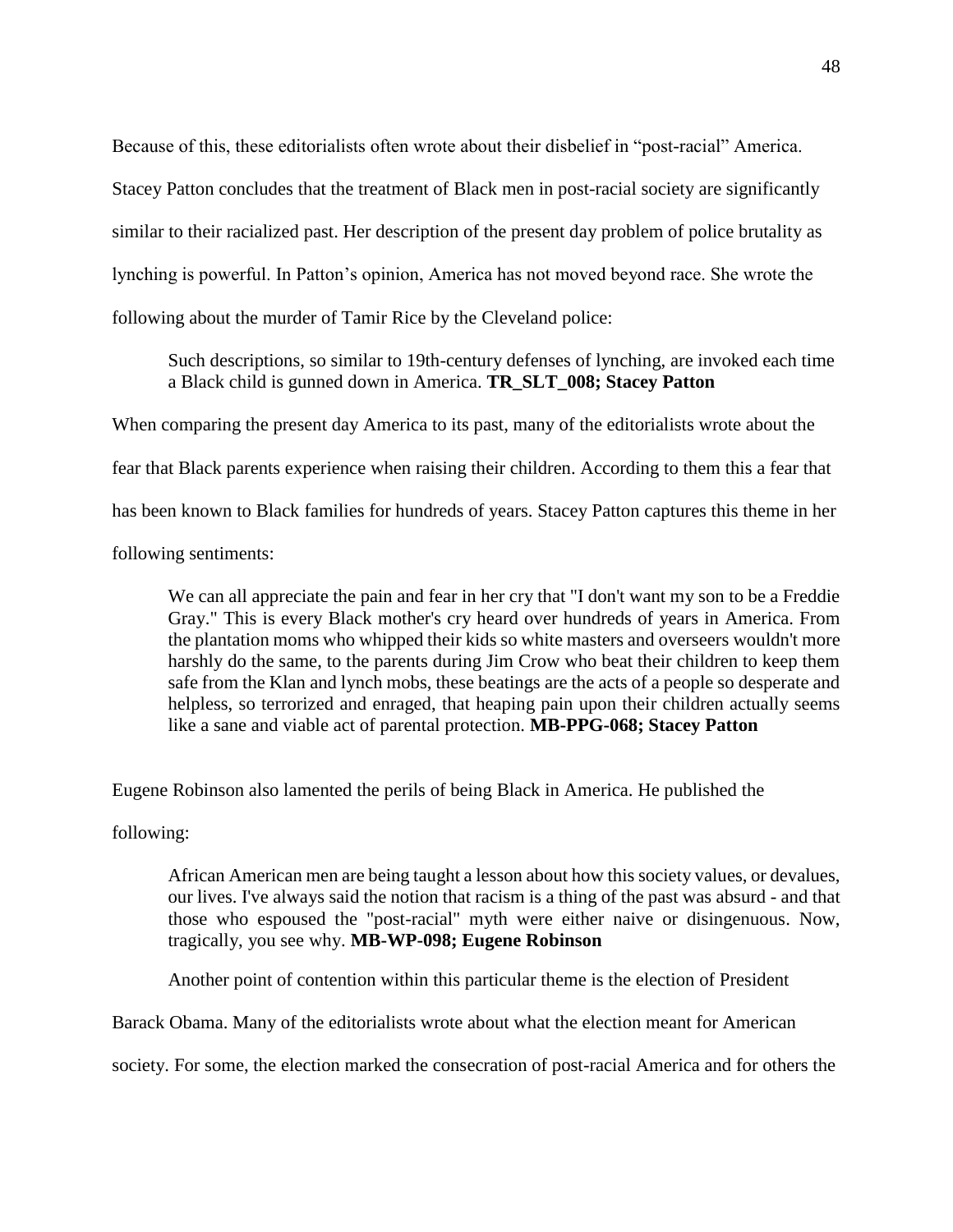election was merely symbolic. For example, Tom Webb had the following to say about Obama's election:

When Illinois Sen. Barack Hussein Obama was elected president of the United States in 2008 to great fanfare, it was popularly believed the country had exorcised the demons of racism from its national character. To be sure, Obama's election was a step forward, and most fair-minded people would probably acknowledge this. The percentage of American voters who entrusted the leadership of their nation to the Hawaii-born senator rejoiced at the vision of hope he painted in those troubled times. For many, the fact that he was of African-American descent seemed to be a double blessing. But Obama's election did not mean then -- nor does it mean now -- that the United States has suddenly been healed from the scars of racism. Far from it. **MB-CCT-168; Tom Webb**

Michael Eric Dyson is also less than hopeful about post-racial America. Dyson recalls the

successes of the Civil Rights Movement, but feels that the present state of America is not a

reflection of the goals of the movement. He continues that African Americans have been

experiencing terrorism since they came to America, however the tactics have changed in post-

racial America. The following sentiments are from Dyson's editorial, "Racial Terror, Fast and

Slow". First Dyson writes:

Americans are bad at viewing race in real time; we prefer rose-tinted lenses and slowmotion replays in which we can control the narrative and minimize our complicity in the horrors of our history. The racial present is messy, and upends bland racial optimism about how far we've come. **MB-NYT-021; Michael E. Dyson**

In his editorial "Perfect Victim Pitfall" Charles M. Blow continues that the reason racism pervades American society is because citizens do not have honest conversations about the issue. According to Blow, America's history is predicated on racism and simply not discussing the problem will not eradicate it. He urges his readers to understand some basic tenants of racism. He wrote the following:

And yes, racist is the word that we must use. Racism doesn't require the presence of malice, only the presence of bias and ignorance, willful or otherwise. It doesn't even require more than one race. **EG-NYT-03; Charles M. Blow**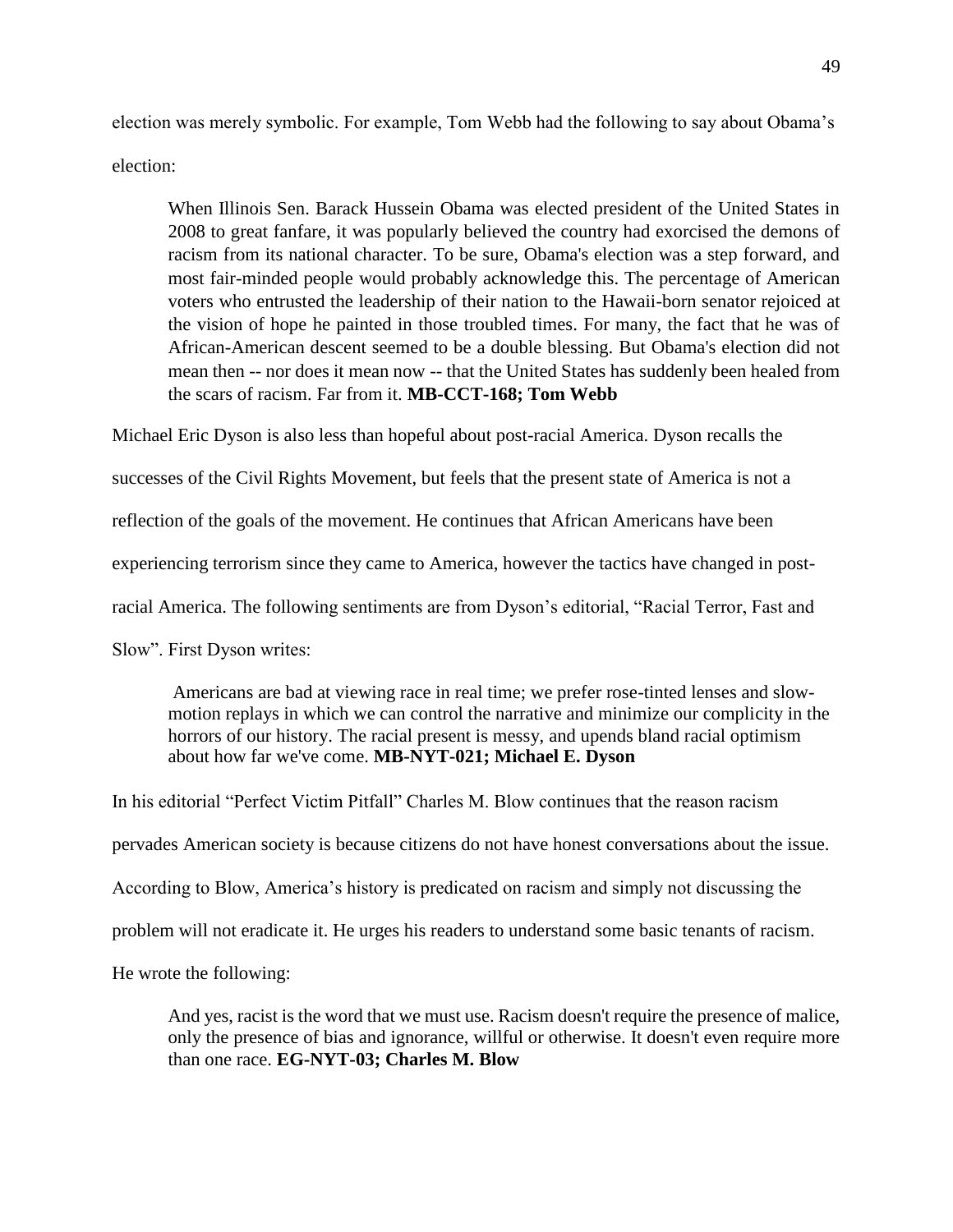# **PROGRESS HAS BEEN MADE: TODAY IS NOT YESTERDAY**

The theme (3) **progress has been made: today is not yesterday** is a macro-level theme. It developed from the analysis of two sub-codes within the historical oppression code, (1) everything is not racism, and (2) progress has been made. The everything is not racism sub-code includes text where the writer is critical of the use of racism to explain the contemporary experiences of African Americans. The progress has been made sub-code included instances in the text where the editorialists discussed the progress that has been made towards a post-racial society. Within this theme is text that expresses optimism about racial progress in America. This theme differs from the theme (2) **racial roots prevent post-racialism** because the sentiment within this theme is that the racial progress that has been made indicates that the country is either on its way to becoming a post-racial society or has already achieved that status. Furthermore, the discourse within this theme is critical of people who draw parallels between the contemporary problems involving the police and Black men and those problems that were experienced by African Americans in the past. Like the theme (2) racial roots prevent post-racialism, the Civil Rights Movement was often the reference point for gauging racial progress. These writers did not feel that the current state of America warranted a comparison to pre-Civil Rights America. Many of them were critical of media and movements which drew comparisons between historical racial tensions and the present day. For example in his editorial "Race, Politics, and Lies", Thomas Sowell, a Black man, argues that the current state of the African American community is not linked to its racialized past.

That vision is nowhere more clearly expressed than in attempts to automatically depict whatever social problems exist in ghetto communities as being caused by the sins or negligence of whites, whether racism in general or a "legacy of slavery" in particular. Like most emotionally powerful visions, it is seldom, if ever, subjected to the test of evidence. MB-CCT-149; Thomas Sowell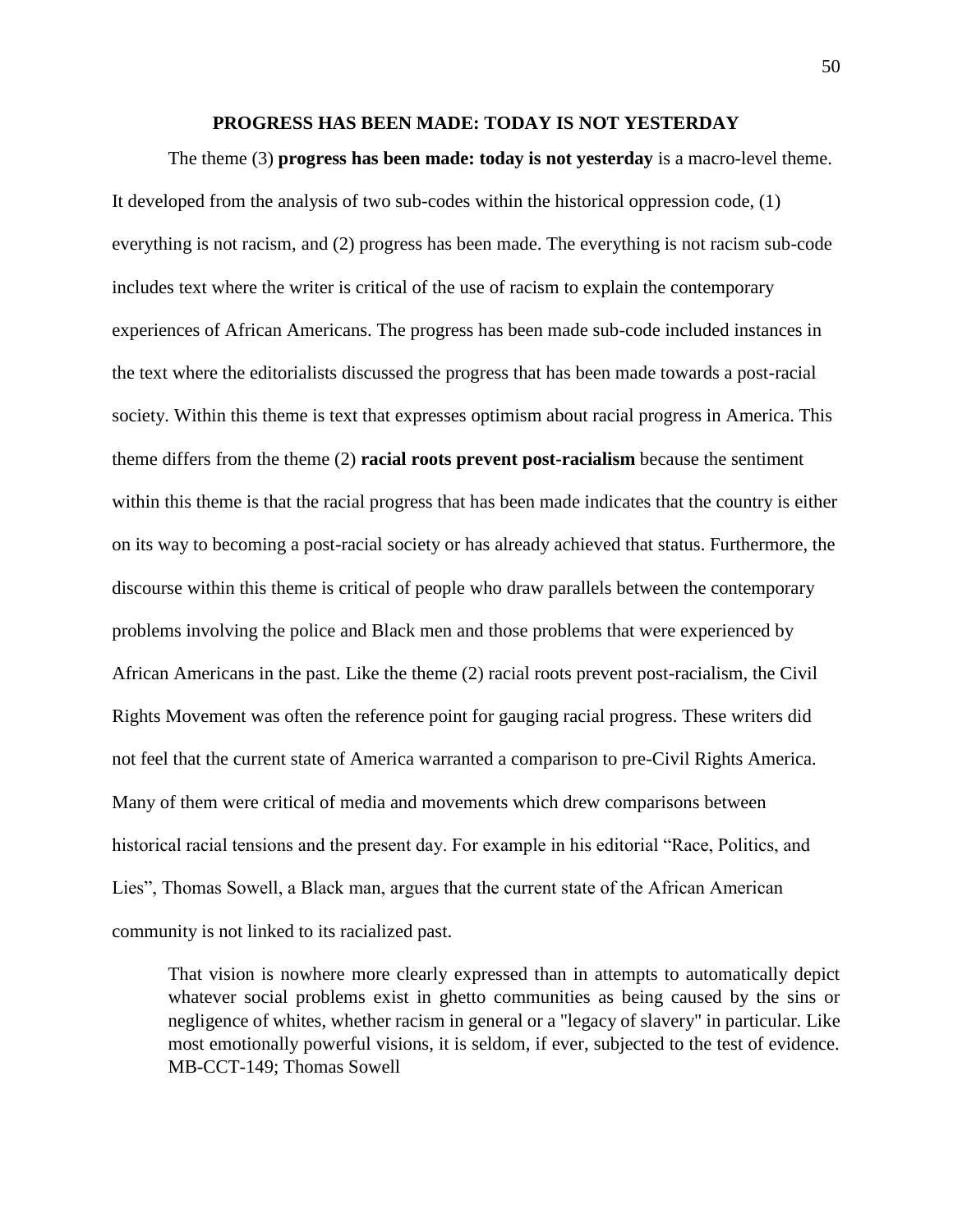Moreover, these writers were cautioned against concluding that nothing has changed in America. These writers felt that making parallels between the 1960s and the present-day ignores the progress that has been made since the Civil Rights Movement. Additionally, they contend that ignoring racial progress in America devalues the work that was done during the Civil Rights Movement. Byron Williams cautioned against comparing the present day to the past. According to Williams there is no comparison to be made between the 1960s and today. Williams continues that citizens may be tempted to conclude that nothing has nothing changed based on inflammatory images in the media.

If you spend an inordinate time on Facebook, like I do, you have most likely seen images from Ferguson, Missouri, juxtaposed with iconic photos from the civil rights movement of the 1960s. At first glance, the 21st-century color photos of the military tactics applied by Ferguson police next to the 20th century Black-and-white photos from Oxford, Mississippi, and Selma and Birmingham, Alabama, in the 1960s bear some similarity. The photographs, void of context, make for a powerful comparison to suggest not much has changed. But much has changed. To compare the tragic events in Ferguson with the 1960s demonstrations is a cheap use of history that devalues both efforts. MB-CCT-154; Byron Williams

Rich Lowry also concluded that it is inappropriate to compare the pre-Civil Rights America and

present-day America. He is critical of the political agenda involved when making those types of

comparisons.

The temptation for the left to live perpetually in 1965 is irresistible. It wants to borrow the haze of glory around the civil-rights movement of that era and apply it to contemporary causes. It wants to believe that America is nearly as unjust as it was then, and wants to attribute to itself as much of the bravery and righteousness of the civil-rights pioneers as possible. MB-SLT-139; Rich Lowry

Although these editorialists often noted the problem of police violence, they still

recognized that the country has progressed substantially since the days of Martin Luther King.

These writers acknowledged this progress and minimized the contemporary grievances of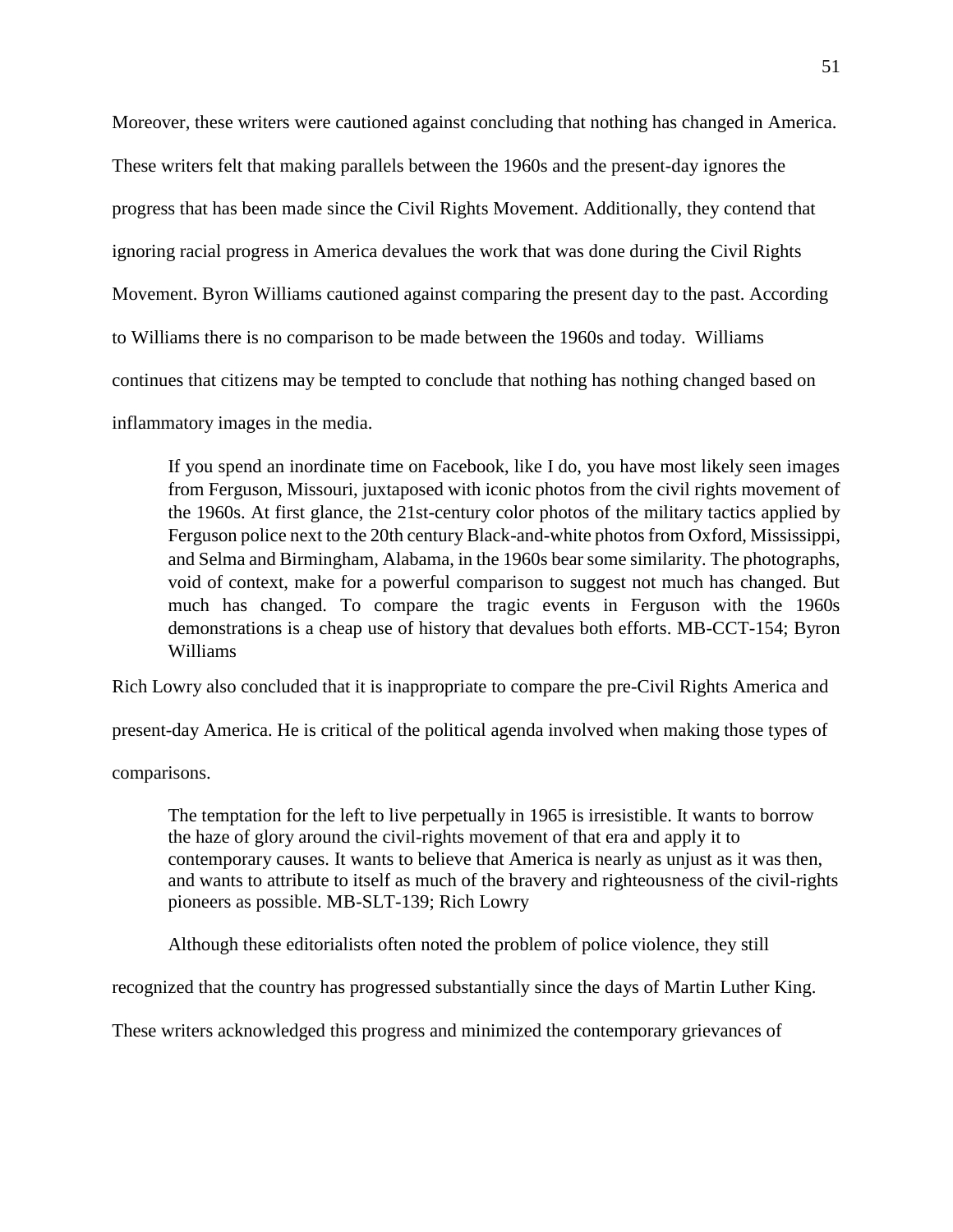African Americans. Robert Morris addresses this concern in his editorial which looked at America fifty years after Dr. King accepted the Noble Peace Prize.

Racial discrimination, segregation, and police brutality were much worse in his day, yet he responded with the peaceful protests that were his hallmark. During the Freedom Summer of 1964, Blacks and whites marched hand-in-hand and went to jail together to promote racial justice in America. Were he alive today, King would surely acknowledge some progress. Jim Crow has pretty much departed, governors no longer block schoolhouse doors, and official segregation is, for the most part, a thing of the past. Robert Morris; EG-CCT-070

# **A VICIOUS CYCLE OF MISTRUST**

 The (4) a vicious cycle of mistrust is a mesolevel theme. It includes text from editorials in which the writers discussed the broken relationship between police and communities of color. This theme was discovered by analyzing one major code, police-community relationship, and its three sub-codes: (1) mistrust, (2) anger, and (3) fear. The editorialists frequently discussed this relationship. However, this theme was absent in editorials written about the Tamir Rice case.

 Many of the writers talked about the mistrust that exists between members of the minority community and the police. They attributed this mistrust to many things such as historical racial oppression, domestic issues, and lack of minority representation in policing. Several editorialists discussed the problem that having a predominantly white law enforcement department in cities with high minority populations can cause. Ruth Marcus addressed this concern when discussing the 2015 Baltimore Riots. She stated,

That racial imbalance is a recipe for breeding distrust and resentment…It is to understand that a community that feels mistreated and disrespected by those in authority cannot be blamed for feeling resentful when so few of those in authority come from a background of shared experience. Ruth Marcus; MB-WP-105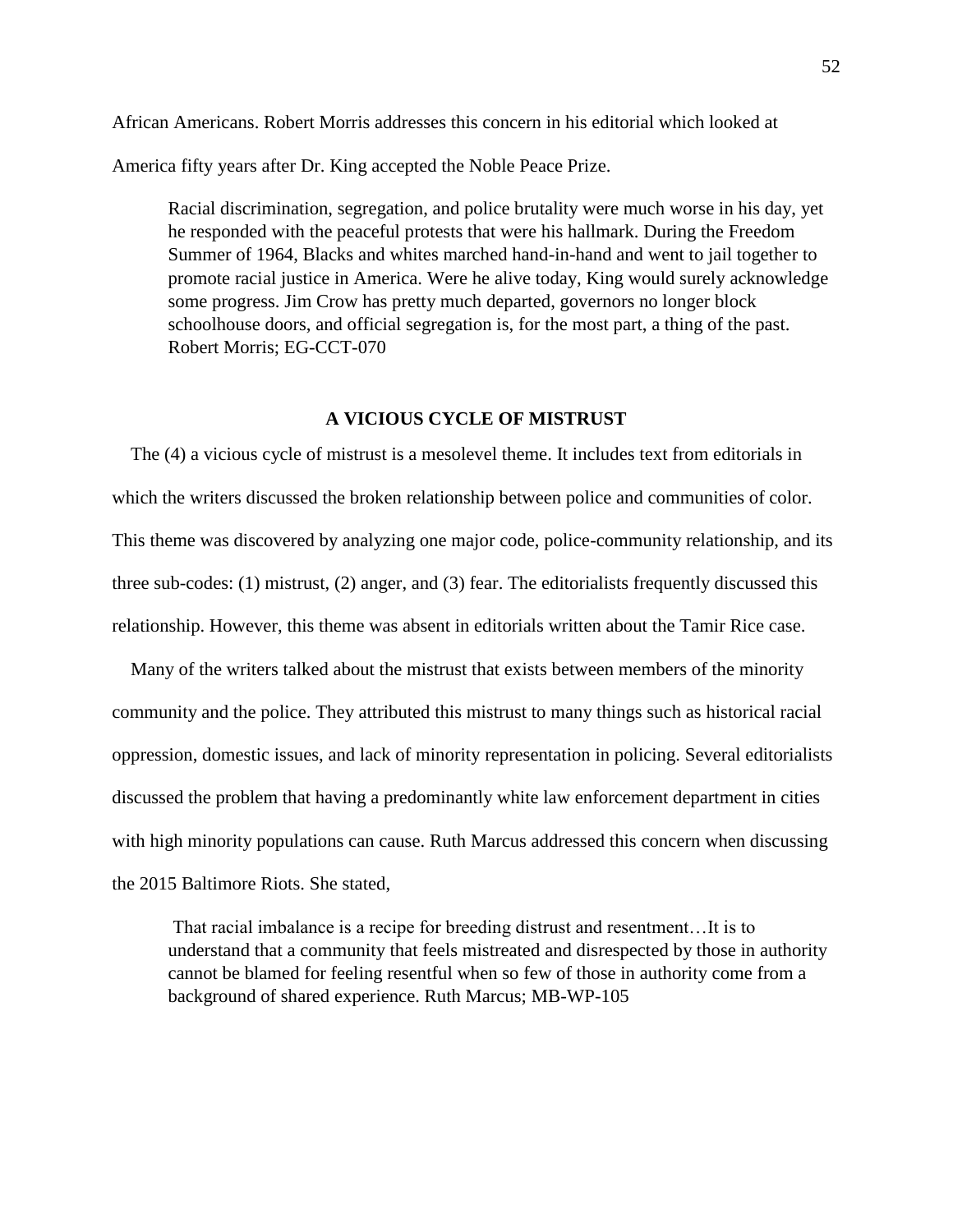The writers often saw the deaths of Michael Brown and Eric Garner as a result of the growing tensions between the minority community and the police. Brent Staples echoed the sentiments of Eric Holder stating:

Mr. Holder was on the mark when he said that the deaths of Michael Brown, Eric Garner, and Tamir Rice raised urgent, national questions about the breakdown of trust between minority communities and the police forces that are supposed to serve and protect them. Brent Staples; EG-NYT-04

Donna Brazile referenced historical tensions between the African-American community and the police. She wrote:

The killings of Michael Brown and Eric Garner last year saw attention finally focused on the problem of police treatment of communities of color. In 2015, we'll be reminded of how those communities have been mistreated throughout our history.

Even Jonathan Capehart, who is critical of the Black Lives Matter Movement, recognized the

significance of Michael Brown's death. According to Capehart, "The unarmed 18-year-old also

became a potent symbol of the lack of trust between African-Americans and law enforcement -

not just in Ferguson, but in the rest of the country." Proponents of this perspective contend that

the mistrust between police and communities of color begins with institutional racism. Lance

Simmens wrote:

Here we are nearly a half century later and institutionalized racism is most prominently and spectacularly evident in the deteriorating relationships between law enforcement and communities of color. What makes the issue even more insidious is that it matters little whether the mutual mistrust is real or perceived. Lance Simmens; MB-CCT-158

 Some writers even referred to white officers in Black neighborhoods as "occupation" by an outside force. Eugene Robinson wrote, "It is easy to understand how Brown and his peers might see the police not as public servants but as troops in an army of occupation." Richard Cohen also used the invasion analogy in his editorial about the death of Eric Garner, "Black, White, and Blue". He stated, "Clearly, the Black community in New York felt under siege by the police." In his editorial, "New Age Activism", Charles M. Blow also tackles the issue of police occupation.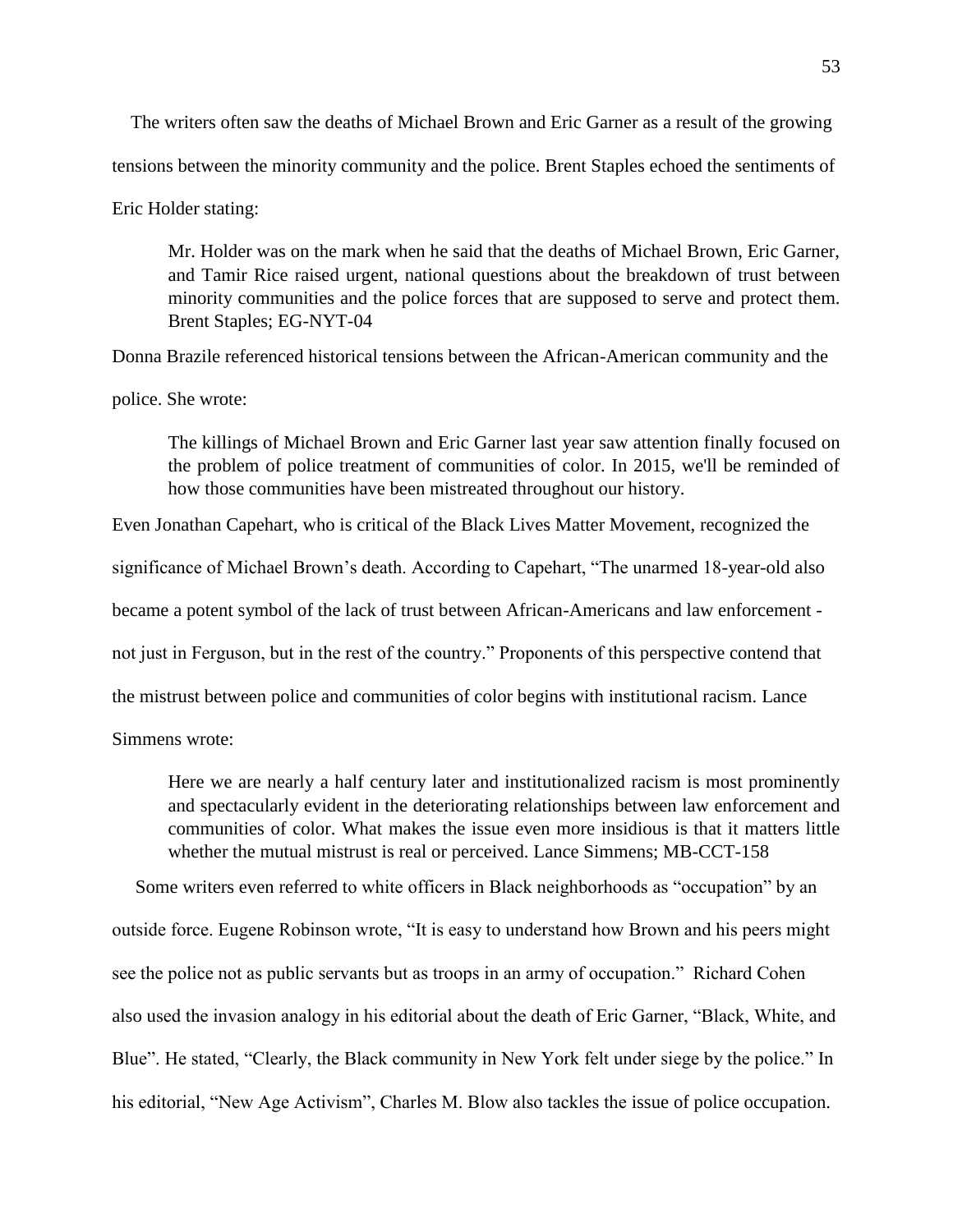According to Blow, there needs to be more attention paid to the role of police, especially in

communities of color. He wrote:

When is the line crossed from protecting and serving to occupying and suppressing? When do officers stop seeing their role as working for and with a community and start seeing that role as working against and in spite of it? If bias exists in society at large, how do we keep it out of, or at least mitigate the effect of it on, every level of the criminal justice system, from police interactions to prison sentences? Charles M. Blow; EG-NYT-08

Blow's concerns were multifaceted and encompassed many of the concerns of other

editorialists as well. Many of the writers went beyond the relationship with the police and

addressed the distrust that the minority community has for the criminal justice system as a whole.

R. Drew Smith addressed this problem in his review of the Garner and Brown case decisions.

Smith said:

Nevertheless, as in the Brown case, public claim and authority were selectively asserted within a low-income urban neighborhood. And any confidence that aggrieved Black communities may have retained in the legitimacy of public power was dashed by yet another bewildering grand jury verdict. R. Drew Smith; EG-PPG-038

In his editorial "LULAC brings it 86 Year Battle for Equality to Utah", Brent Wilkes

addressed the distrust that members of the Black community have towards the American

criminal justice system. Wilkes made the following remarks about the grand jury decision not to

indict Darren Wilson in the death of Michael Brown:

After the death of another African-American, Michael Brown in Ferguson, an outraged nation voiced its concern through demonstrations from coast to coast. In addition, minority communities were left wondering how to work with a criminal justice system that continues to protect its officers over the welfare of its citizens. Brent Wilkes; EG-PPG-037

Other editorialists echoed the sentiments of Wilkes and drew connections to the tension

between the Black community and the criminal justice system. These editorialists attributed both

the legitimate protests and the riots to the fact that the African American community feels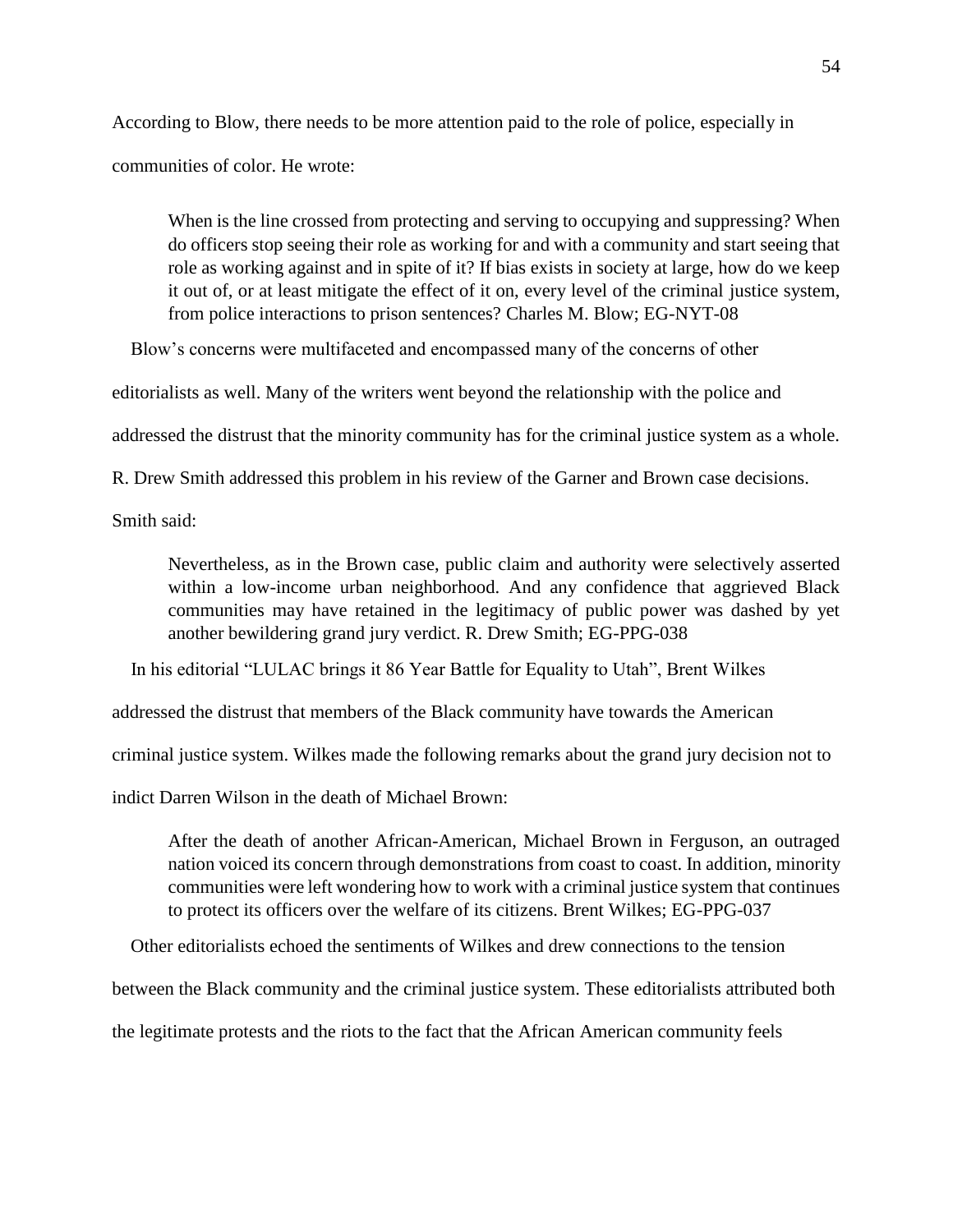voiceless. The New York Times editorial board quoted Mayor de Blasio's remarks made during

the Garner protests. He said,

In a democratic society, people act in accordance with how much they feel heard,'' Mr. de Blasio said. ''A lot of times over the years, folks felt aggrieved, and they didn't feel there was an outlet. The very act of active and compassionate listening actually changes people. Editorial Board; EG-NYT-02

Leonard Pitts Jr. also attributed the riots and protests in Ferguson to the fact that the Black

community was not being heard. In his editorial "Riots in Ferguson: What they Mean" Pitts

expressed understanding about the unrest in Ferguson that followed Brown's death. He wrote:

They choke off avenues of protest, prizing silence over justice, mistaking silence for peace. And never mind that sometimes, silence simmers like water in a closed pot on a high flame. One can never condone a riot. It is a self-defeating act that sells some fleeting illusion of satisfaction at a high cost in property and life. But understanding this does not preclude recognizing that the anger we see in Ferguson did not spring from nowhere, nor arrive, fully-formed, when Michael Brown was shot. It is the anger of people who are, as Fannie Lou Hamer famously said, sick and tired of being sick and tired. Silence imposed on pain cannot indefinitely endure. People who are hurting will always, eventually, make themselves heard. Even if they must scream to do so. Leonard Pitts Jr.; EG-SLT-032

### **THE NIGHTSTICK AND QUICK-TRIGGER-FINGER JUSTICE**

The (5) the nightstick and quick-trigger-finger justice theme emerged from the analysis of one major code, the police problem. Three sub-codes were also analyzed; (1) police react using lethal force too quickly, (2) departments are too militaristic, (3) police aren't held accountable, (4) racial disparities in policing. This theme focuses on the way the editorialists discuss the problems in contemporary policing as well as the need for police reform. These discussions included the topics of police accountability, racism in policing, police reaction, and police training. The police problem is the cause of much of the protests and movements taking place all over the country.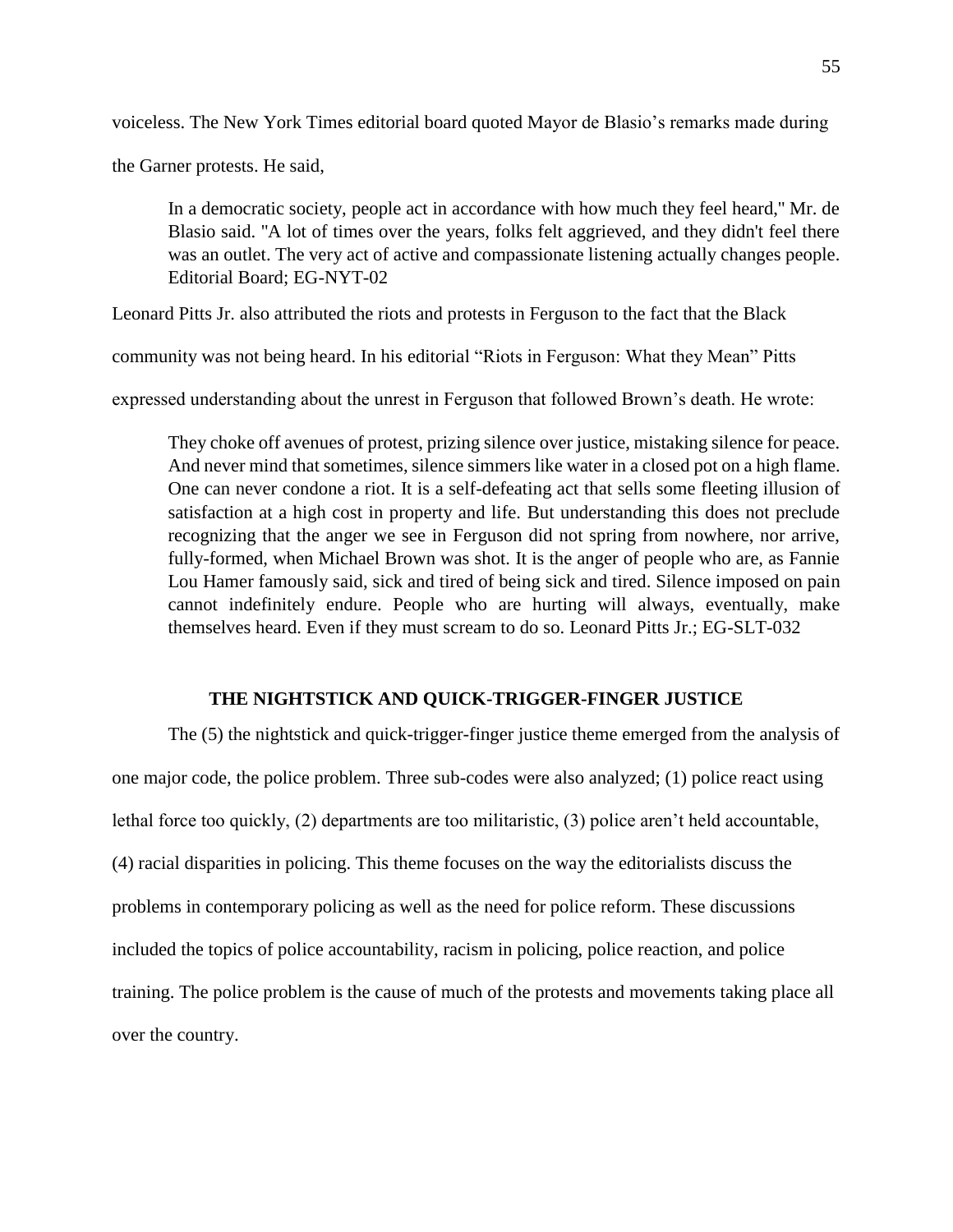The (1) sub-code police react using lethal force too quickly includes text in which the editorialists discuss the rashness of officer's decision to use lethal force. Within this sub-code was an ongoing discussion of the fact that police in America use lethal force at higher rates than other developed nations. For many of the writers, this problem could be a result of flaws in police training. The (2) sub-code departments are too militaristic developed from the text in editorials in which the writers discussed the paramilitary nature of local police departments. Many of the editorials were critical of the police response following the Ferguson riots. The (3) sub-code police aren't held accountable includes text in which the editorialists discuss police accountability. These writers often attributed the current problem of police violence to the fact that police aren't held accountable for their actions. Within this code, the writers often discussed the police subculture as the main barrier to police accountability. The (4) sub-code racial disparities in policing developed from instances within the text where the writers discussed the disproportionate rates in which minorities have encounters with the police. Furthermore, the writers were concerned about the quality of the encounters. Editorialists were particularly upset by the reaction of the police. Many of them lamented that police officers use force too quickly and that this signaled the need for a change in police training. Eric L. Adams addressed this in his editorial:

There is reluctance on the part of police leadership, which has long believed in the nightstick and quick-trigger-finger justice, to effectively deal with officers who have documented and substantiated records of abuse. These individuals need to be removed from the force. That is an essential component of the larger response we must have to address this history of abuse. EG-NYT-07; Eric L. Adams

In his article "Tamir Rice and the Value of Life", Charles M. Blow addresses this problem. He stated:

One of the officers, Timothy Loehmann, shot Tamir within ''1.5 to two seconds'' of arriving at the park. Two seconds. So quickly. In the blink of an eye. And yet, according to The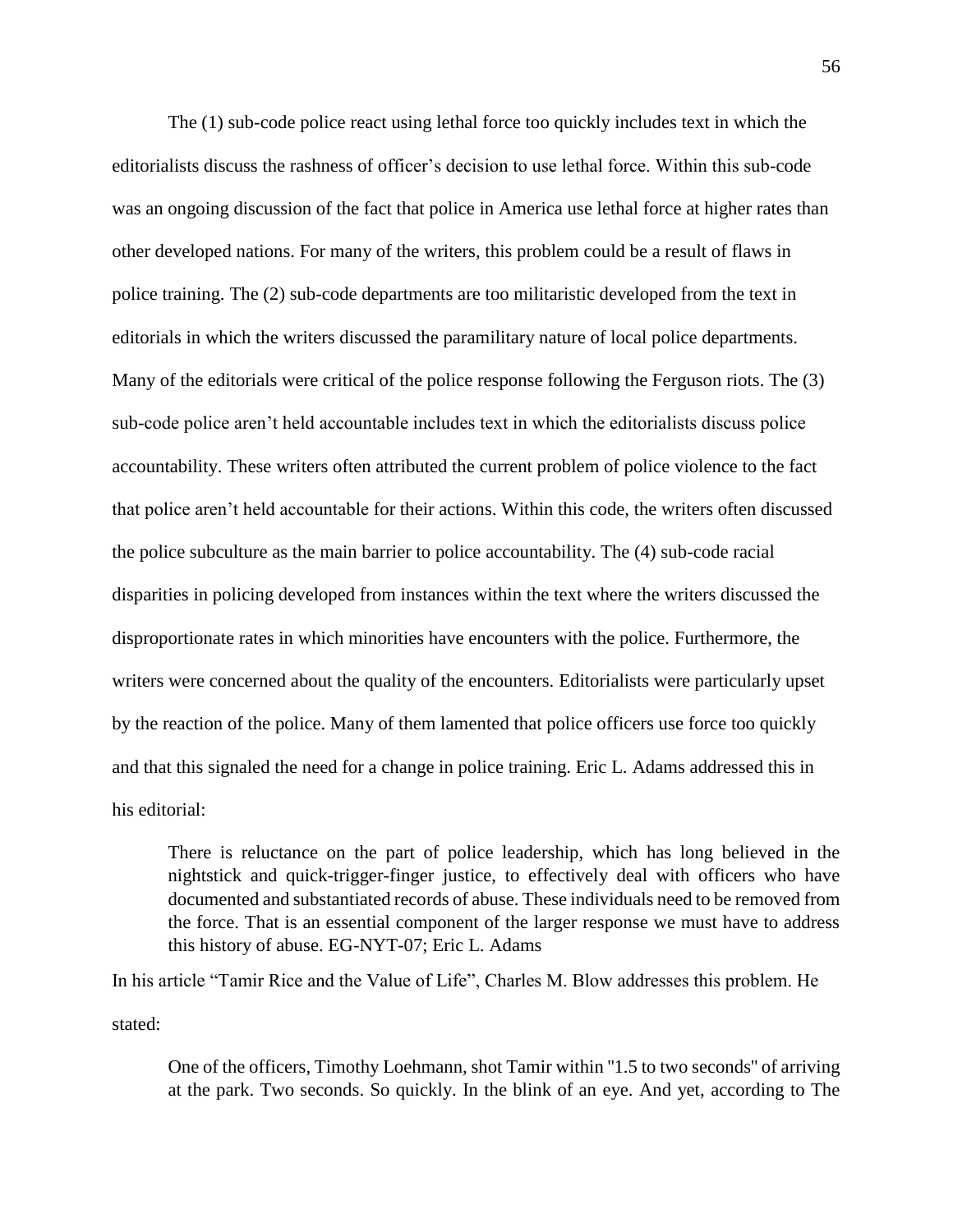Associated Press, the officers say that they ordered Tamir to put his hands up three times before he was shot. TR\_NYT\_001; Charles M. Blow

Although Eugene Robinson did not offer an explanation for what causes the police in

America to react with deadly force so quickly, he did explicitly state that there is a problem with

police reaction. Robinson said,

But any way you look at it, something is wrong. Perhaps the training given officers is inadequate. Perhaps the procedures they follow are wrong. Perhaps an "us versus them" mentality estranges some police departments from the communities they are sworn to protect. Whatever the reason, it is hard to escape the conclusion that police in this country are much too quick to shoot. Eugene Robinson; MB-CCT-150

The Editorial Board of the Washington Post was also critical of police reaction in America. It

implied that the reason officers react so quickly is because they do not exercise self-restraint or

consider alternative responses. It wrote the following about the Michael Brown case:

St. Louis prosecutors used kid gloves when questioning Mr. Wilson before the grand jury. They practically coached the officer to describe the area where the shooting occurred as hostile to police. They went out of their way to note that Mr. Wilson cooperated with investigators. A more challenging process would have pressed Mr. Wilson on critical details, such as why he got out of his cruiser in pursuit of Mr. Brown after an initial confrontation with the teenager, rather than waiting for backup. That would have required self- restraint, but it also might have prevented Mr. Brown's death. The record brings home how justice would have been better served had Missouri authorities named a special prosecutor to pursue the case. Editorial Board; MB-WP-92

In the editorial, "Holding Police Accountable", the Editorial Board of the Washington Post

criticized police reaction from both a legal and social aspect. To the Board, the legality of

shooting should not be the only basis for acceptability. It implied that the reason the police

default to lethal force so quickly is because they are only required to show that the action was

legally justified rather than preventable. According to the Board,

"We have to get beyond what is legal and start focusing on what is preventable," said Ronald L. Davis, a former police chief who heads the Justice Department's Office of Community Oriented Policing Services. New approaches are needed to replace police actions that can escalate minor incidents into violence - such as, according to Mr. Davis,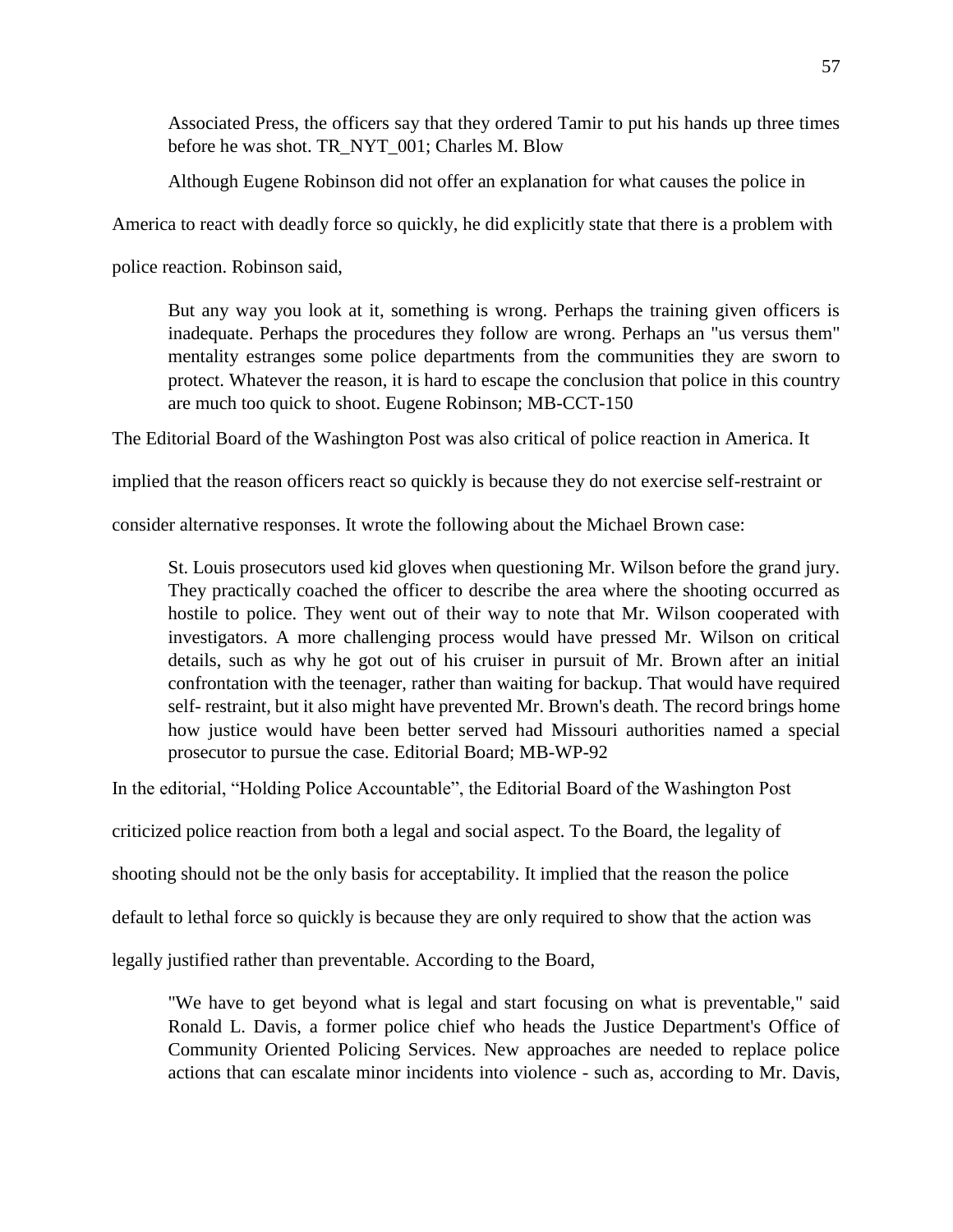"chasing down suspects, hopping fences and landing on top of someone with a gun." Editorial Board; MB-WP-106

Another part of the police problem that many editorialists discussed are the racial

disparities in policing. These differences are exacerbated when considering the racial template of

many of the mainstream lethal force cases. These often involve a white officer killing a Black

person. Stacey Patton wrote the following:

Bias in the system often feels like fog in the morning: enveloping, amorphous and immeasurable. But individual cases, like the recent ones, hit us as discrete and concrete, about particular unarmed Black men killed by particular policemen -- although those particular policemen are representative of structures of power. EG-NYT-08; Stacey Patton

This template was attributed to many different ranging from racism to Black criminality. This

discussions make it evident that the general public feels that police perception is skewed about

Black men and children. Charles M. Blow wrote the following about the way the police

perceived Tamir Rice,

When one of the officers called in the shooting, he said: ''Shots fired, male down, Black male, maybe 20.'' Tamir was 12. TR\_NYT\_001; Charles M. Blow

Damon Young also discussed the way police respond to Black men. According to Young, this

reaction is a result of the criminal designation given to Black males. He wrote,

Because there is a large segment of America who'd see a Michael Brown, a 16-year-old me and a 35-year-old, and see nothing but potential criminals. There are no "good ones" with them. We are all potential Negro Supercriminals, and if there's any type of argument involving one of them and one of us - regardless of how innocuous it is - it's better to kill first.

The writers highlighted the police problem in discussions about the police response to the

protests that followed the Garner and Brown cases. Many of the writers felt that the police

response to the protesters was too militaristic. These writers were critical of local police

departments who used paramilitary strategies against the demonstrators. Furthermore, they were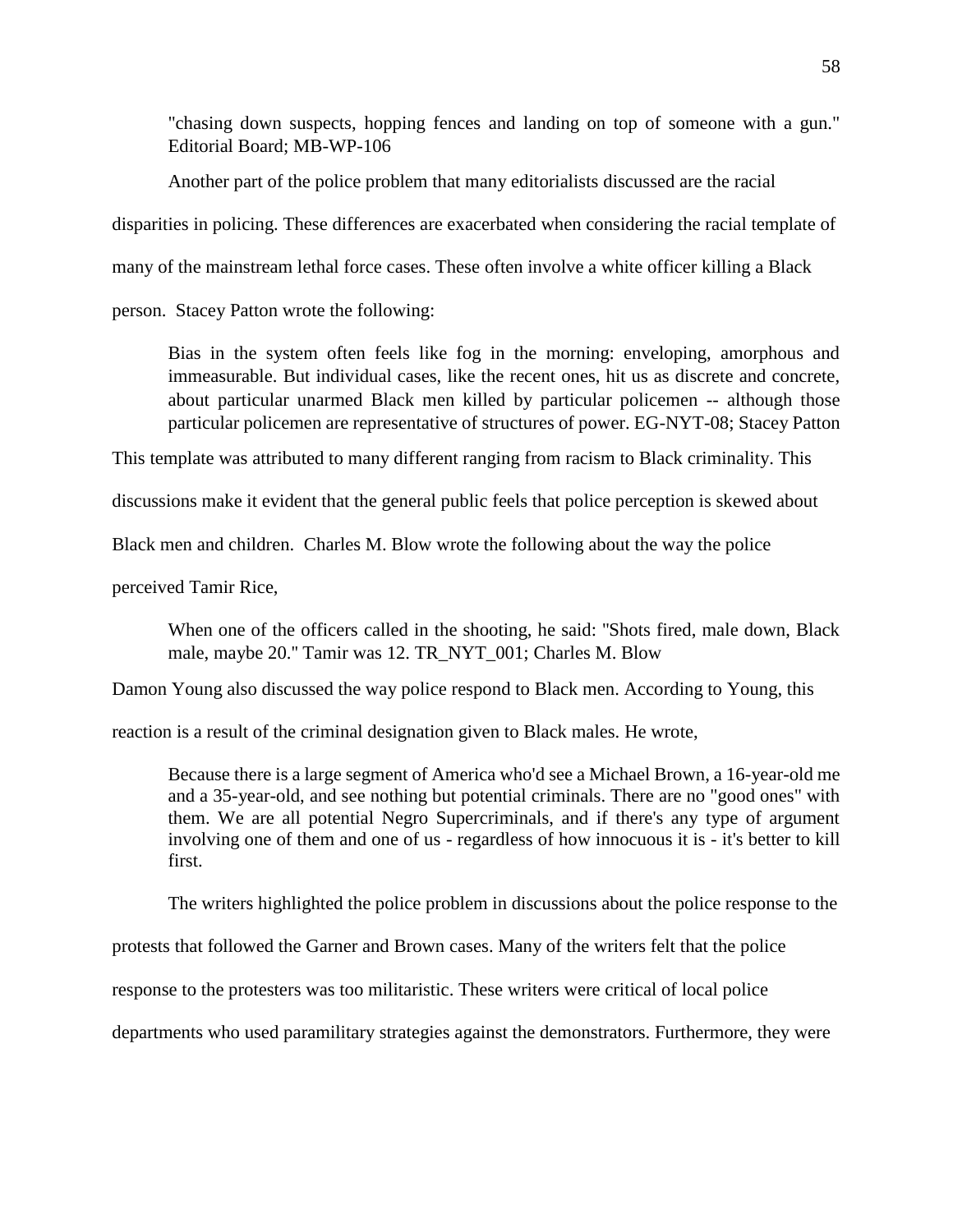concerned about the access that local police departments have to military weaponry. David

Brooks explicitly condemned the militarization of local police departments stating,

After riots in Ferguson, there was basically a national consensus that police don't need mine-resistant, ambush-protected monster vehicles and military-style grenade launchers. David Brooks; EG-NYT-012

In his editorial, "Ferguson, Watts, and a Dream Deferred, Thomas Edsall also denounced the

reaction of the police in Ferguson writing,

 The problems uncovered in Ferguson range far beyond traffic court. A new report by the Justice Department, for example, details how the police response to two weeks of street protests heightened the crisis by the flaunting of military vehicles and weapons and by command failures that confused the police officers and public in the streets. Thomas Edsall; MB-NYT-09

To illustrate this criticism the writers often likened the police presence in communities of color

to a foreign military force occupying another country. For example, Charles M. Blow used this

analogy in his criticism of contemporary policing stating,

When is the line crossed from protecting and serving to occupying and suppressing? When do officers stop seeing their role as working for and with a community and start seeing that role as working against and in spite of it? If bias exists in society at large, how do we keep it out of, or at least mitigate the effect of it on, every level of the criminal justice system, from police interactions to prison sentences? Charles M. Blow EG-NYT-08

Some editorialists felt that the paramilitary response to the protests have what escalated the

protests from peaceful to riot-like. Johnathan Capehart, a critic of the Black Lives Matter

movement, even criticized the police response. According to Capehart,

… the militarized response to protesters by local police put an exclamation point on demonstrators' concerns. Johnathan Capehart; EG-PPG-045

The New York Times Editorial Board also contended that the police response exacerbated the

anger of the protesters writing,

 The problems uncovered in Ferguson range far beyond traffic court. A new report by the Justice Department, for example, details how the police response to two weeks of street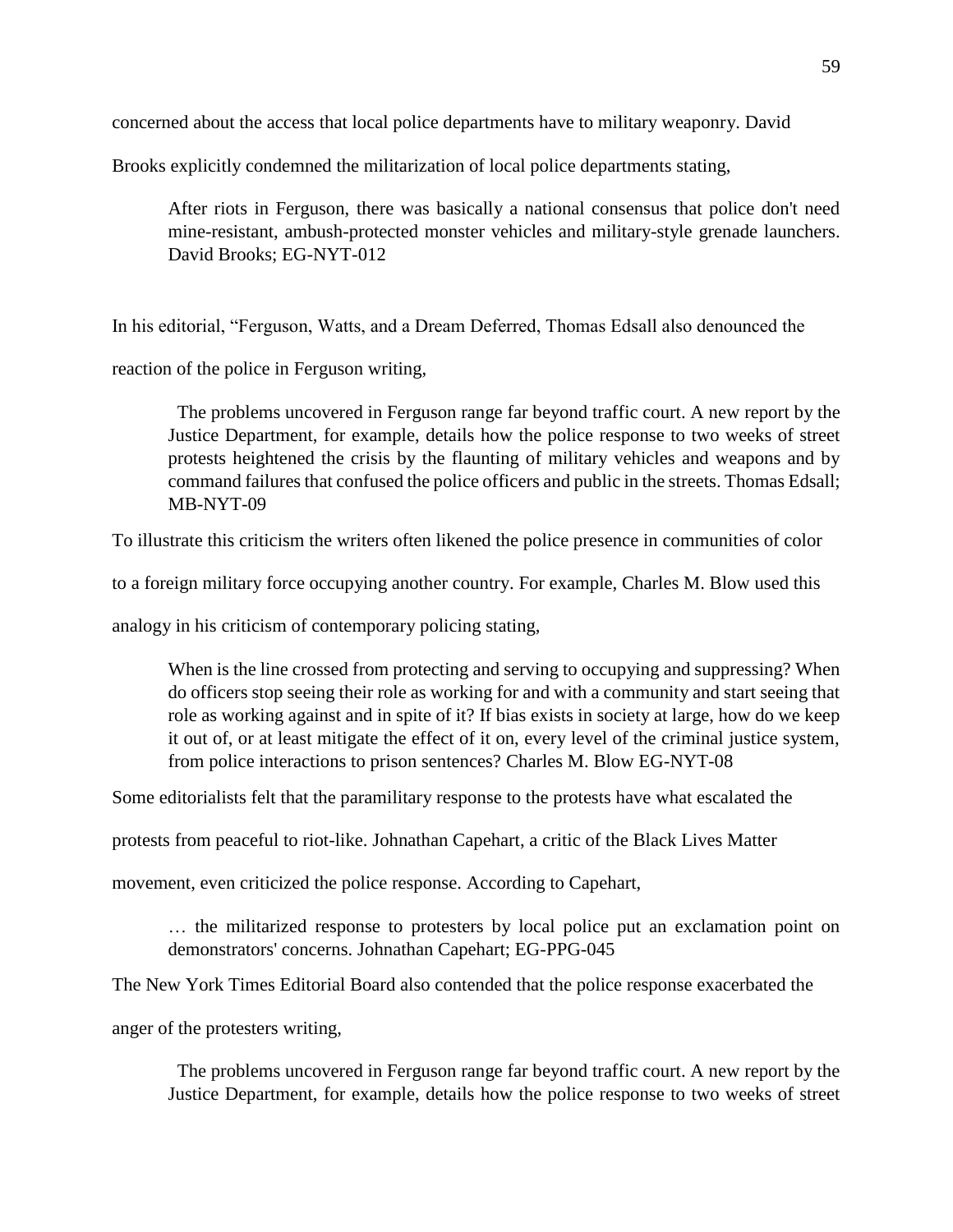protests heightened the crisis by the flaunting of military vehicles and weapons and by command failures that confused the police officers and public in the streets. Editorial Board; MB-NYT-023

# **CONVERSATION RULES THE NATION**

The (6) **conversation rules the nation** theme includes text from editorials in which the writers discussed the kinds of dialogue and honest conversations that need to take place following this current cycle of police violence. Within this theme, the writers often reminded readers that there are lessons taught from the events. Furthermore, these tragedies reveal things about racism and injustice in America.

This theme emerged from the analysis of two major codes and their sub-codes. The first major code, future implications and its eight sub-codes: (1) how we should talk about racism, (2) how we should talk about police misconduct, (3) more police transparency, (4) need for more criminal justice reform, (5) problematic grand jury, (6) need more minority representation, (7) police personnel records should be public, and (8) policy changes; includes text about the areas of American society that will or should be changed or impacted by the outcomes of the three cases. The second major code, inequality, and its two sub-codes: (1) need for justice and (2) need for equality includes text in which the writers discuss the way the events highlight the need for more social equality and justice in communities of color. The key characteristics of this theme are dialogue, admonition, and reform.

Some editorialists argued that the quality of police-suspect interaction is also subject to the perils of white supremacy. For example, when discussing the differences between the treatment of White suspects and Black suspects, Charles M. Blow wrote the following:

Take a moment and consider this. Take a long moment. It is a good thing that officers took her in ''without incident or injury,'' of course, but can we imagine that result being universally the case if a shooter looks different? Would this episode have ended this way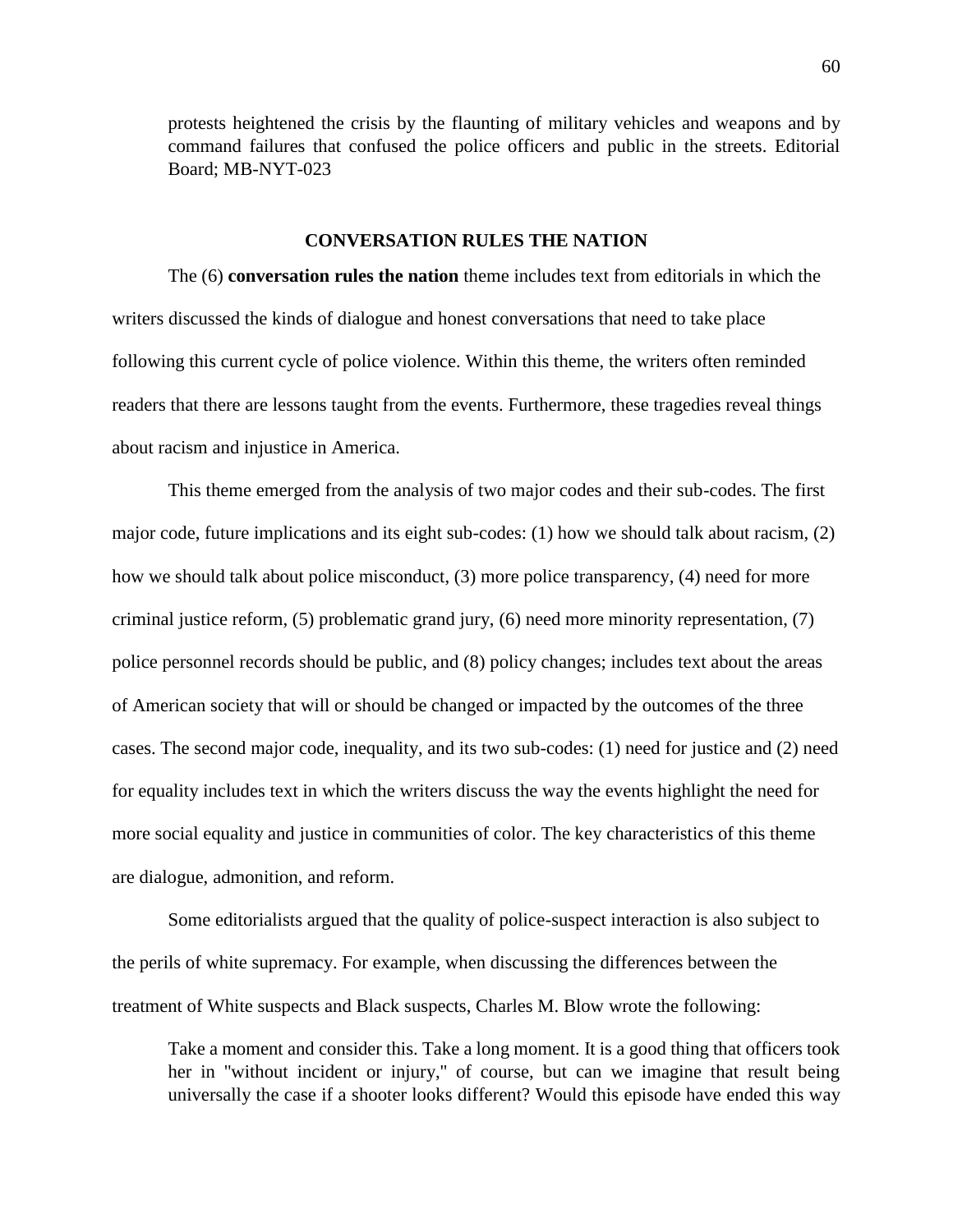if the shooter had been male, or Black, or both? It's an unanswerable question, but nevertheless, one that deserves pondering. Every case is different. Charles M. Blow; EG-NYT-016

Furthermore, editorialists urged their readers to use the word racism. For many of the

writers, the way racism is discussed is problematic. To remedy this problem, the authors

encouraged the readers to understand the way racism operates in American society. In his

editorial "Perfect Victim Pitfall", Charles M. Blow stated:

And yes, racist is the word that we must use. Racism doesn't require the presence of malice, only the presence of bias and ignorance, willful or otherwise. It doesn't even require more than one race. There are plenty of members of aggrieved groups who are part of the selfflagellation industrial complex. They make a name (and a profit) saying inflammatory things about their own groups, things that are full of sting but lack context, things that others will say only behind tightly shut doors. These are often people who've ''made it'' and look down their noses with be-more-like-me disdain at those who haven't, as if success were merely a result of a collection of choices and not also of a confluence of circumstances. Charles M. Blow; EG-NYT-03

Other editorialists scolded people who refused to make the connection between recent

police violence and racism. These authors were particularly critical of the grand juries who did

not indict the officers involved in the cases. About the deaths of Eric Garner and Michael Brown,

Bill Press wrote:

Yet, despite such clear evidence of police abuse, the grand jury refused to indict Pantaleo, who thereby joined Darren Wilson as the latest white police officers to kill an unarmed Black man and get away with it. Garner, meanwhile, joined Michael Brown as two of their latest victims, neither of whom deserved to die. Michael Brown's crime? Walking down the street in Ferguson. Eric Garner's crime? Allegedly selling loose cigarettes on the streets of Staten Island without a license. Would a young white man have been killed by police for such minor offenses? Bill Press; EG-SLT-029

Unfortunately, many of the writers of the editorials were pessimistic about the current discussion

of racism in America. They felt that the debate of racism in America only occurs during times of

tragedy. E.J. Dionne Jr. explicitly stated,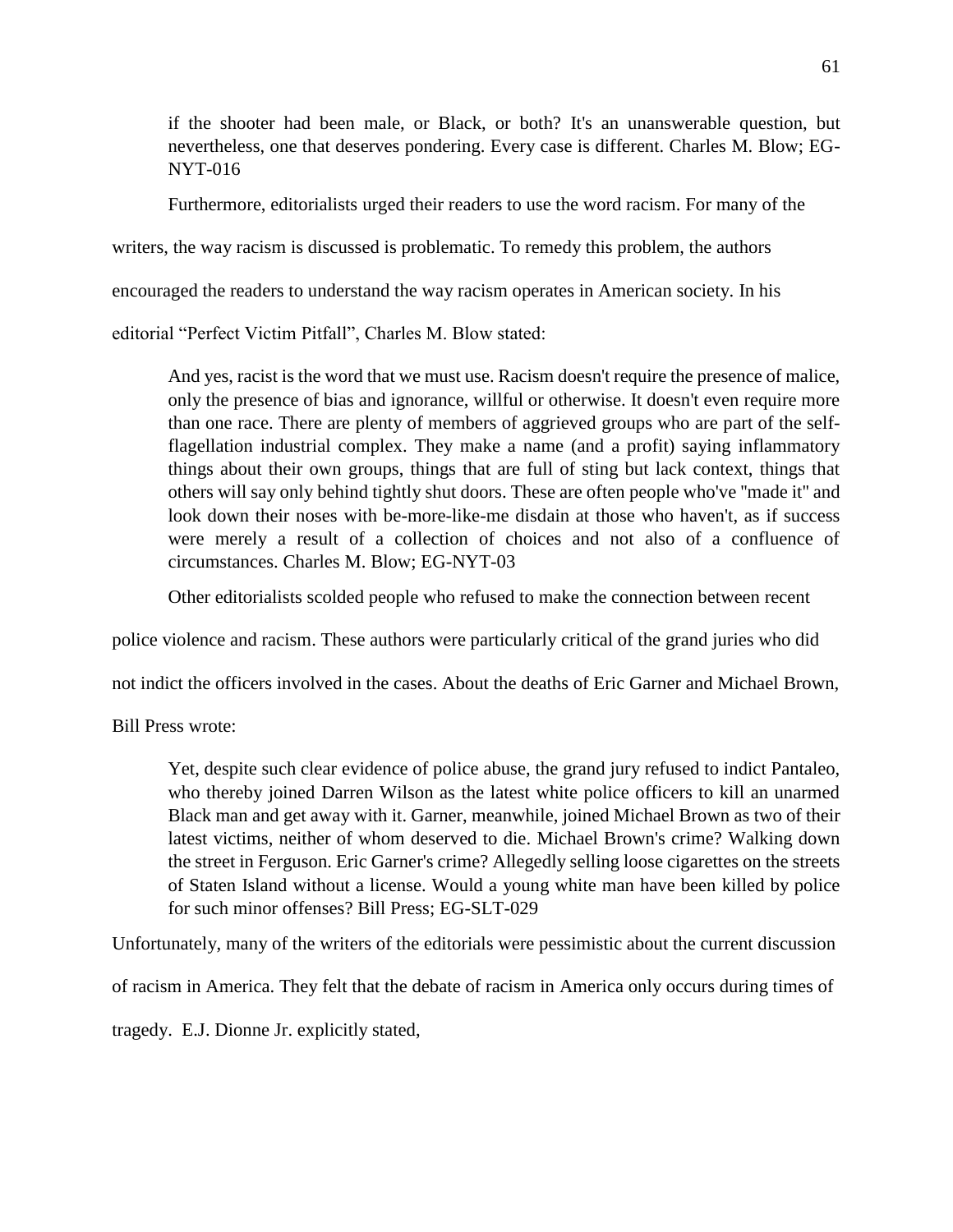The only time we discuss race openly and honestly is when we're forced to - when young Black men are killed for walking down the middle of the street, walking home from the store, reaching for their wallets or whatever. E.J. Dionne Jr.; EG-WP-052

According to Dionne, the death of Michael Brown in Ferguson, Missouri was a tragedy that

should be used to promote genuine conversations about racism and police violence. He was very

dismal in his is expectations of the actual dialogue that would be produced by Brown death.

Dionne continues,

The events in Ferguson, Mo., have actually led to that national conversation on race we regularly recommend to ourselves. But it is the same conversation we always have: not a dialogue but entirely separate discussions in which participants reinforce each other in the views they had going in. E.J. Dionne Jr.; EG-WP-052

Moreover, Dionne cautions against repeating the problematic way of discussing racism. He wrote:

But most of all, I wish we could focus on breaking the cycle of violence that leaves so many young Black men dead and on bending the arc of a national conversation in which everyone repeats the same things each time we have a tragedy - and nothing changes. E.J. Dionne Jr.; EG-WP-052

Like Dionne, other editorialists also wrote about dialogue. However, these authors spoke

about the need for honest discussion about the role and behaviors of police officers in today's

society. These editorialists felt that this particular dialogue was one of the most important

implications of the case. This is because the public entrusts much power in the police. Because of

this, it is necessary to review police actions. In his editorial, "New Age Activism", Charles M.

Blow made the following remarks about reviewing police behavior:

Yet prejudice is a societal poison; each of us is in danger of ingesting it, and many of us do. We are constantly making judgments, but most of us are not wearing a holster with a gun. That is when the ante is upped about the nature and quality of those judgments: Did they unfairly weigh against any particular groups? How much force was used and how quickly?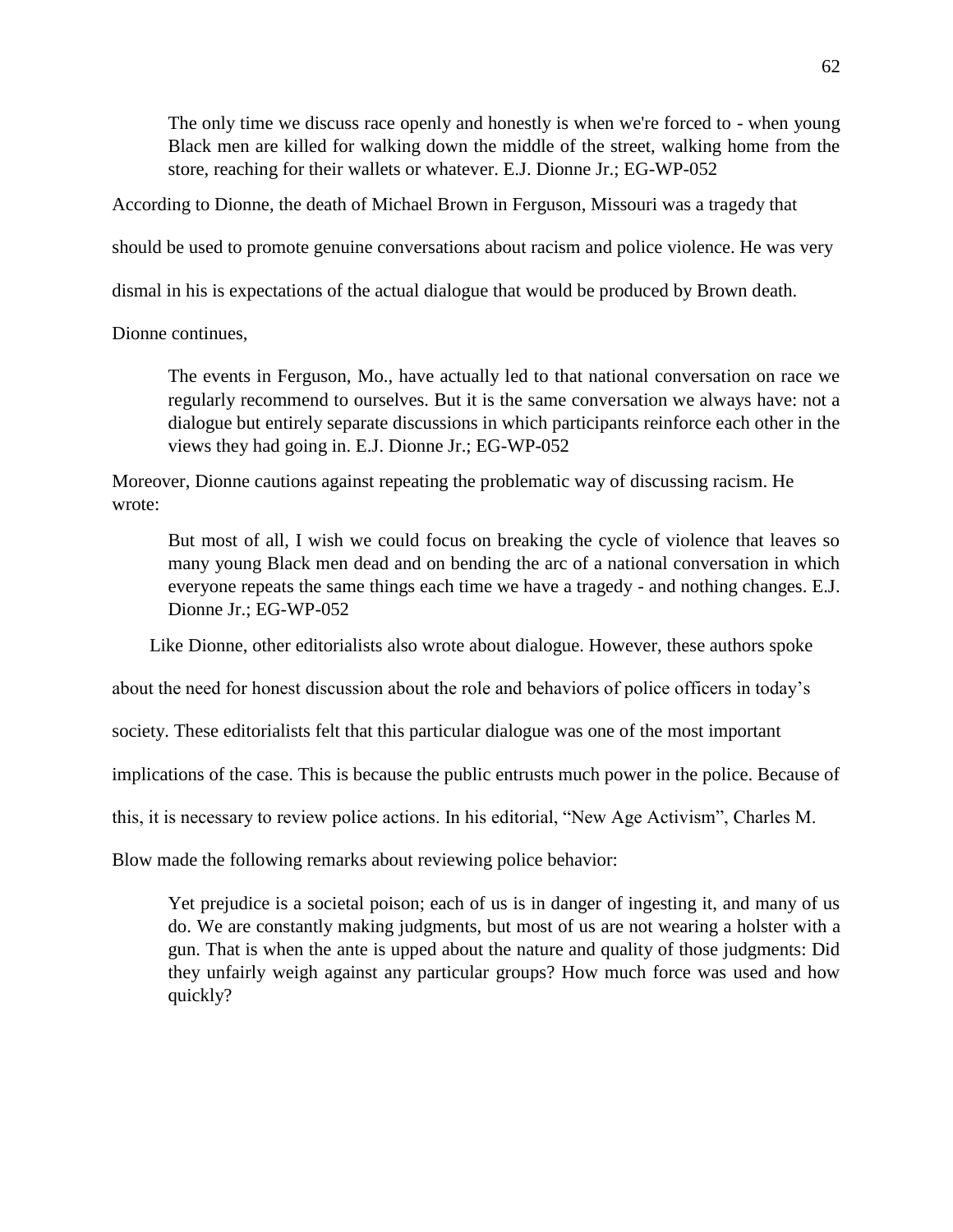Conversations about police behavior can lead to a host of different positive outcomes

such as more police transparency, criminal justice reform, and proper police training. For

example, it published the following sentiments in its editorial, "Ending Police Secrecy":

To finally bring this darkness into the light of day, our nation must address the foundation of this crisis. That starts with acknowledging that the training taught in police academies across the country is not being applied in communities of color. After six months in the police academy, that instruction is effectively wiped out by six days of being taught by veteran cops on the streets. Editorial Board; EG-NYT-07

According to these editorialists, a huge barrier to having an honest dialogue about police conduct is police subculture. The writers felt that the subculture, also referred to as "the blue wall of silence", is a major impediment to actual police reform. These editorialists argue that the first step in addressing the lack of dialogue is to push through the blue wall. About barriers to police reform in New York, the New York Times wrote:

The report, to Gov. Andrew Cuomo and the State Legislature, noted that New Yorkers had ''far less access to information about the activities of police departments than virtually any other public agency,'' even though people encounter police officers in a more direct way than they do other public employees. Robert Freeman, executive director of the committee, told The Times recently that 50-a had essentially codified ''the blue wall of silence,'' making it possible for the police to hide an officer's conduct from the public. Editorial Board; EG-NYT-019

 Moreover, editorialists used the deaths of Michael Brown and Eric Garner to open dialogue about possible criminal justice reform. Many of the writers suggested reform on the federal, state, and local level. According to these authors the deaths of Brown, Garner, and also Rice were related to criminal justice issues that left them vulnerable to both a violent police reaction and an unsympathetic reaction from the grand jury. For example, in his editorial "Privilege of Arrest without Incident" Charles M. Blow didn't dispute the need for the police or the criminal justice system, but he was critical of the police reaction in these cases. He said, "More suspected criminals need to be detained and tried in a court of law and not sentenced on the street to a rain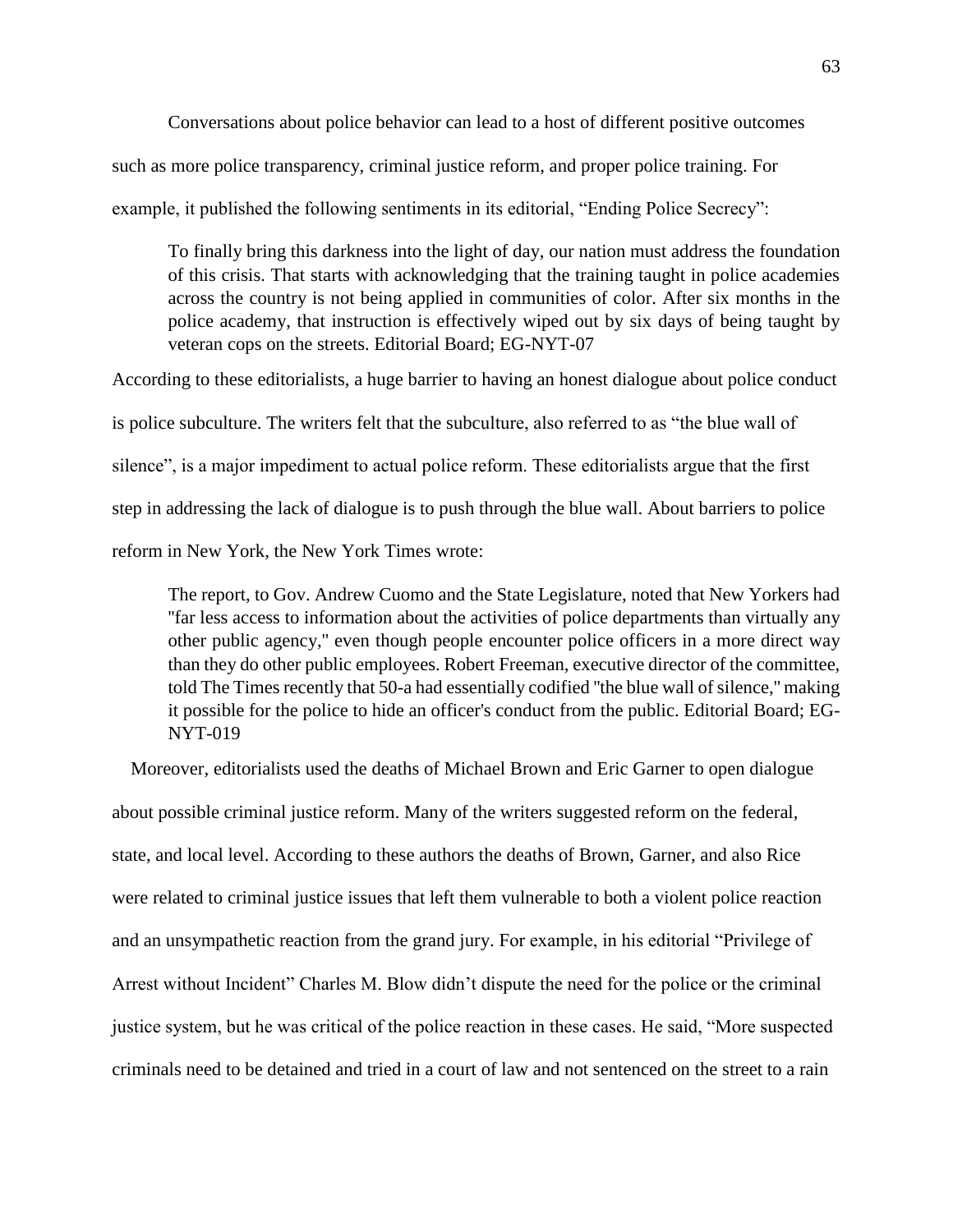of bullets." This perspective is especially evident in discussions about the Tamir Rice and Michael Brown cases. Many editorialists were disgusted by the quickness with which officers used deadly force. For example, Charles M. Blow had the following to say in regards to the Tamir Rice shooting:

One of the officers, Timothy Loehmann, shot Tamir within "1.5 to two seconds" of arriving at the park. Two seconds. So quickly. In the blink of an eye. And yet, according to The Associated Press, the officers say that they ordered Tamir to put his hands up three times before he was shot. According to the original statement released by the police, ''The suspect did not comply with the officers' orders and reached to his waistband for the gun.'' Charles M. Blow; TR-NYT-001

Blow is addressing a key concern of many proponents of police reform. To him, Rice's death is the result of police officers defaulting to lethal force too quickly. Furthermore, within this same editorial, Blow addressed the fact that the police often have a skewed perception regarding suspects. These are two areas that Blow feels needs to be revisited in police training. Editorialists such as Tammerlin Drummond and Leonard Pitts Jr. expressed that there is a need for more dialogue regarding flaws in police perception. For example, Drummond was critical of police who did not seem to understand the severity of the recent wave of police violence against

citizens. She wrote:

There are cops who insist the main takeaway from the Brown and Garner killings is people shouldn't resist arrest. They refuse to acknowledge that aggressive police behavior played a heavy hand in the escalation of violence that resulted in both men's deaths. In all their self-righteousness, they will continue to engage in the very sort of behavior in poor communities of color that makes anyone with a badge -- deserved or not -- viewed as an enemy rather than a public servant there to help them. Tammerlin Drummond; MB-CCT-143

Eugene Robinson summed up the problem of police reaction in one sentence. He wrote,

Whatever the reason, it is hard to escape the conclusion that police in this country are much too quick to shoot.

The most referenced implication of the three cases was the need to reform the grand jury

system. Many of the editorialists found it problematic that the officers who were involved in the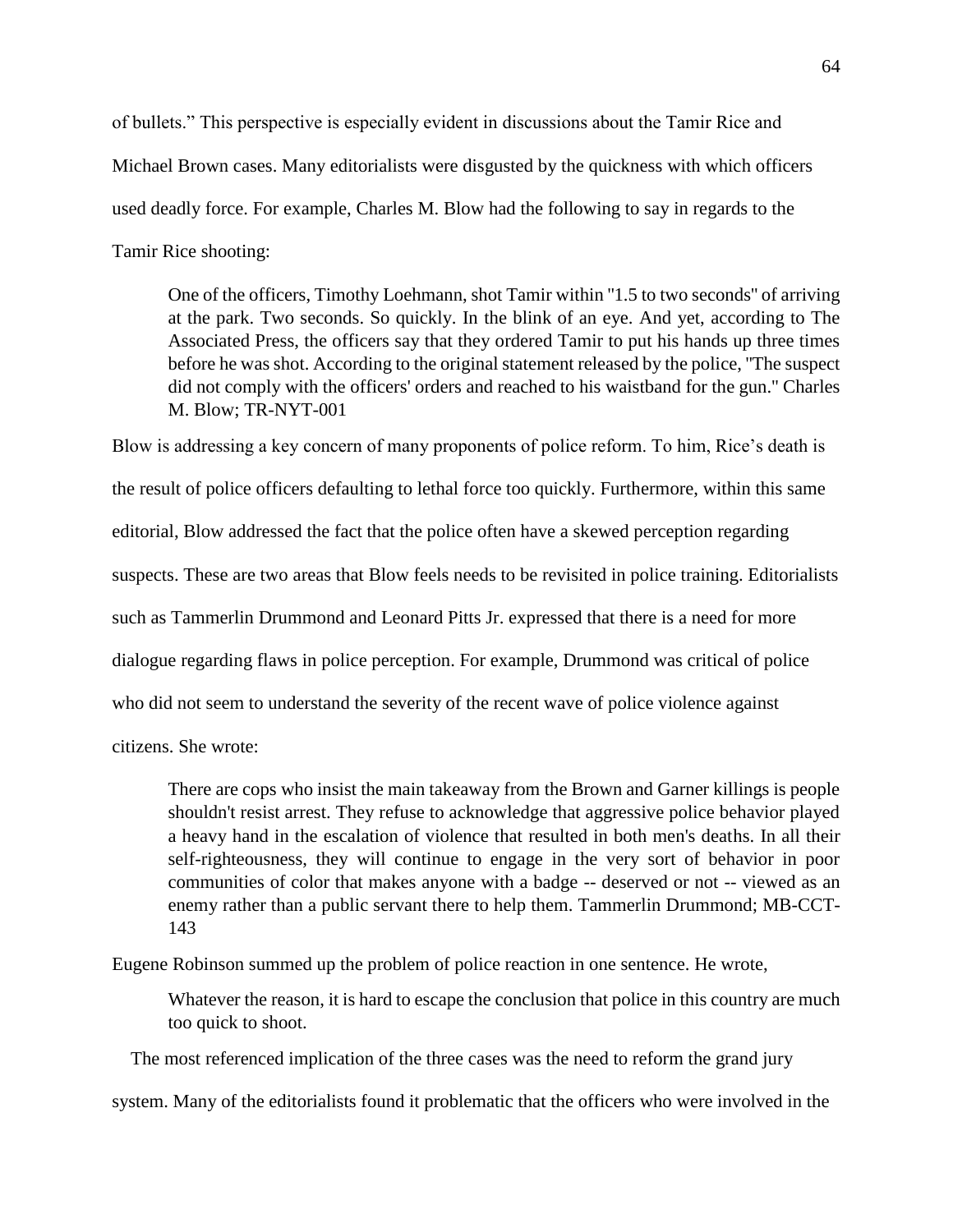Brown and Garner cases were not indicted. There were also some editorialists who concluded that the grand jury system worked just as it was supposed to work. People on either side agreed that there needs to be more conversation about the role of the grand jury.

 Those editorialists who found the grand jury felt that the process was very predictable. These writers were pessimistic regarding the fairness of the process. For example, in his editorial,

"Angst in Ferguson has its roots in structural racism", Lance Simmens wrote:

The reaction in Ferguson was so predictable it was predicted. There is no way in hell that the no-probable-cause verdict would be viewed as a thoughtful decision based upon a preponderance of the evidence. In short, the structural racism in American society today preordained that a decision not to indict the officer who killed Michael Brown would inflame the raw passions evident in communities of color. When the process is corrupted, the verdict is similarly corrupted. And that is what we have today, a corrupted system. Lance Simmens; MB-CCT-158

Many of the editorialists who wrote from this perspective often felt that the grand jury should

have indicted the officers who were involved in the cases. Alicia Garza blamed the grand jury for

letting murderers walk free. She stated:

The editorial board says, "those who engage in illegal behavior should pay a price." Yet the officers involved in the murders of Michael Brown, 18, Tamir Rice, 12, Aiyana Stanley Jones, 7, Eric Garner, 43, Gary King Jr., 20, and so many more have escaped accountability.

Other proponents of this perspective explicitly stated that the grand jury failed to do its job.

Brent Staples was one of the most critical of the grand jury decisions in the Brown and Garner

cases. He wrote:

Anger over the police problem coalesced into a national movement after a grand jury in St. Louis County, Mo., declined to indict the white police officer who shot and killed Michael Brown, an unarmed Black teenager, and a grand jury in New York took the same stance on the white officer who applied the chokehold that killed Eric Garner, who was also Black and also unarmed.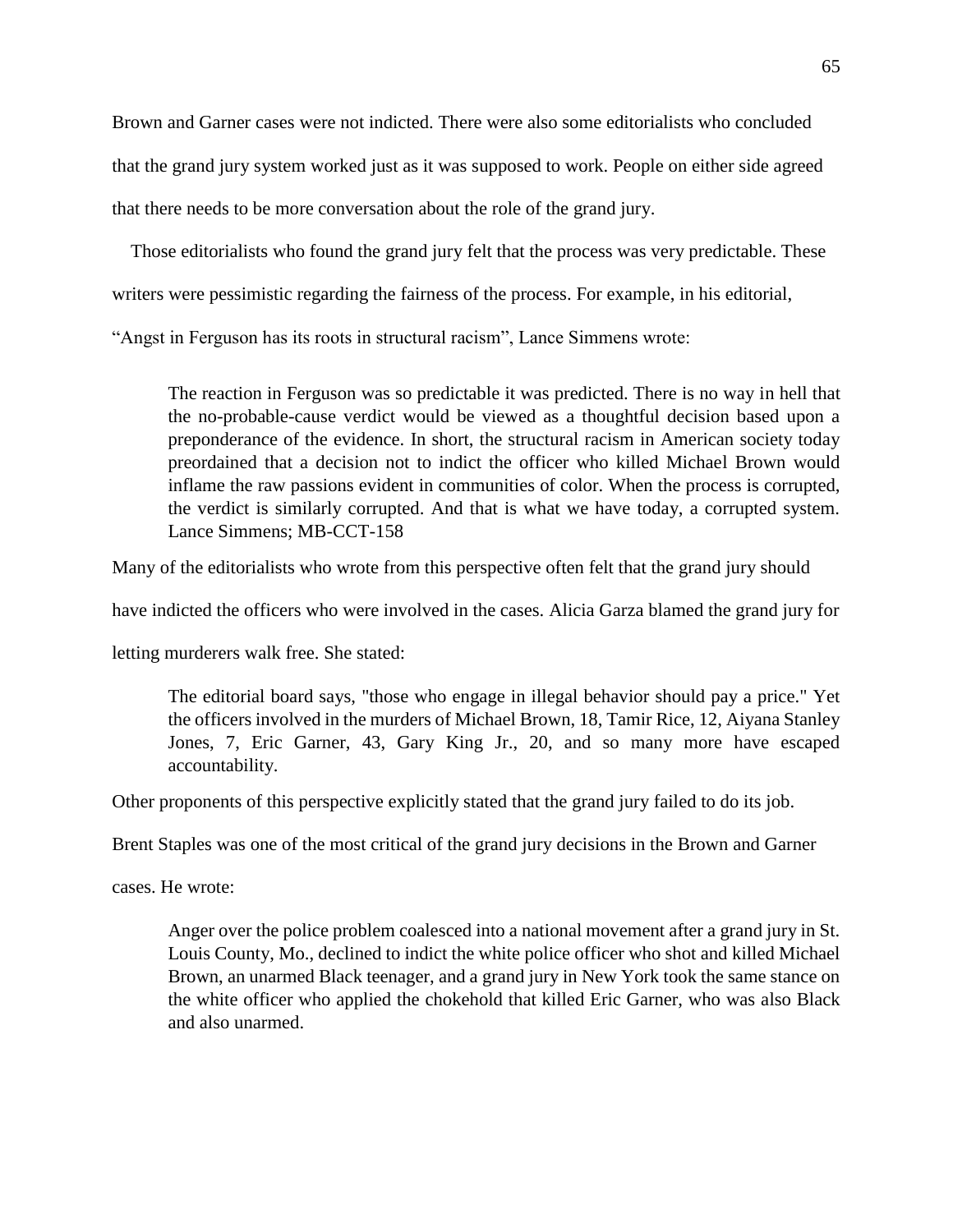### **BLACK LIVES MATTER IS A LEGITIMATE MOVEMENT**

The (7) **Black Lives Matter is a legitimate movement** theme developed from the analysis of one major code, protests-movements, and three sub-codes, (1) movement is helpful, (2) movement is anti-police violence not anti-police, (3) movement makes police and departments accountable. Within this theme are quotations from editorialists who generally supported and defended the Black Lives Matter movement and the protests that have taken place under the BLM banner.

 The (1) sub-code movement is helpful developed from an analysis of text which discussed the benefits of the Black Lives Matter Movement. Within this code, editorialists often congratulated the movement for bringing national attention to the problem of police misconduct. They often commented on the social awareness properties of the movement and were careful to separate the Black Lives Matter movement from the violence of the riots that also took place simultaneously with peaceful protests. The (2) sub-code movement is anti-police violence not anti-police developed from editorials in which the writers defended Black Lives Matter against critics who contended that the movement perpetuates violence against the police. These writers often times explained that the purpose of Black Lives Matter is to invoke social change and police reform and not violence towards or hatred of the police. The (3) sub-code movement holds police accountable is comprised of text in which writers praise the Black Lives Matter movement for holding police officers and departments accountable for their actions. This was especially true concerning the Michael Brown case. Editorialists criticized the Ferguson Police Department for withholding the name of the officer who was involved in Brown's death and supported BLM in their efforts to push the department to be thorough and impartial.

In many instances editorialists emphasized the legitimacy of the Black Lives Matter movement and were careful to separate the riots from the peaceful protests. In his editorial,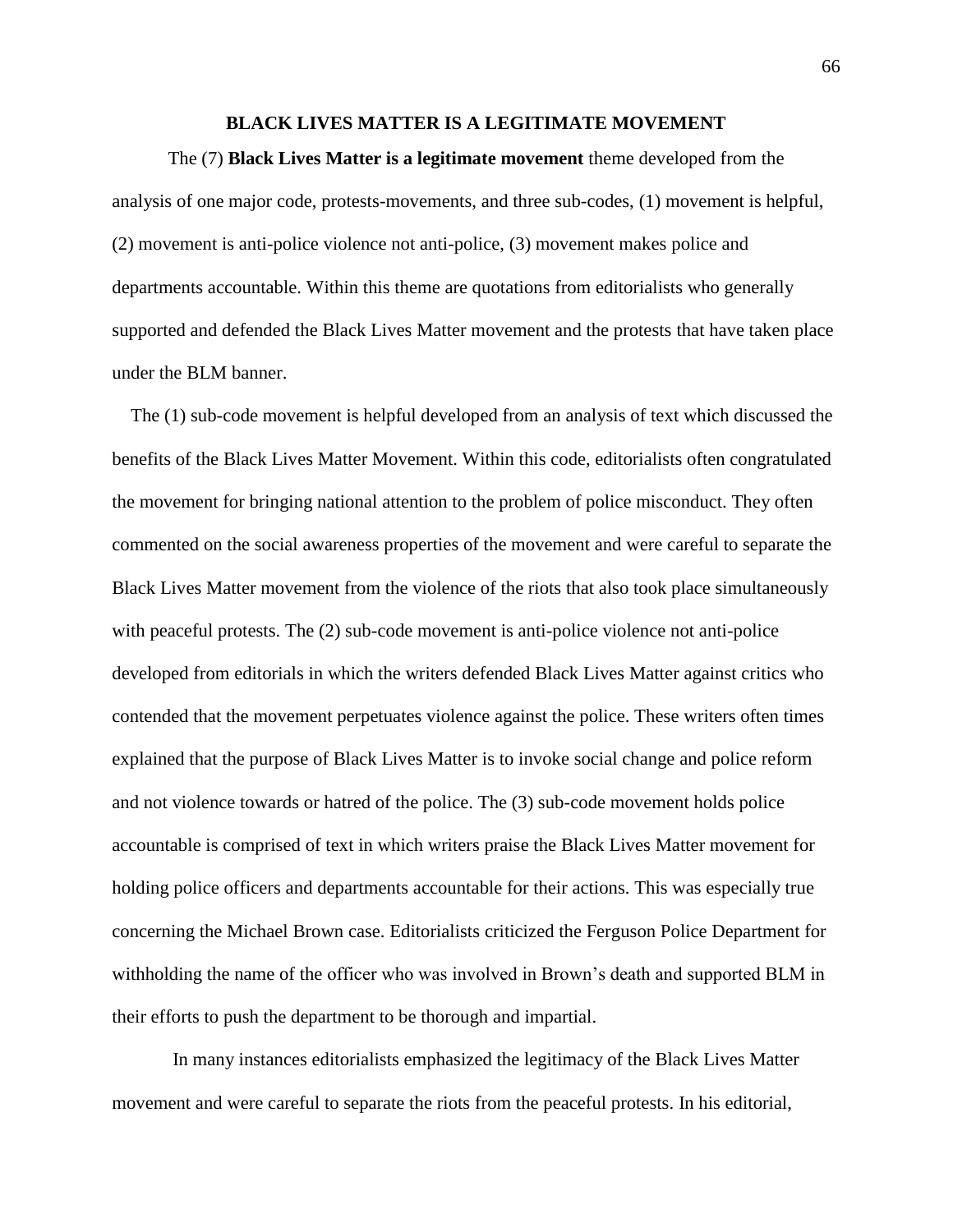"Worlds Collide in Tragedy; Brown and Garner Deaths," R. Drew Smith discussed the way the

Black Lives Matter protests have retained their legitimacy. Furthermore, Smith was careful to

distinguish between acceptable protests and unacceptable riots. He stated:

Protesters concerned about the lack of public justice in these cases refuse to allow their concerns to be dismissed or rendered invisible and have been making their case in conspicuous ways. Although a small percentage of protests have involved inappropriate violence, the vast majority have been pursued through creative forms of nonviolent civil disobedience. The mostly younger-generation activists have affirmed core democratic principles about constitutional rights and responsibilities that accompany American citizenship. R. Drew Smith; EG-PPG-038

Smith continued,

Remember, the protesters did not create the conflict; neither would the conflict be any less real in the absence of protest.

Proponents of this perspective framed the Black Lives Matter protests in a positive light. They

often praised the ambition of the young members of the movement. In his editorial, "America,

Who are We," Charles M. Blow was very supportive of the Black Lives Matter movement and

protests. He wrote,

It was invigorating and inspiring to be among so many young people with so much passion about social justice, young people beginning to feel their power as change agents and brimming to exercise it by disrupting the status quo.

Writers often congratulated the Black Lives Matter movement for bringing attention to the

problem of police violence. According to the writers, even if the Black Lives Matter movement

does not make a long-term change it has been successful at shining a spotlight on the on-going

issue. For example, Leonard Pitts Jr. wrote:

But what's even more noteworthy is that this is not a "Black" protest. To the contrary, images from these demonstrations show us that a rainbow coalition is offended by the message the injustice system sends in refusing to punish these killings, i.e., that it is somehow "OK" to kill unarmed African-American men and boys. Leonard Pitts Jr.; EG-SLT-30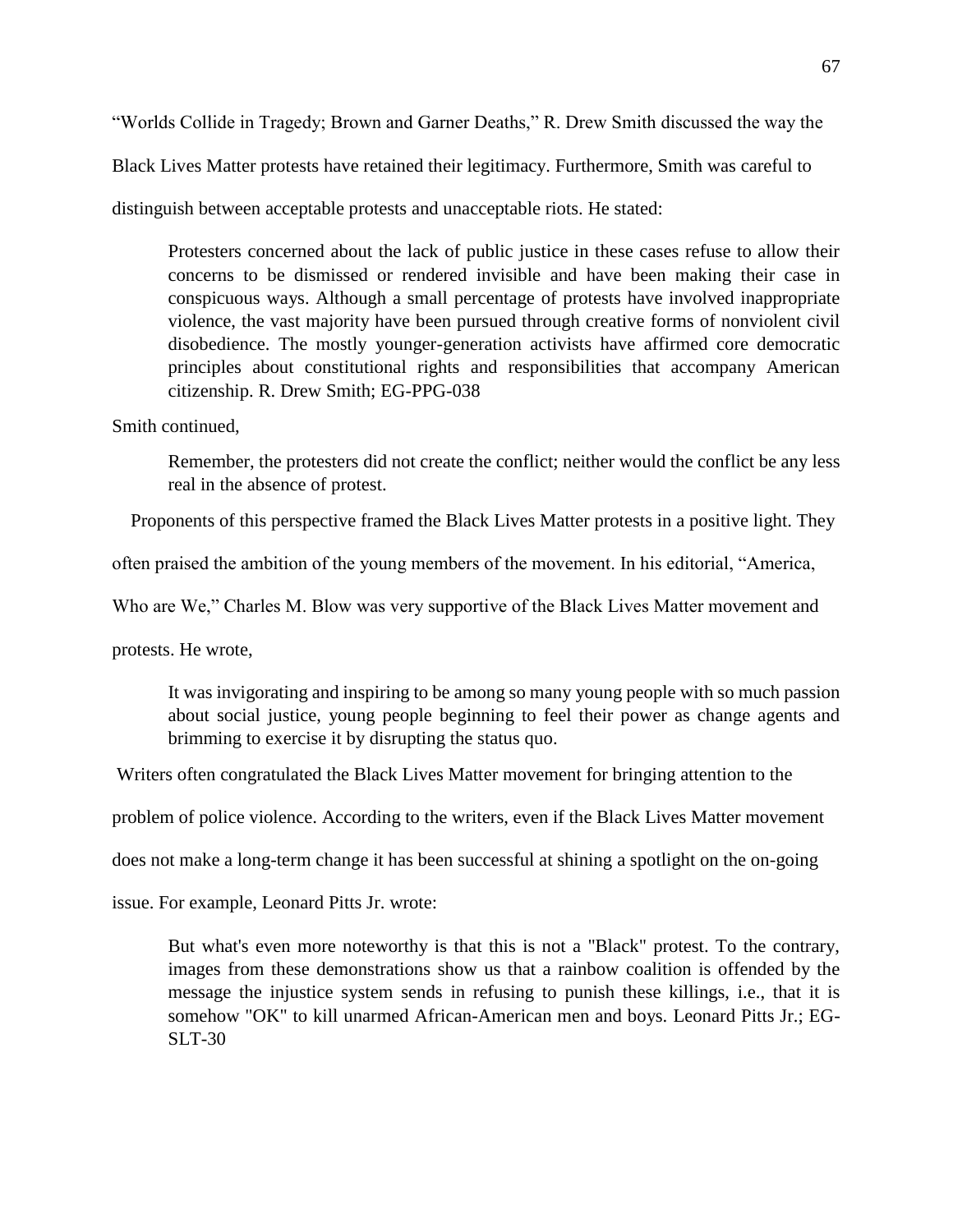Finally, the editorialists believed that the movement had established its legitimacy because of its impact on legislation. The Washington Post published the following sentiments regarding the legitimacy of the Black Lives Matter movement:

As the leaders consider their next moves, we hope they do not lose sight of an early achievement, which will require attention to bring it to fruition. One test of any social movement is its power to inspire legislation. By that measure, the protests that followed the deaths of Michael Brown and Eric Garner already demonstrated strength. Before adjourning, Congress adopted and sent to The unarmed 18-year-old also became a potent symbol of the lack of trust between African-Americans and law enforcement - not just in Ferguson, but in the rest of the country. Lord knows there have been plenty of recent examples. And the militarized response to protesters by local police put an exclamation point on demonstrators' concerns. But the other Justice Department report, the one on the actual shooting of Michael Brown, shows him to be an inappropriate symbol. President Obama a significant bill that could help provide a crucial missing ingredient for reform: accurate information. Editorial Board; EG-WP-056

### **BLACK LIVES MATTER, BUT THE MOVEMENT IS FLAWED**

 The theme (8) **Black Lives Matter, but movement is flawed** developed from the analysis of one major code, Protests-Movements and four sub-codes; (1) protests are built on make-believe, (2) protests are anti-police, (3) some groups promote violence, (4) riots are unacceptable, (5) movement is unorganized. The major code protests-movements includes text which discussed the ways the editorialists perceive the Black Lives Matter movement and protests. Within this major code, there were several sub-codes focused on the dimensions of the Black Lives Matter movement. Unlike, the previous theme (7) Black Lives Matter is a legitimate movement this theme is focused on the negative perception of the Black Lives Matter movement and derived from sub-codes which questioned the legitimacy of the movement.

The sub-code (1) protests are built on make believe formed from the text in which the writer criticized the origin of the Black Lives Matter movement. Within this sub-code, the editorialists discussed the deaths of Michael Brown and Eric Garner. In regards to the Michael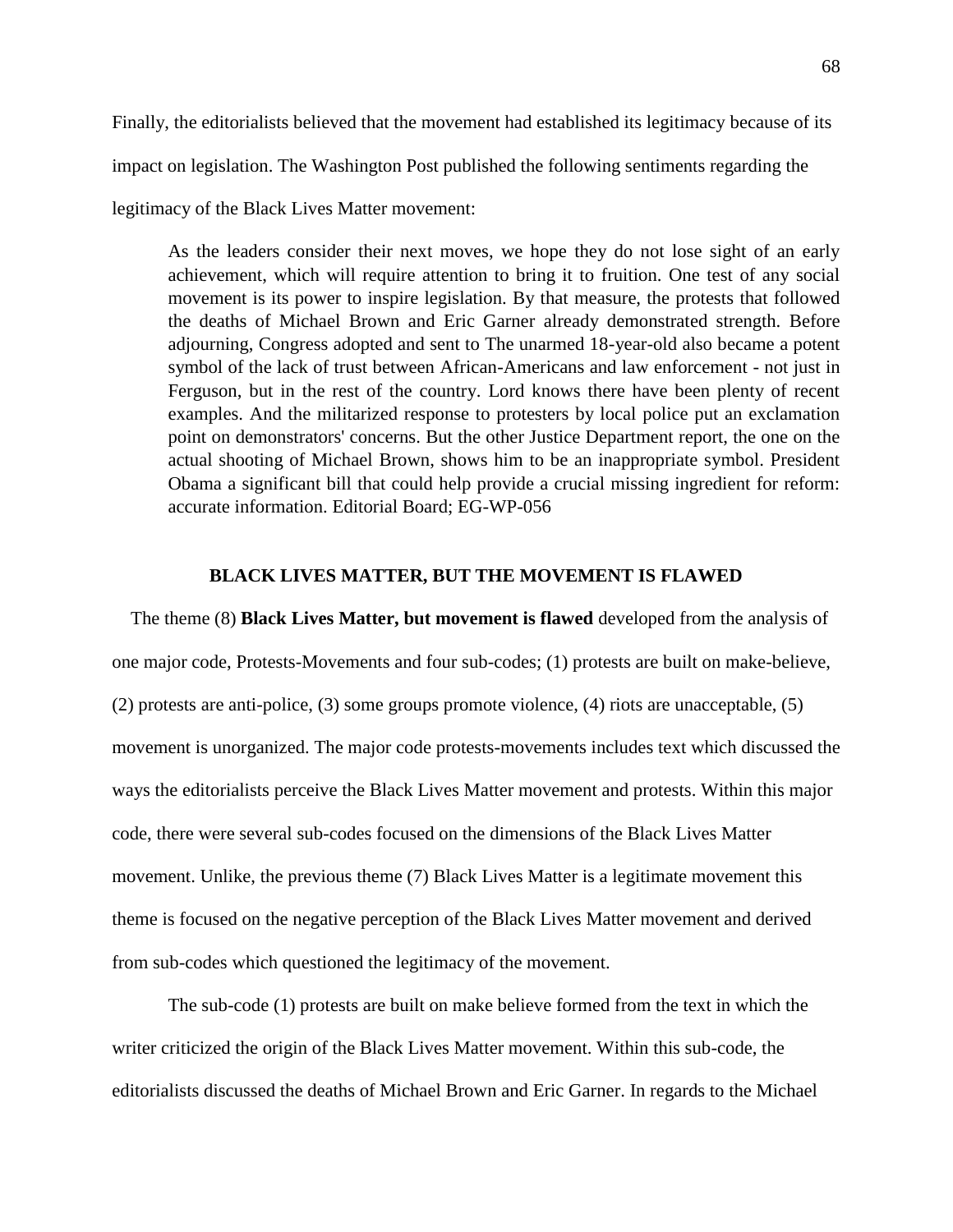Brown case, these writers were unconvinced of the "hands up don't shoot narrative" and because of this, they categorized the movement as illegitimate. Furthermore, in the discourse surrounding both the Brown and Garner cases, these writers questioned the appropriateness of the movement, because it's based on the deaths of "criminals" who died while breaking the law. The sub-code (2) protests are anti-police includes text in which editorialists criticized the Black Lives Matter movement because they felt that the movement has an "anti-police agenda." Within this code is discourse which blames the Black Lives Movement for the 2014 murders of two NYPD officers by Ismaaiyl Abdullah Brinsley as well as violence against police during riots. The sub-code (3) some groups promote violence formed from the text in which the editorialists criticized the Black Lives Matter movement because they feel that it is connected to groups that promote violence as a means of social protests. This sub-code often overlapped with (2) protests are anti-police. The sub-code (4) riots are unacceptable is comprised of text in which the writers discuss the Black Lives Matter movement in conjunction with the riots that have taken place following the police killings of unarmed Black men across the country. Within this sub-code, writers often drew plurality between the movement and the riots. The sub-code (5) movement is unorganized includes text in which editorialists criticized the Black Lives Matter Movement because of it lacks organization and recognizable leadership. Within this sub-code, writers often compared Black Lives Matter movement to the Civil Rights Movement of the 1960s.

 Writers often cited the ambiguity of the Michael Brown case as being the foundation of the movement's illegitimacy, because the Black Lives Matter movement resurged after the death of Michael Brown. One of the most consistent critics of the Black Lives Matter Movement was Jonathan Capehart. According to Mr. Capehart, the movement lacks legitimacy because the basis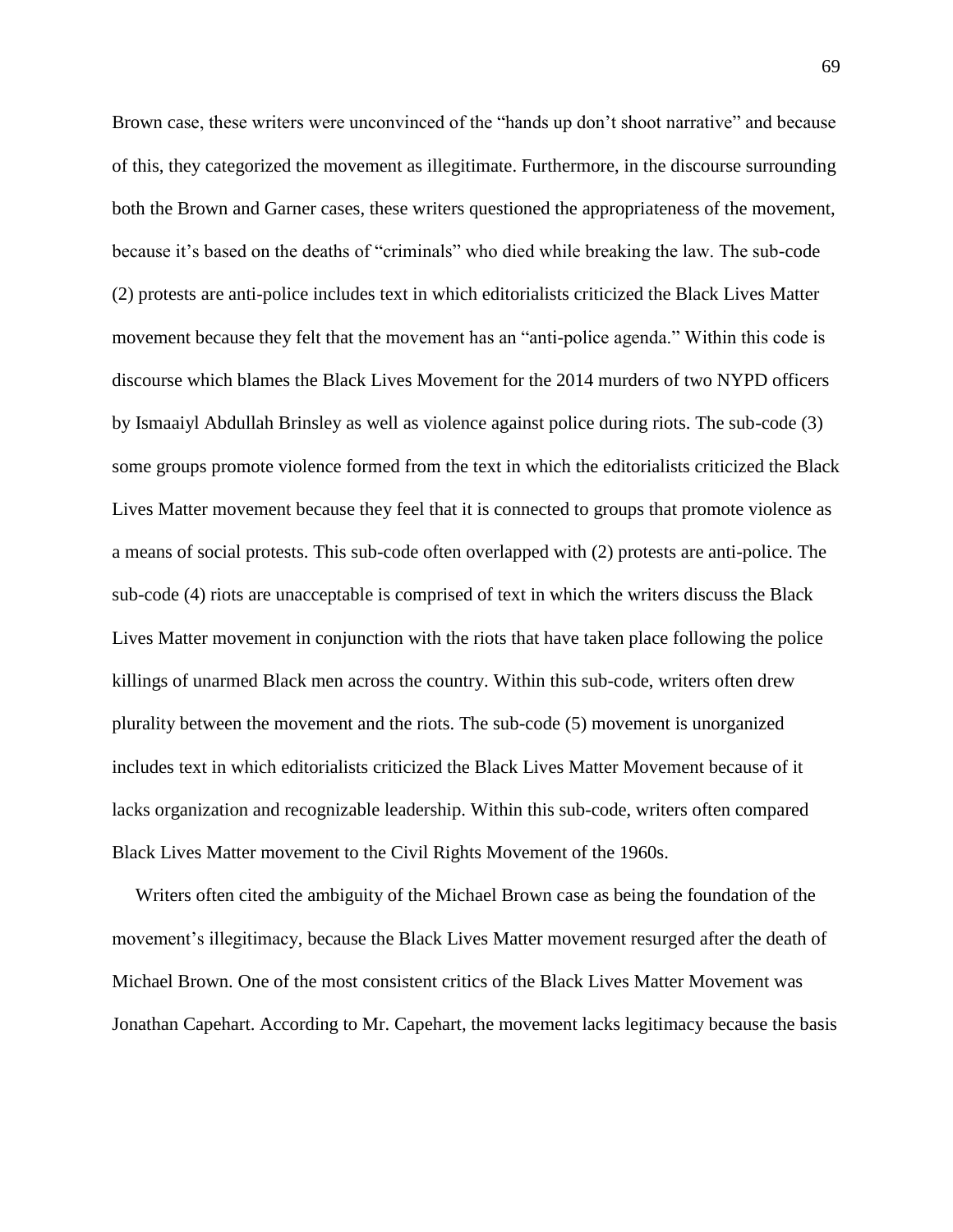is a lie. Even through this criticism, Capehart did not deny the racial issues of Ferguson. Instead,

he attacked the legitimacy of the movement because it was based on Brown's death. He stated:

The unarmed 18-year-old also became a potent symbol of the lack of trust between African-Americans and law enforcement - not just in Ferguson, but in the rest of the country. Lord knows there have been plenty of recent examples. And the militarized response to protesters by local police put an exclamation point on demonstrators' concerns. But the other Justice Department report, the one on the actual shooting of Michael Brown, shows him to be an inappropriate symbol.

These writers attacked the movement because they felt that Brown caused his own death.

Because of this, these writers felt that the Black Lives Matter movement is illegitimate.

Richard Fornear Jr. was critical of the movement and its leaders because of their

reactions to Brown's death. Fornear stated,

At what point will the Black community and its leaders admit that Michael Brown was responsible for his own death? Richard Fornear; MB-PPG-070

In his editorial, "Media and the mobs, it is sometimes tough to tell the difference" Thomas

Sowell defends the actions of Darren Wilson, the officer who killed Michael Brown. In his

writing, Sowell implies that Brown caused his death by attacking Officer Wilson. He feels that

Wilson was not only justified in killing Brown but also in shooting him six times. Sowell wrote:

Then there are the inevitable bullet counters asking, '"Why did he shoot him six times?" …By what principle should someone decide how many shots should be fired? The bullet counters seldom, if ever, ask that question, much less try to answer it. Since the only justifiable reason for shooting in the first place is self-protection, when should you stop shooting? Obviously, when there is no more danger. But there is no magic number of shots that will tell you when you are out of danger…Different witnesses give conflicting accounts of exactly what happened in the shooting of Brown. That is one of the reasons why grand juries collect facts. But, if Brown -- a 6-foot, 4-inch, 300-pound man -- was still charging at the policeman, as some allege, there is no mystery why the cop kept shooting. Thomas Sowell; MB-CCT-153

Gene Lyons was also skeptical about the origins of the Black Lives Matter movement.

Specifically, Lyons is critical of the hands up, don't shoot mantra and explicitly calls it make-

believe. In his criticism of the mantra he subsequently chastised the people who chose to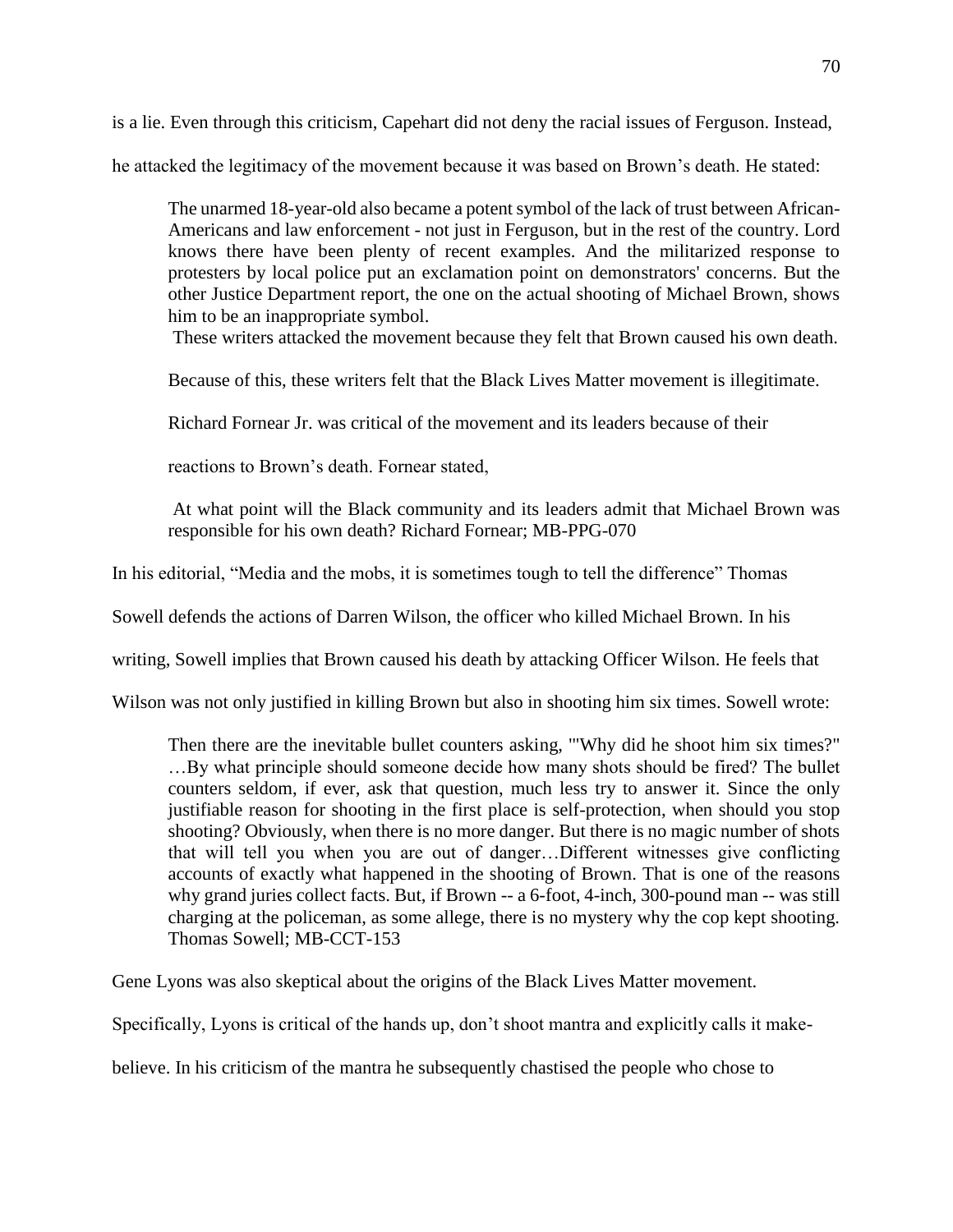participate in the Black Lives Matter movement, based on the death of Michael Brown. Lyons editorial is a build-on to Jonathan Capehart's criticism of the hands up, don't shoot narrative. He writes that he was always critical of the "murdering racist cop version" of the Brown story. Furthermore, he questions the validity of the Dorian Johnson, the case's key witness. Lyons stated,

Mr. Capehart adds that "Witness 101 'made multiple statements to the media immediately following the incident that spawned the popular narrative that Wilson shot Brown execution-style as he held up his hands in surrender.' In one of those interviews, Johnson told MSNBC that Brown was shot in the back by Wilson ... and, like that, 'hands up, don't shoot' became the mantra of a movement. But it was wrong, built on a lie." Strong words, but necessary. Possibly Mr. Johnson came to believe the tale he told. But none of it was real. Thousands of angry protestors from sea to shining sea have spent months chanting an intoxicating slogan based upon sheer make-believe. Gene Lyons, MB-PPG-042

Rich Lowry was also acrimonious about the legitimacy of the Black Lives Matter

movement. First, Lowry attacked the movement because it was based on the Michael Brown

case. According to Lowry, the movement relies on "dishonesty" and "misinformation".

Moreover, he refers to members of the movement has paranoid. Lowry contends that even after

members of BLM realized that the Michael Brown case was built on a lie, they continued to

attack the justice system.

The case is a tragedy. But it isn't a metaphor for police brutality or race repression or anything else, and it never was. Aided and abetted by a compliant national media, the Ferguson protestors spun a dishonest, or misinformed version of what happened Michael Brown murdered in cold blood while trying to surrender into a meme and a chant ("Hands up, don't shoot"), and then a mini-movement. When the facts didn't back their narrative, they dismissed the facts and retreated into paranoid suspicion of the legal system. Rich Lowry; MB-SLT-120

The criticism of the movement's leadership was a cause of concern for other writers as well.

Some editorialists denied the legitimacy of the movement because it is leaderless while others

felt that the movement has leaders and that these leaders promote violence within the community

and against police. These writers often criticized the Black Lives Matter movement by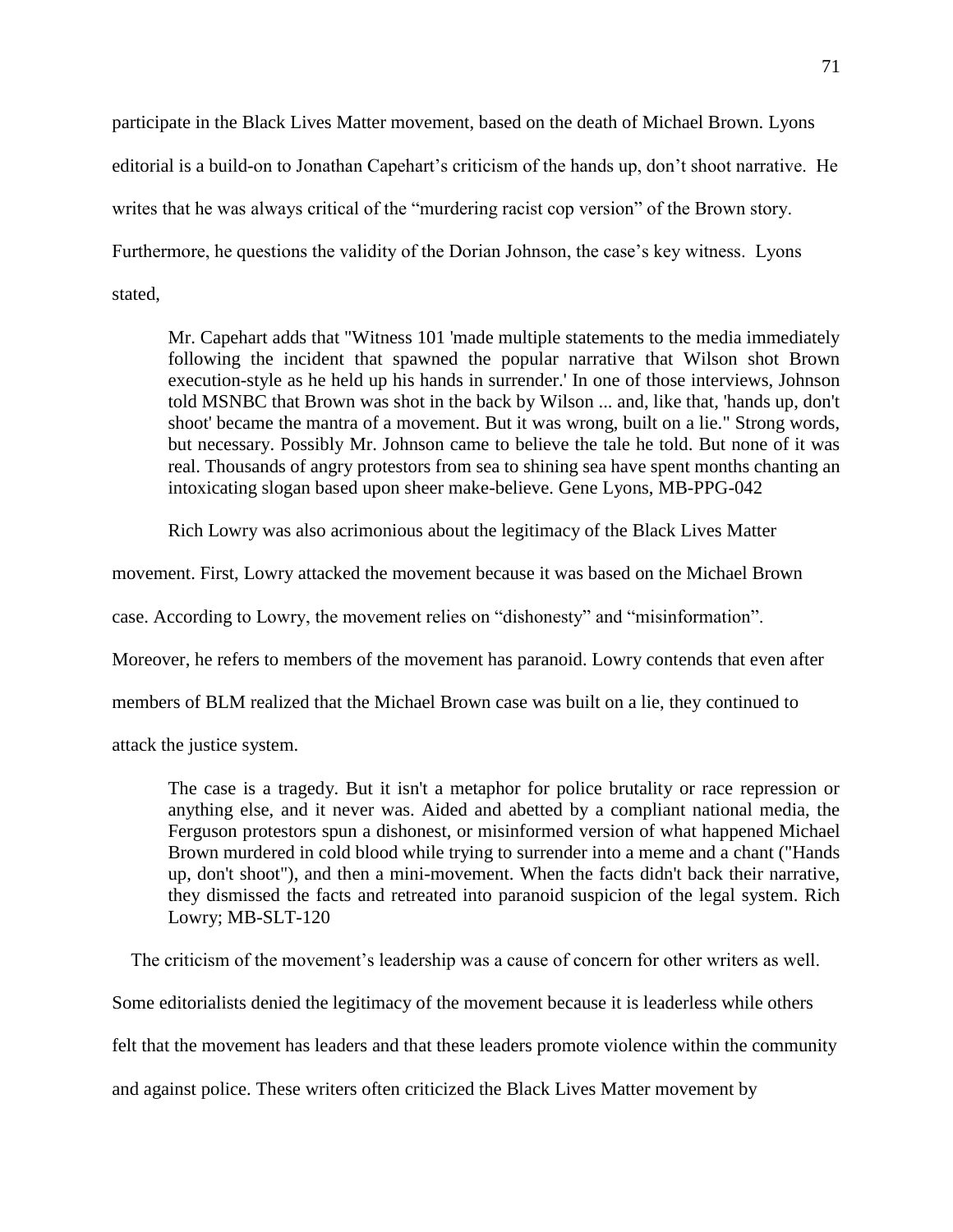comparing it to the Civil Rights Movement. According to these editorialists, the Civil Rights Movement was legitimate, whereas this new contemporary movement lacks direction and justification. Rich Lowry specifically drew from the 1965 incident in Selma, Alabama. In his editorial, "The Real Lesson of Selma" Lowry cautions against comparing Black Lives Matter and the Civil Rights Movement. Lowry promulgated the following sentiments:

The protesters who faced off against the police in Selma didn't shout abuse, although they would have been amply justified; they didn't burn down local businesses; they didn't randomly fire guns or throw rocks or stones. The difference between demonstrators in Selma and Ferguson is the difference between dignity under enormous pressure in a righteous cause and heedless self-indulgence in the service of a smear (that Officer Darren Wilson shot Michael Brown as he surrendered). Lowry; MB-SLT-139

Furthermore, Lowry scolded the stars of the 2014 movie Selma, because of their support for the

Black Lives Matter movement. He did not appreciate the stars showing up to the premier of the

movie wearing, "I can't breathe" shirts. As if this wasn't problematic enough for Lowry, the

actors began drawing parallels between the events that took place in Selma and the events that

occurred and Ferguson. In response to this Lowry continued:

As for policing, the worry in 1965 wasn't ambiguous encounters or tragic accidents. It was beatings, or worse. It was whips and forced-marched by cattle prod. It was the violence of police who were the oppressive instruments of a lawless authority. The protesters who faced off against the police in Selma didn't shout abuse, although they would have been amply justified; they didn't burn down local businesses; they didn't randomly fire guns, or throw rocks or stones. The difference between demonstrators in Selma and Ferguson is the difference between dignity under enormous pressure in a righteous cause and heedless selfindulgence in the service of a smear (that Officer Darren Wilson shot Michael Brown as he surrendered). The temptation for the left to live perpetually in 1965 is irresistible. It wants to borrow the haze of glory around the civil-rights movement of that era and apply it to contemporary causes. It wants to believe that America is nearly as unjust as it was then, and wants to attribute to itself as much of the bravery and righteousness of the civilrights pioneers as possible. Lowry; MB-SLT-139

Other proponents of this perspective felt that the Black Lives Matter movement is illegitimate

and unacceptable because of they could not separate the Movement from the riots that also took

place as a result of the grand jury decision not to indict in the Garner and Brown cases. For these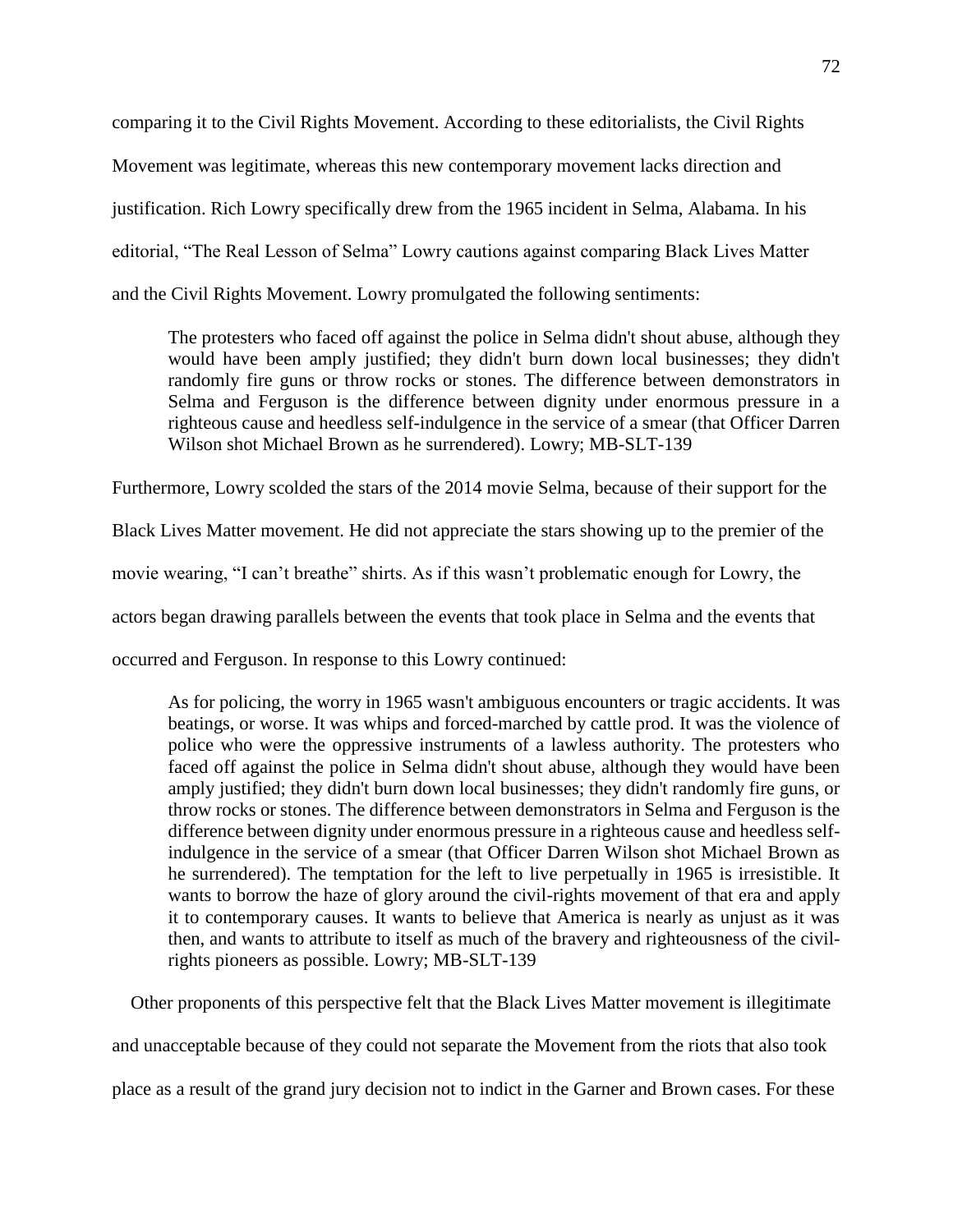writers, the riots were an ineffective means of conveying communal anger, and that these riots were supported by Black Lives Matter. Anthony Yates wrote the following words about the Michael Brown case and the Ferguson Riots:

I would never presume to judge Officer Darren Wilson's actions, since I wasn't there. But as usually happens at these things, the witnesses' versions of this tragedy are 180-degrees opposite. Bottom line for me is, if Michael Brown did indeed fight and grab for Officer Wilson's weapon, then I believe Officer Wilson is 100 percent justified. And, if not, then Officer Wilson should have been charged for the death of Mr. Brown. Besides the tragedy itself, what also disturbs me are people who use this as an excuse to terrorize that community by burning, shooting, looting and doing other things that hurt innocent people. This is nothing more than criminals committing heinous crimes. Anthony R. Yates; MB-PPG-074

Thomas Sowell, another critical voice of the Black Lives Matter movement, also opined about

the riots that took place in Ferguson. According to Sowell, the riots were not related to the grand

jury decision. Instead, Sowell contends that the decision was just an excuse for people to break

the law. He wrote:

The riots, looting and setting of things on fire that some in the media are treating as reactions to the grand jury's decision not to indict the policeman actually began long before the grand jury had begun its investigation, much less announced any decision. Thomas Sowell; MB-CCT-145

He then began to recall similar riots that took place in Detroit in 1960. Sowell continued that the

riots in Ferguson, as the Detroit riots, were more about politics than passion. He wrote:

A niece of mine, who had grown up in the same Harlem tenement where I grew up years earlier,

bitterly complained about how few stores and other businesses there were in the neighborhood.

There were plenty of stores in that same neighborhood when I was growing up. But that was

before the neighborhood was swept by riots.

Who benefits from the Ferguson riots? The biggest beneficiaries are politicians and racial demagogues. In Detroit, Mayor Coleman Young was one of many political demagogues able to ensure their own re-election, using rhetoric and policies that drove away people who provided jobs and taxes but who were likely to vote against him if they stayed. Such demagogues thrived as Detroit became a wasteland. Thomas Sowell; MB-CCT-145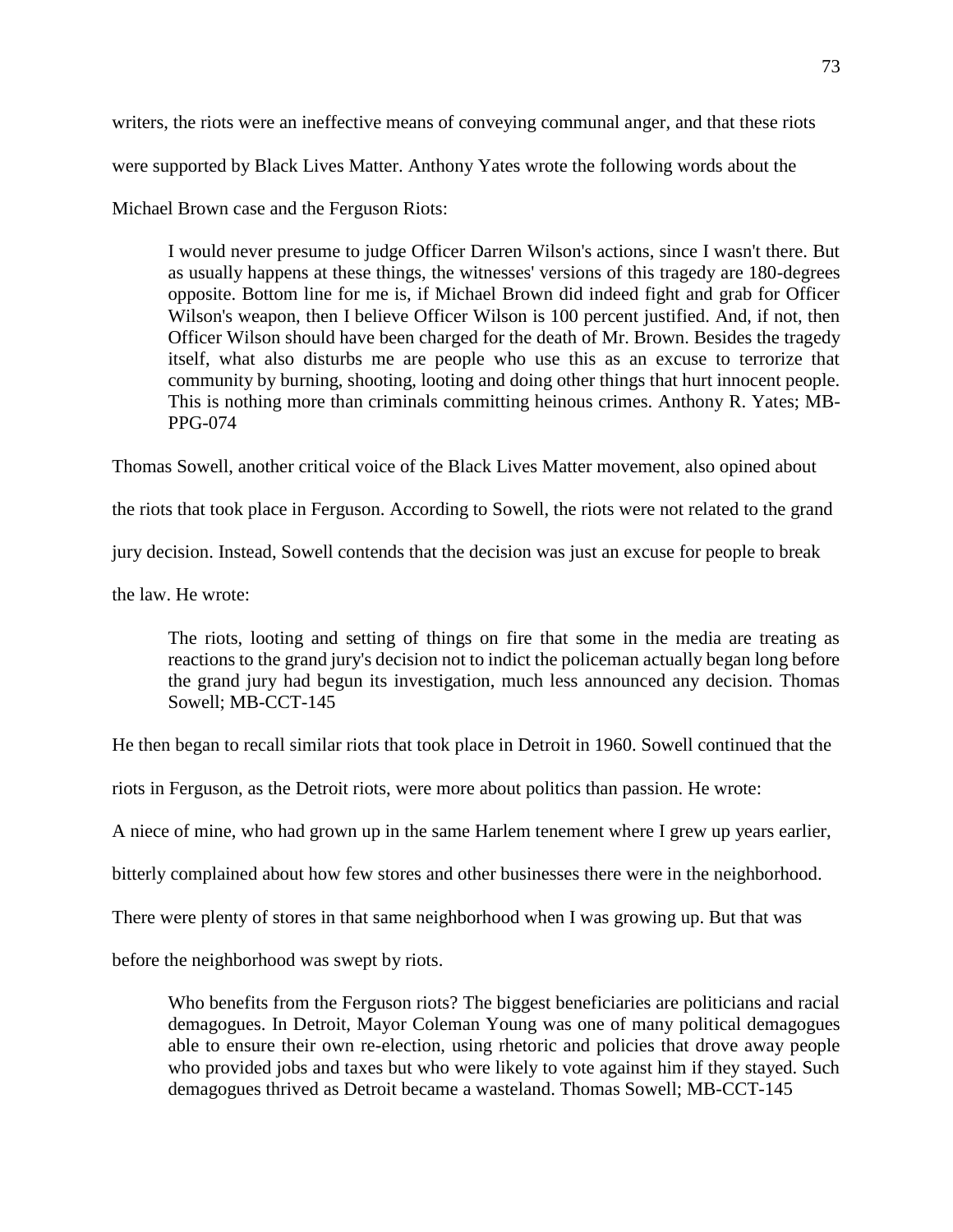# CHAPTER 7 **DISCUSSION**

Guided by the theoretical frameworks of motives and critical race theory (CRT), the purpose of this study was to answer the following three questions, (1) How do editorialists assign meaning to racial disparities in police application of lethal force?, (2) How do public accounts frame the Black Lives Matter movement?, and (3) How do contextual factors shape this meaning-making process? To address these questions, I conducted an ethnographic content analysis (ECA) and constructionist thematic analysis (CTA) of opinion editorials in five widely distributed newspapers. The eight (8) major themes that emerged from this study are (1) Black lives Aren't Valued; (2) Racial Roots Prevent Post-Racialism; (3) Progress Has Been Made; (4) A Vicious Cycle of Mistrust; (5) The Nightstick And Quick-Trigger-Finger Justice; (6) Conversation Rules The Nation; (7) Black Lives Matter Movement Is Legitimate; and (8) Black Lives Matter, But The Movement Is Flawed.

The current study differs from previous work conducted on police violence in three ways. First, the study is a contemporary analysis of the public discussion of police violence within the same year of three major cases, as well as an investigation of the framing of the social activism centered on bringing attention to the matter. Second, this study is a qualitative analysis of opinion editorials, rather than newspaper articles on the matter of police violence. Third, the current study does not include the police as a source of explanation for their treatment of minorities. There are several theoretical and practical implications of the findings of this study.

## *Key Qualitative Findings*

These editorials often made connections to the historical oppression of Black men in America and their current treatment by the police. There was a common conclusion drawn; that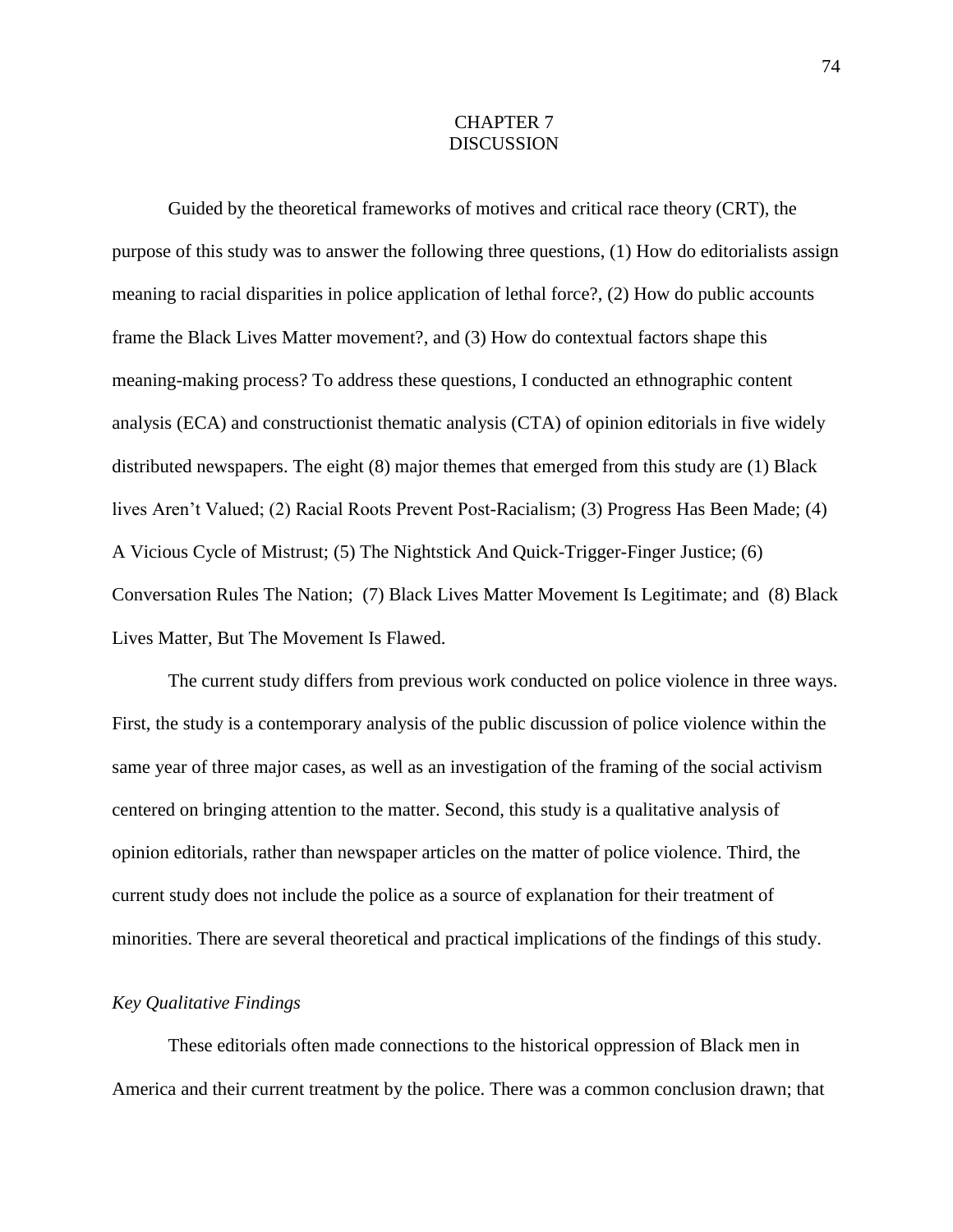implied that the reason the problem of police violence against Black men persists in America is because Black men are not, nor have they ever been valued in America. This finding indicates that white supremacy is vulnerable and challenged within the public sphere.

The (1) Black Lives Aren't Valued and (5) Nightstick and Quick-Trigger Finger Justice themes demonstrate that the political culture of the nation is moving away from the acceptance of police violence as normative. Rather than blame Black pathology or the victims of police violence, most editorials criticized the police. These authors often confronted and acknowledged the problem of institutional racism. Even those writers who were unsupportive of the Black Lives Matter movement, unsympathetic to the victim or both did not deny the existence of institutional racism. Furthermore, the findings illustrate that the ideals of colorblindness and post-racialism are also contested in the public sphere. The (2) Racial Roots Prevent Post-Racialism, (1) Black Lives Aren't Valued, and (5) Nightstick and Quick Trigger Finger Justice themes illustrate that the racial disparities in policing are just a reflection of the general treatment of African American males. The writers discussed multiple dimensions (i.e. education, the prison system, and politics) in which Black men are disproportionately represented. For the writers, this disproportionality is indicative of a lack of colorblindness and post-racialism. Color blind arguments would have consisted of not only ignoring the races of the victims and the officers but also downplaying the significance of race in interactions with the police. Additionally, editorials that invoked color blind arguments would not have acknowledged the legitimacy of the grievances of the African American community. This is due to the premise of the colorblind ideology is to ignore the importance of race to promote an illusion of racial harmony. Color blind frames were rarely activated. The writers openly discussed the existence of a relationship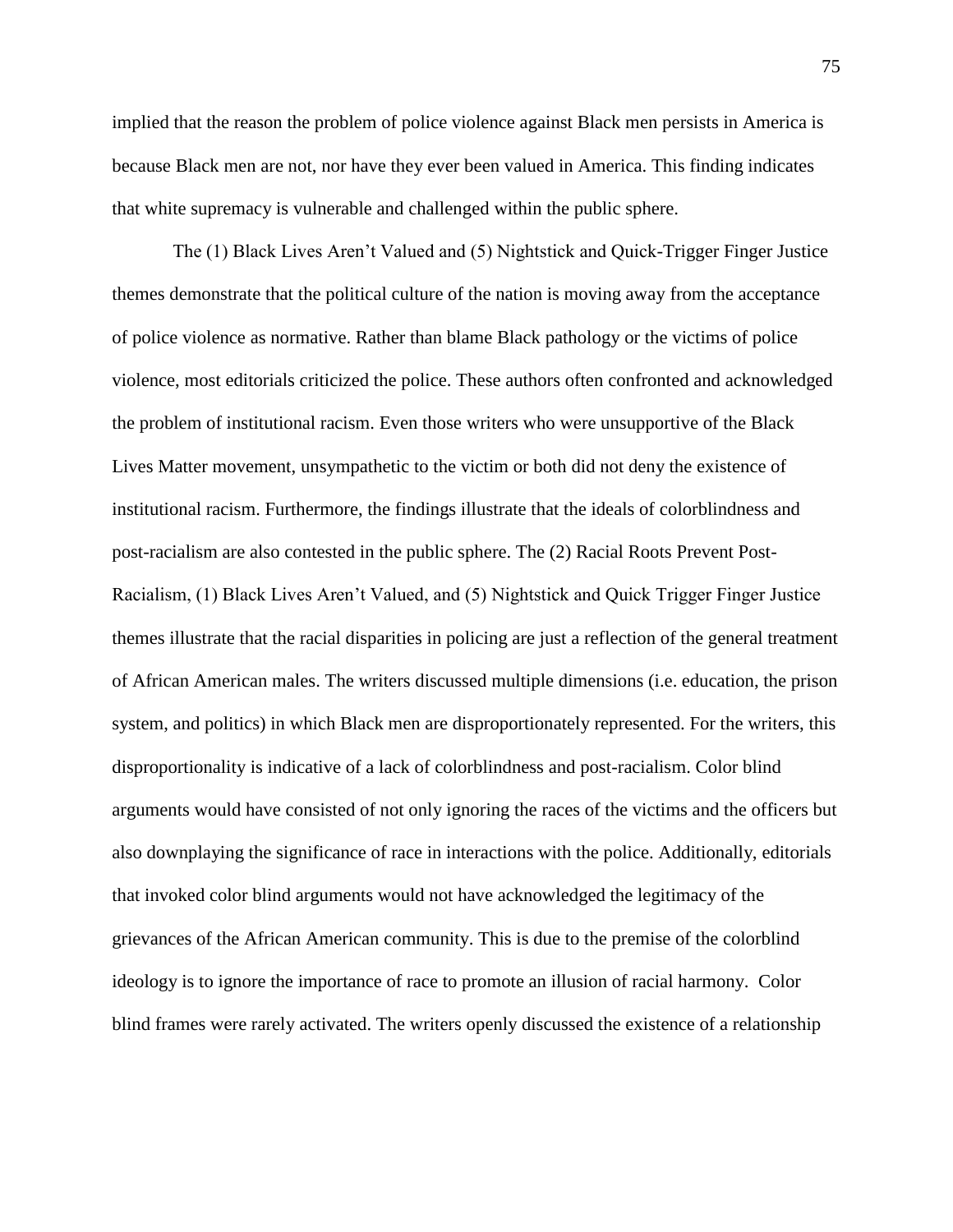between racism and police application of lethal force as well as the legitimacy of racial grievances from the African American community.

 Moreover, a pattern emerged which suggests that the African American community has accepted mistreatment from the police as normative. In many instances, the Black editorialists discussed how they had been prepared for children on how to navigate through society as a Black person, and how they, in turn, prepare their sons, brothers, and nephews. These lessons were particularly important when dealing with the police. This pattern is consistent with the findings of Dottolo and Stewart in their 2007 study about the formation of racial and gender identity through interactions with the police. According to these authors, "many middle-aged adults (Black) worried particularly about their sons – young Black men who they tried to prepare for repeated harassment by the police, often with no available recourse (Dottolo and Stewart 2007: 360). Editorialists often situated this acceptance of mistreatment as a result of white supremacy and white privilege. Many concluded that although this type of treatment is common in the lives of Black men and is often considered normal, it must be challenged and changed.

This sentiment is the main focus of the (6) Conversation Rules the Nation and (7) Black Lives Matter Movement Is Legitimate themes. The writers not only contested police violence against African Americans as a current problem, but they also worried about the impact that the problem will have in the future. These themes illuminated the importance of bringing attention to not only the racial disproportionality of the application lethal force by the police but also the racial disparities in policing in general. These were the main reasons that the writers were supportive of the Black Lives Matter movement and critical of the police. For many of the editorialists, the deaths of Brown, Garner, and Rice alone were not the catalysts for the Black Lives Matter movement but were manifestations of historical racism, contemporary racism, and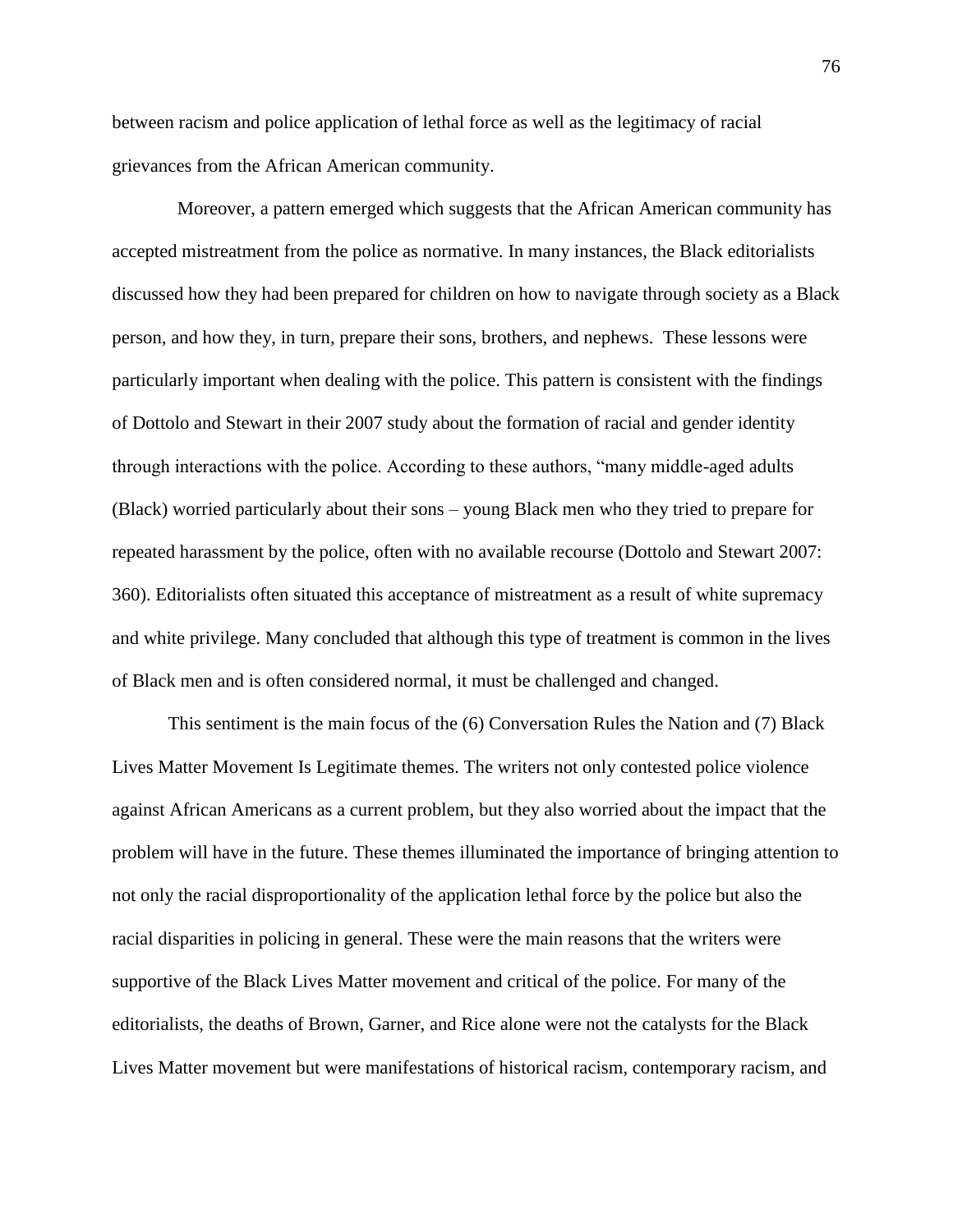overall structural inequality. To address their concerns about inequality, they often reminded the readers of the opportunities to learn from these incidents. These writers often discussed the necessity for honest conversations about racism, white privilege, and other forms of structural inequality; as well as the need for several policy reforms which could reduce the recurrence of similar cases in the future.

A counter-narrative also developed through the analysis of the (8) Black Lives Matter, But The Movement Is Flawed and (3) Progress Has Been Made themes. In his study, Silva (2007) found that defenders of the use of Native American mascots found it easier to speak about the positive reasons for using the images, rather than confront the concerns of the challengers of the practice (p. 254). There was a similar pattern of indirect support within this study. Rather than being directly defensive of the actions of the police, some editorialists chose to criticize the Black Lives Matter movement, deny the victimhood of Garner or Brown, or ignore the role that race still plays in contemporary America as a means of supporting the police. Although this pattern was evident in only a small portion of the editorials, it is important to note that the subset was present in the study. The writers from this perspective framed the police as an authority figure (Hirschfield and Simon 2010) that should be respected and thanked. Although these writers recognized the role that racism has played in American society, they often minimized the significance of race in these three cases. For these writers, the existence of racism does not contribute to these cases, because the victims caused their deaths.

#### *Continuum of Sympathy and Support for the Black Lives Matter Movement*

It is important to note however that these figures have not been subjected to intercoder reliability tests, and, thus, should be read with that limitation in mind. They are a reflection of the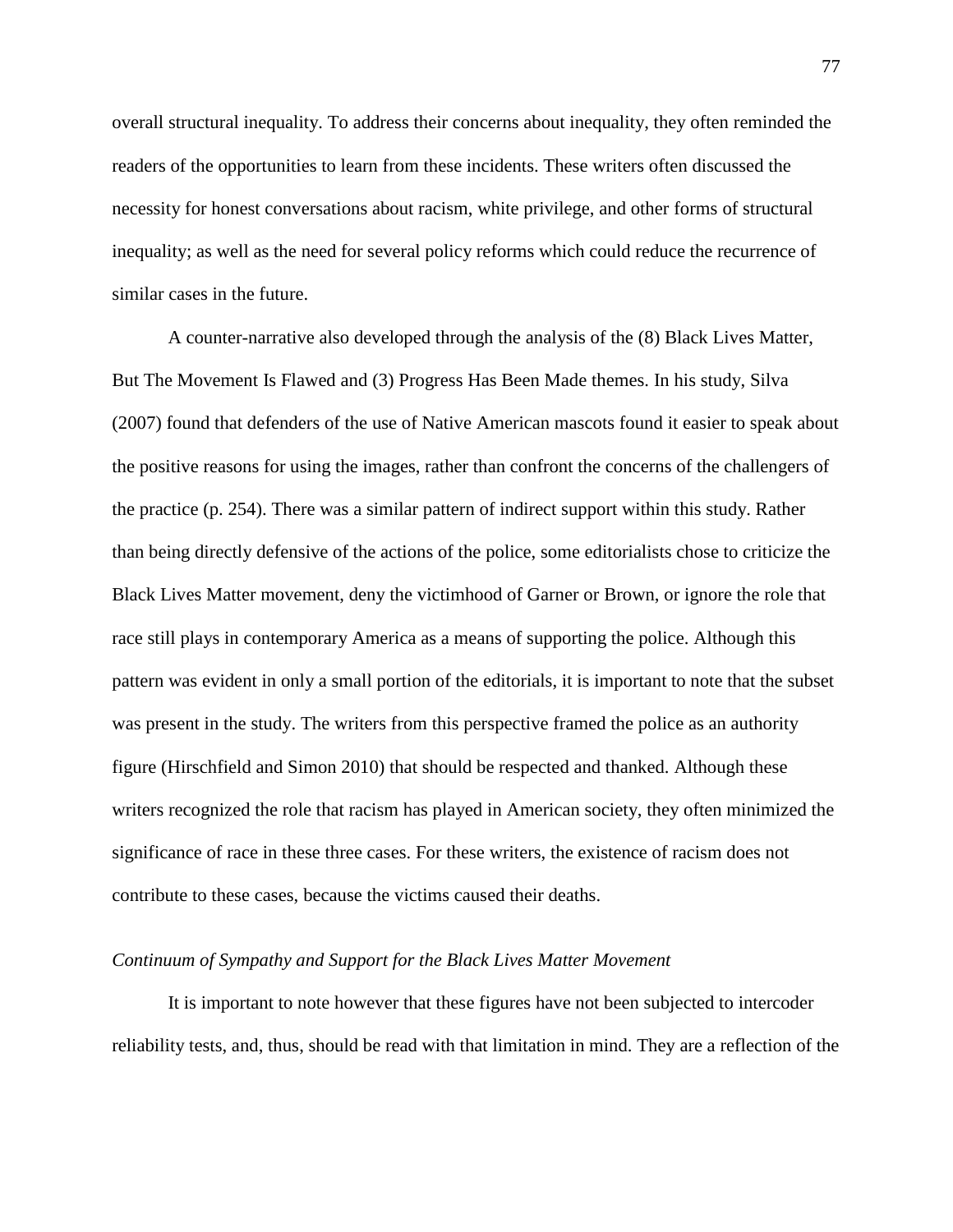perspectives invoked by the editorialists when discussing both the three cases and the Black Lives Matter Movement.

The (1) Black Lives Aren't Valued theme was activated the most. Although it was present in all five newspapers, it was most evident in both the New York Times and the Washington Post. This could be because these papers have been identified as having mostly liberal audiences and more left leaning ideologies. The editorials in these two papers were more likely to invoke civil rights and historical racism frames when discussing contemporary police violence against African American males. Across the sample, editorialists showed explicit support for the Black Lives Matter Movement in fifty-two percent (.52) of the editorials. The writers were neutral in their presentation of the Black Lives Matter Movement in thirty-three percent (.33) of the editorials. Only fifteen percent (.15) of the editorials were explicitly unsupportive of the Black Lives Matter Movement. There was not much variation in the figures in regards to the attribution of sympathetic qualities to the victim. Fifty-seven percent (.57) of the editorials in the sample were sympathetic to the victims. Thirty-four percent (.34) of the editorials attributed neither sympathetic nor unsympathetic qualities to the victim. Only nine percent (.09) of the editorials across the sample were unsympathetic to the victims.

Although the editorialists were typically sympathetic to the victims, there was some variance by both case and newspaper. The New York Times was the most sympathetic paper and it was also the most supportive of the Black Lives Matter Movement. It attributed sympathetic qualities to the victims in sixty-five percent (.65) of its editorials and was only attributed unsympathetic qualities to the victim in only two percent (.02) of its editorials. Editorials written in the Times were supportive of the Black Lives Matter Movement seventy percent (.70) of the time, followed by the Washington Post, which had the second most sympathetic editorials and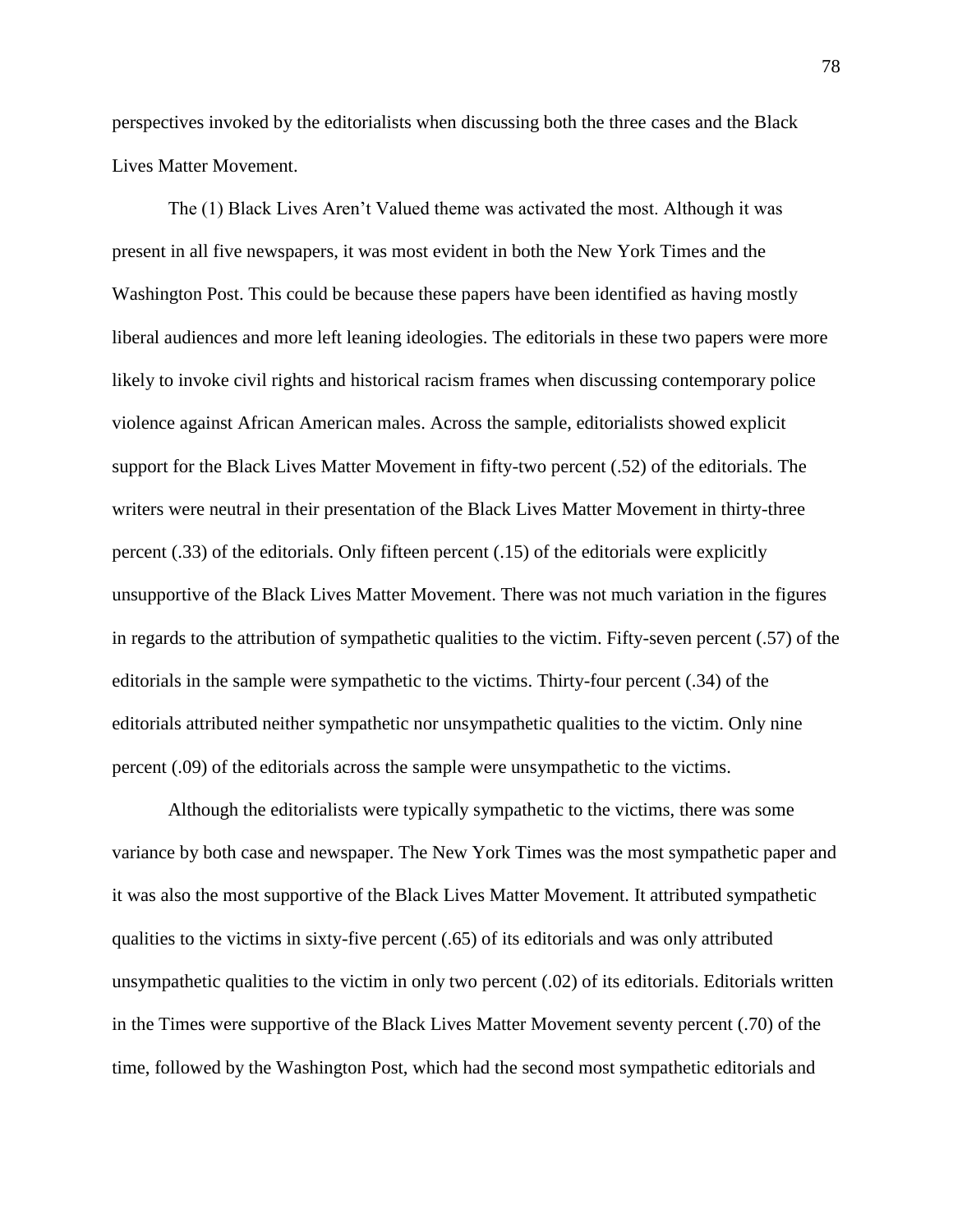also the second most supportive of the Black Lives Matter Movement. The editorials in the Washington Post attributed sympathetic qualities to the victim in sixty-four percent (.64) of its editorials. Only eleven percent (.11) of the editorials in the Washington Post were unsympathetic to the victims. Furthermore, editorials written in the Washington Post were supportive of the Black Lives Matter Movement fifty-seven percent (.57) of the time. The Salt Lake Tribune was the most unsympathetic paper and it was also the most unsupportive of the Black Lives Matter Movement. It attributed unsympathetic qualities to the victims in thirty-two percent (.32) of its editorials and was sympathetic to the victim in only thirty-six percent (.36) of its editorials. The Pittsburgh Post-Gazette had the second most unsympathetic of all the editorials. The editorials in the Pittsburgh Post-Gazette attributed unsympathetic qualities to the victim in nineteen percent (.19) of its editorials and was sympathetic to the victim forty-four percent (.44) of its editorials. Further, the editorials in the Pittsburgh Post-Gazette were unsupportive of the Black Lives Matter Movement in twenty-two percent (.22) of the time. Editorials in the Contra Costa Times represented the median in both sympathetic qualities attributed to the victim and support for the Black Lives Matter Movement. The paper attributed sympathetic qualities to the victims in fiftynine percent (.59) of its editorials. It attributed unsympathetic qualities to the victims in only eight percent (.08) of the editorials. Furthermore, editorials in the Contra Costa Times were supportive of the Black Lives Matter Movement in forty-one percent (.44) of the editorials. Editorials in the paper were unsupportive of the movement in fifteen percent (.15) of its editorials.

## *Comparison to Previous Literature*

Opinion editorials in widely distributed newspapers were primarily critical of the police and the justice system. Unlike the findings in Hirschfield and Simon's (2010) study, majority of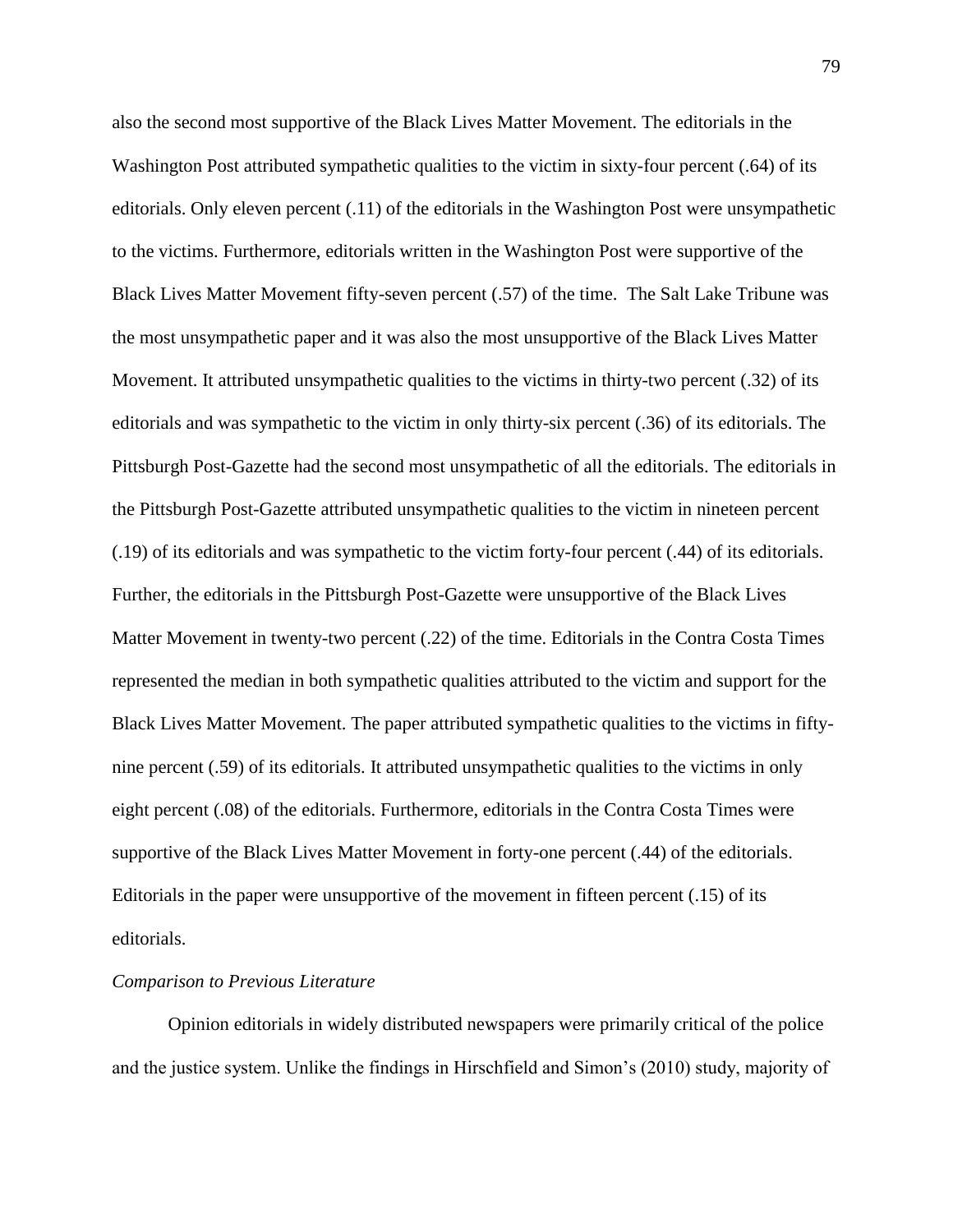the op-eds in the current study did not regard police violence as rational or acceptable. Instead, the op-eds often offered possible solutions and reforms for the current problems. However, this difference could lie solely within the fact that Hirschfield and Simon (2010) examined newspaper articles, rather than opinion-editorials. This is a very important observation, because as the authors noted in their study, newspaper journalists rely heavily on the cooperation of local precincts for information. Unlike the authors of those articles, opinion editorialists are not beholden to the "official versions of events neatly circumscribed by laws governing deadly force" (Hirschfield and Simon 2010: 176). This particular characteristic of opinion editorials is what allows them to be used as a sort of cultural barometer to gauge the perception of police violence in the public sphere. Furthermore, these editorials help can help readers to construct police violence as acceptable or unacceptable by presenting the action in either a positive or negative light.

## *Significance and Implications*

A deeper analysis of these themes has led to the following conclusions, (1) Opinion editorialists are highly critical of police violence, and often invoke civil rights frames when discussing contemporary police violence against African American males; (2) the public sphere is very supportive of the Black Lives Matter movement; and (3) the meaning-making process is not impacted by contextual factors of violence. The findings of this study are important because public accounts can contribute to the recurrence of a contested practice (Silva 2007). My findings indicate that the public sphere does not find police violence as culturally acceptable. Although the change appears to be happening incrementally, there is an evident decrease in the activation of frames that present the police as infallible. Unlike individual actions, institutional actions are often challenged in the public sphere (Silva 2007: 247).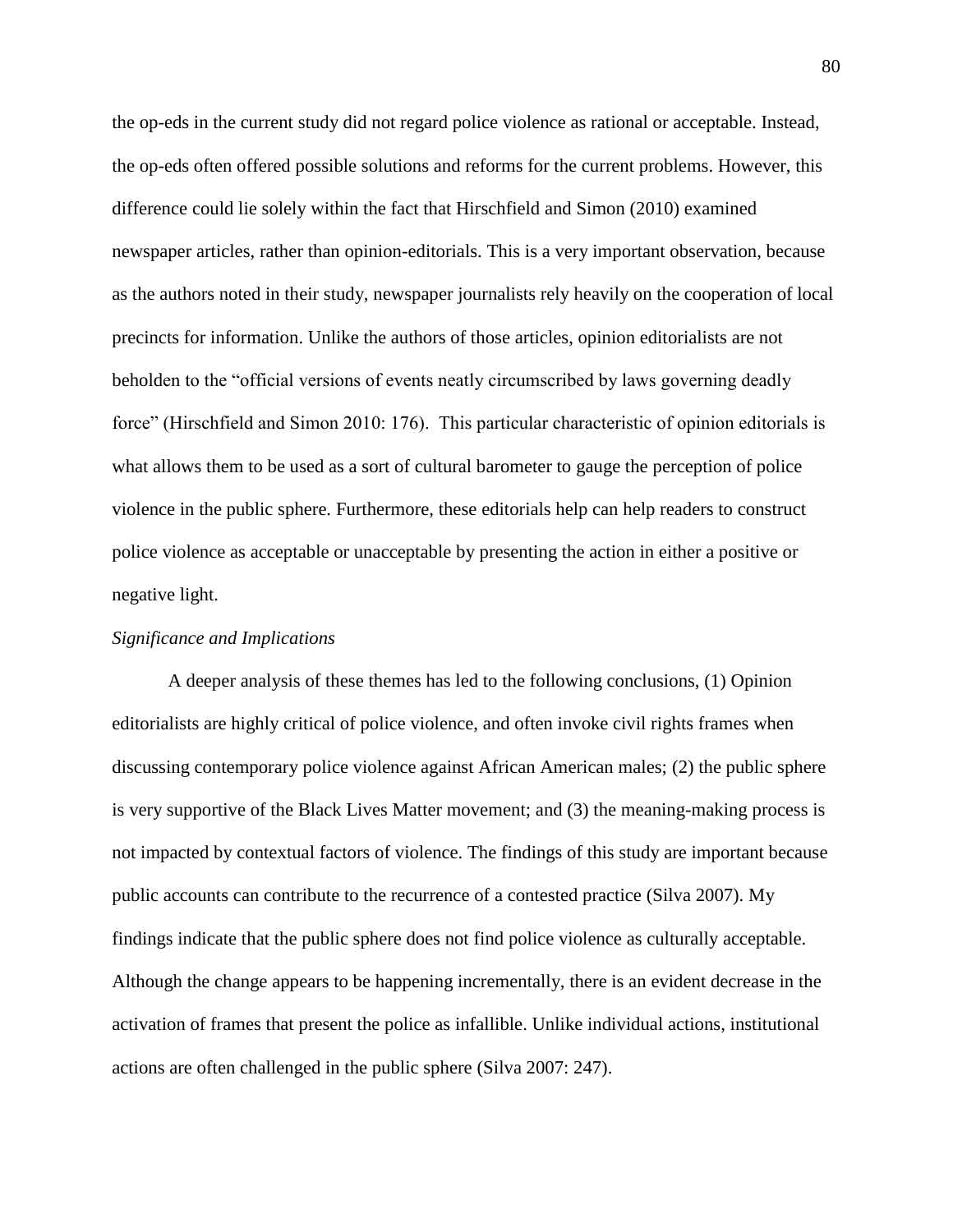The main theoretical implication is that editorialists can be more critical than journalists because they are not beholden to the police for information. Opinion editorialists can voice their opinions without just reporting only "the facts." Often what is to be considered "fact" is directly linked to the empowered rather than the disempowered. Because of this, op-eds can help the form public opinions about what is acceptable or unacceptable. Furthermore, the findings of this study indicate that the public sphere is moving beyond framing the police as faultless crusaders of the law. Although I thought that the results would be more varied, the findings of this study indicate that there is a normative grounding for reforming the police. However, there is a very little offering of an actual plan for reforming the police. This finding could have two possible implications (1) the public sphere is a place to bring attention to needed changes, but not solutions to social problems, or (2) the public sphere is a place where social problems are contained, by giving the illusion that change is being made.

#### *Limitations and Recommendations for Future Research*

One limitation of the study is that there was only one coder. Future research should employ the use of research team. This is because many elements of the research are subjective and more coders would improve the reliability of the project. Another limitation of the study is in regards to the sample size. One hundred and seventy-eight (n=176) editorials is a relatively small sample size for an ethnographic content analysis. Future research should include a sample of at least three hundred editorials. Furthermore, editorials from the New York Times are overrepresented, this could have the sample appear to be more sympathetic or supportive than it has been otherwise. Also in regards to newspapers, the variance in sympathy and support could have been impacted by the political leanings of the newspapers. To address this limitation, I attempted to compile a sample from newspapers with different political ideologies and regional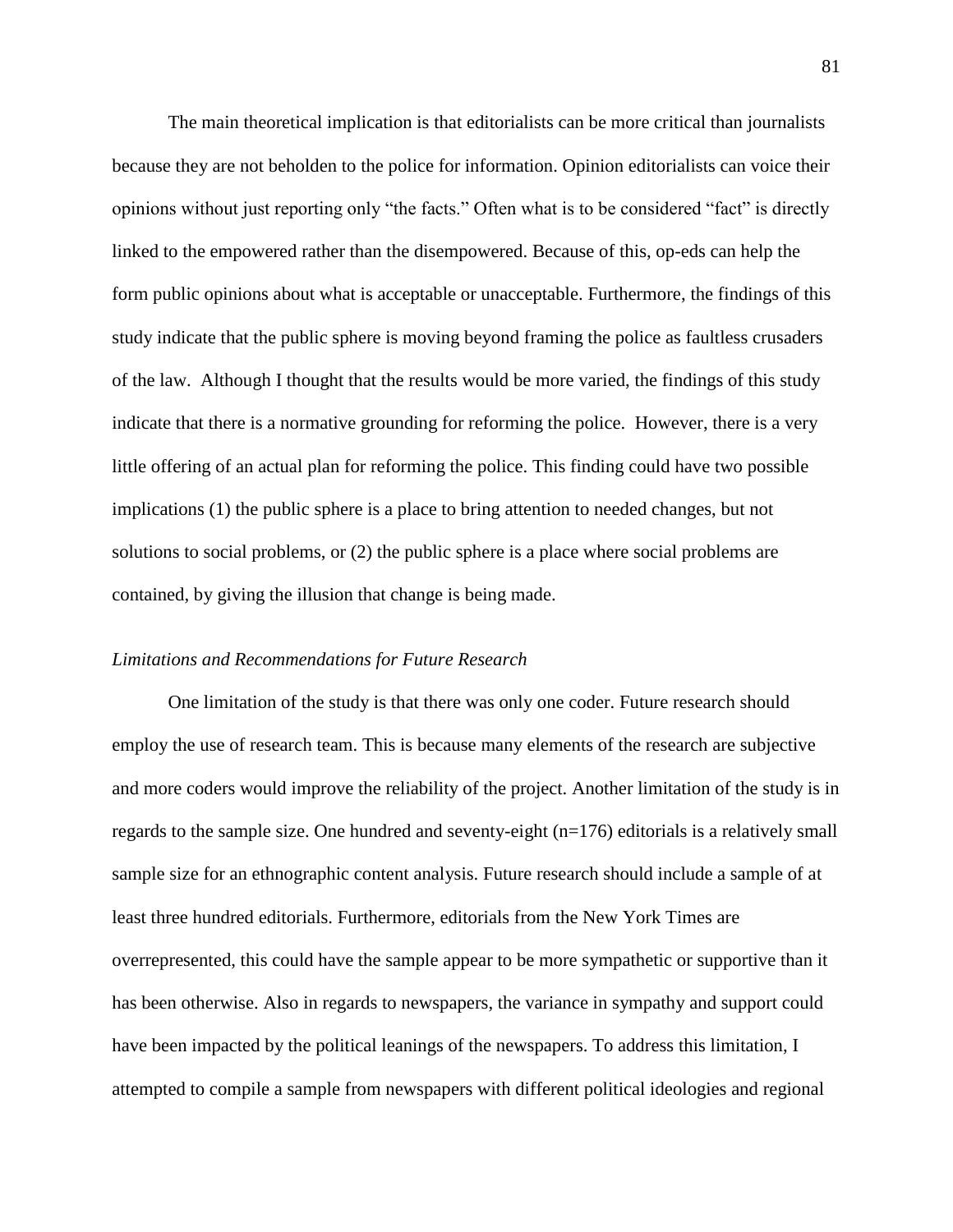interests. In the future scholars should analyze local newspapers as well to see if proximity to the incident has an impact on sympathy for victim and support for the movement. Finally, the last limitation of the study is that many of the newspapers included editorials from the same authors. This limited the amount of variance that could appear throughout the sample, and it may have made the sample appear more supportive and sympathetic than it may have otherwise. Future researchers should catalog the political leanings of editorialists by reading their previous work. This can be used to attempt to predict the ways editorialists will frame police violence. A positive prediction of a frame will indicate that editorialists do not typically vary in their responses to similar events. The implication of this finding could be that opinion editorialists simply reproduce racism or recreate the present conversation about racial inequality. Also, future researchers should investigate the frames that editorialists invoke when assigning culpability in police violence. Editorialists were highly critical of the police and challenged the legitimacy of their actions in the three cases included in the study, however, there was a tendency for editorialists to address individual officers rather than the police as an institution. This trend is problematic because the current problem of police violence is indicative of a need for reform at an institutional level.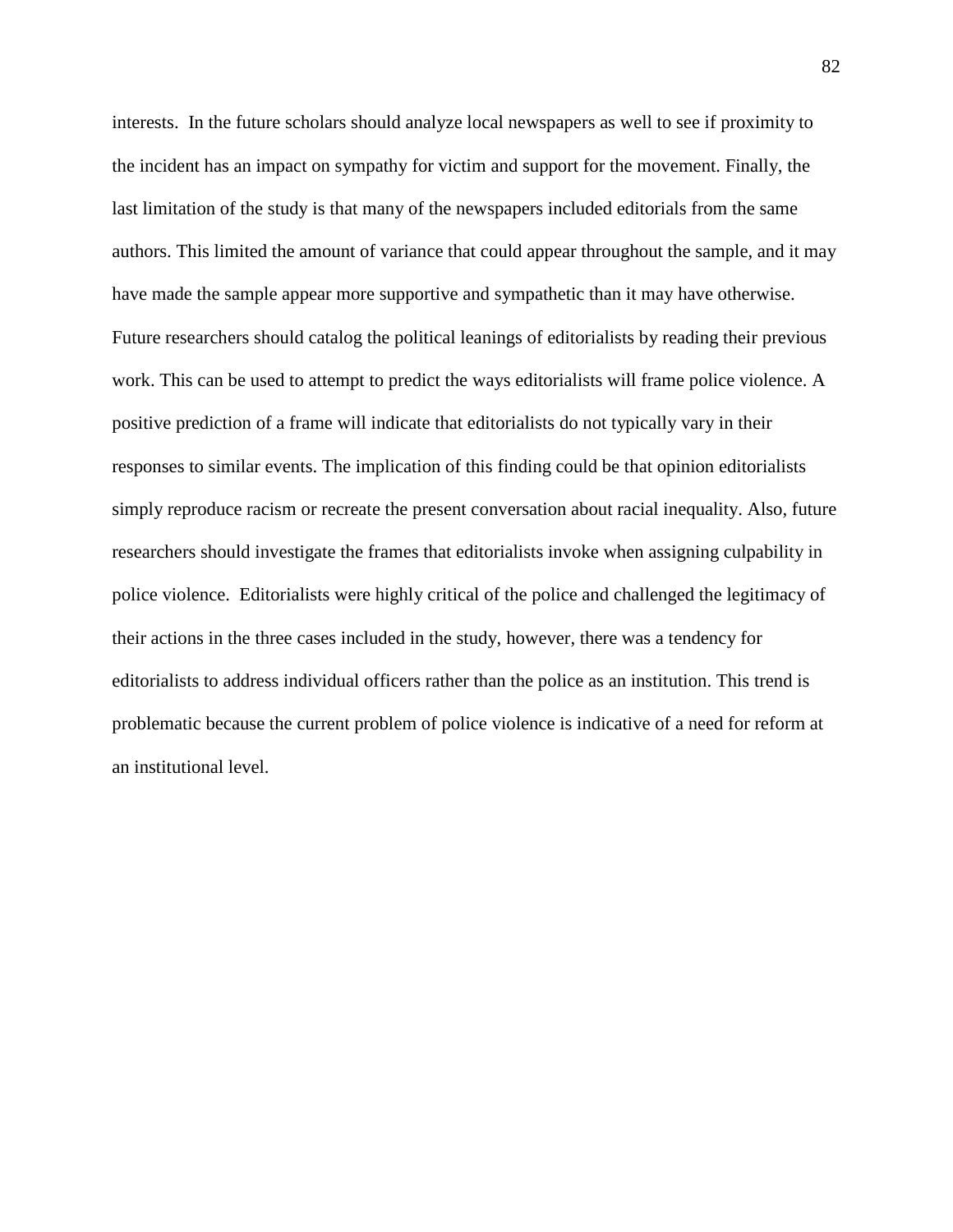#### **REFERENCES**

Altheide, D. 1987. Reflections. *Qualitative Sociology* 10(1): 65-77.

Bonilla-Silva, E. 2014. *Racism without Racists: Color Blind Racism and the Persistence of Racial Inequality in America*. New York: Rowman and Littlefield Publishers, Inc.

Braun, V., & Clarke, V. 2013. *Successful Qualitative Research.* London: Sage Publications Inc.

- Chaney, C. & Robertson, R. 2015. "Armed and Dangerous" An Examination of Fatal Shootings of Unarmed Black People by Police." *Journal of Pan African Studies* 8(4): 45- 78.
- Chiricos, T. and Eschholz, S. 2002. "The Racial and Ethnic Typification of Crime and the Criminal Typification of Race and Ethnicity in Local News." *Journal of Research in Crime and Delinquency*. *39*(4): 400-420.
- Delgado, R. & Stafancic, J. 1993. "Critical Race Theory: An Annotated Bibliography." *Virginia Law Review* 79(2): 461-516.
- Dunn, J. 2004. The Politics of Empathy: "Social Movements ad Victim Repertoires." *Sociological Focus* 37(3), 235-250.
- Dunn, J. 2005. "Victims" and Survivors": Emerging Vocabularies and Motives for Battered Women Who Stay. *Sociological Inquiry* 75(1): 1–30.
- Dixon, T. 2006. "Psychological Reactions to Crime News Portrayals of Black Criminals: Understanding the Moderating Roles of Prior News Viewing and Stereotype Endorsement." *Communication Monographs*. 73(2): 162-187.
- Hirschfield, P. & Simon, D .2010. Legitimating Police Violence: Newspaper Narratives of Deadly Force. *Theoretical Criminology 14*(2): 155-182.
- Hopper, J. 1993. The Rhetoric of Motives in Divorce. *Journal of Marriage and the Family* 55: 801–813.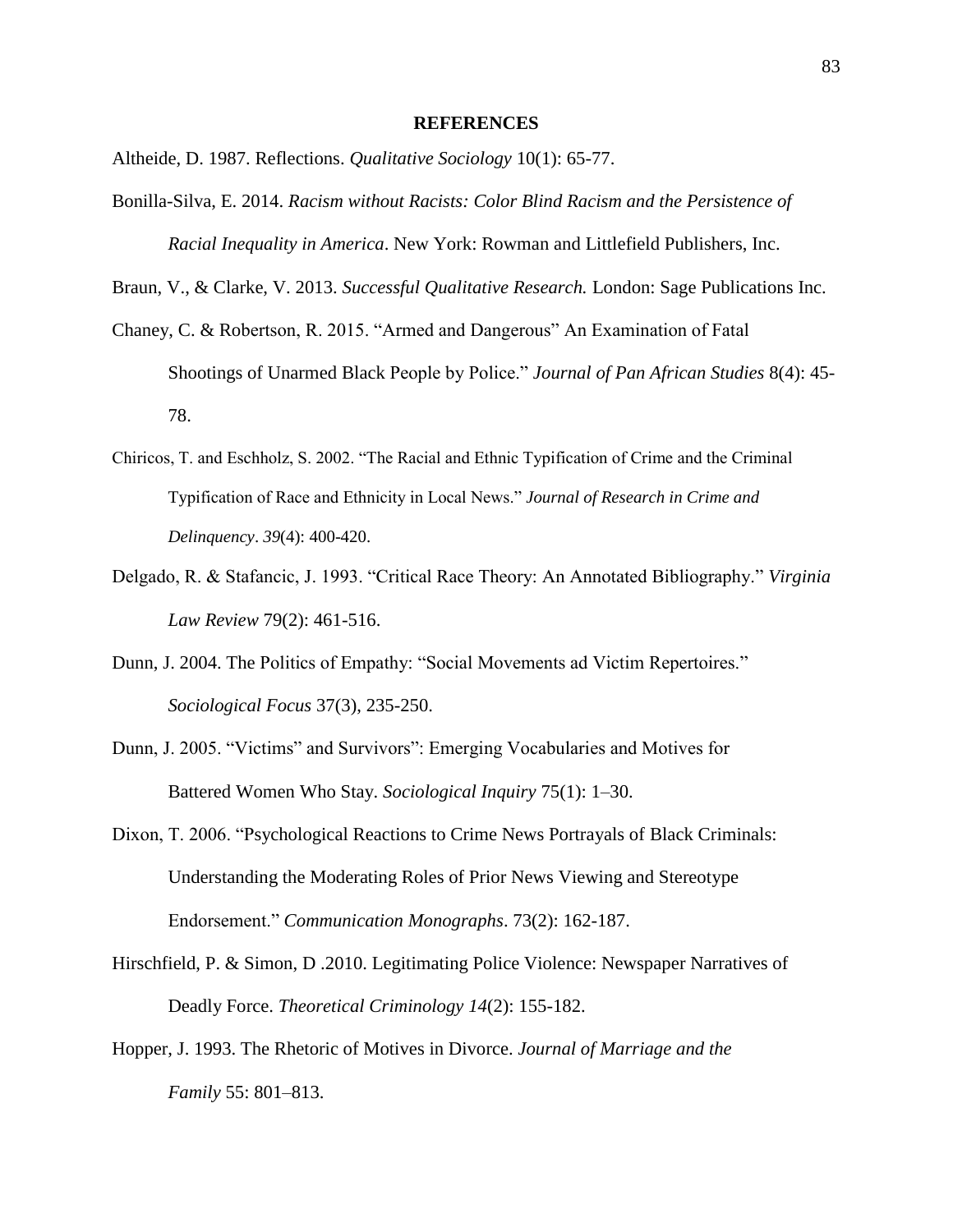- Jacobs, D. & O'Brien, R. 1998. "The Determinants of Deadly Force: A Structural Analysis of Police Violence." *American Journal of Sociology* 103(4): 837- 862.
- Leonardo, Z. 2013. "The Story of Schooling: Critical Race Theory and the Educational Racial Contract." *Discourse: Studies in the Cultural Politics of Education* 34(4): 599-610.
- Loseke, D. 2003. *Thinking About Social Problems: An Introduction to Constructionist Perspectives*, 2nd edition. Avenel, NJ: Transaction Books.
- Loseke, D. 2013. Keynote Address: Empirically Exploring Narrative Productions of Meaning in Public Life. *Qualitative Sociology Review* 9(3). 12-30.
- Margolin, L. 1990. "When Vocabularies of Motive Fail: The Example of Fatal Child Abuse." *Qualitative Sociology* 13(4): 373–385.
- Mills, C. Wright. 1940. "Situated Actions and Vocabularies of Motive." *American Sociological Review* 5: 904–913.
- Sanchez, R., & Prockupecz, S. (2014). Protests After N.Y. Cop Not Indicted In Chokehold Death; Feds Reviewing Case. **CNN**. [http://www.cnn.com/2014/12/03/justice/new-york](http://www.cnn.com/2014/12/03/justice/new-york-grand-jury-)[grand-jury-c](http://www.cnn.com/2014/12/03/justice/new-york-grand-jury-)hokehold/
- Schiffer, M.A. 2014. "Women of Color and Crime: A Critical Race Theory Perspective to Address Disparate Prosecution." *Arizona Law Review* 56(4): 1203- 1225.
- Scott, M, and S Lyman. 1968. "Accounts." *American Sociological Review* 33(1): 46–62.
- Scully, D, and J. Marolla. 1984. "Convicted Rapists' Vocabulary of Motive: Excuses and Justifications." *Social Problems* 31(5): 530–545.
- Silva, E. 2007. "Public Accounts: Defending Contested Practices." *Symbolic Interaction* 30(2): 245–265.
- Silva, E. 2013. "Levels of Disagreement Over Contested Practices." *Qualitative Sociology*